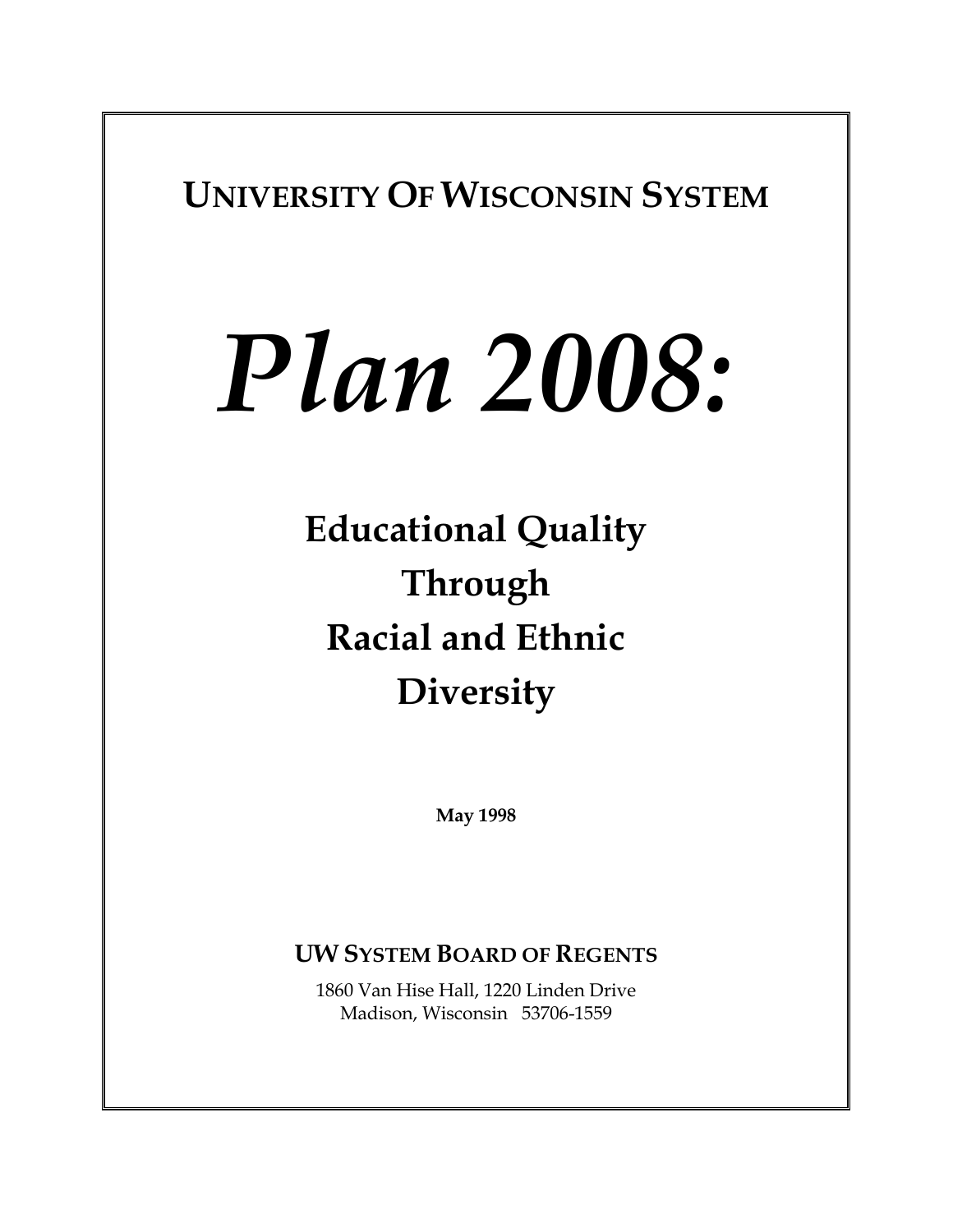# **Table of Contents**

| Introduction                                             | 2  |
|----------------------------------------------------------|----|
| Plan 2008 Planning Concepts                              | 3  |
| Building Upon Design for Diversity                       | 4  |
| Driven by a Sense of Mission                             | 5  |
| Why Focus on Diversity? Why Now?                         | 6  |
| Foundations of the Plan                                  | 7  |
| Current Status of Race/Ethnicity in the UW System: Facts | 9  |
| A Changing Environment                                   | 13 |
| Current UW System Minority/Disadvantaged Initiatives     | 15 |
| How Plan 2008 Was Created                                | 17 |
| Recommended Goals and Initiatives for 1998-2008          | 19 |
| Conclusion: An Ongoing Commitment                        | 26 |
|                                                          |    |

| Plan 2008 Summary of Recommended Initiatives, 1998-2008                                  | 27 |
|------------------------------------------------------------------------------------------|----|
| Appendix A: Outcomes of Design for Diversity, 1988-1997                                  | 32 |
| Appendix B: Some UW System Diversity Initiatives That Work                               | 33 |
| Appendix C:                                                                              |    |
| UW System Student of Color and Disadvantaged Student Financial Aid Programs<br>$\bullet$ | 35 |
| UW System Minority and Disadvantaged Program Funding<br>$\bullet$                        | 35 |
| Appendix D: Recent Changes in Federal Financial Aid Programs                             | 36 |
| Appendix E: Successful National Diversity Programs                                       | 37 |
| Appendix F: UW System Undergraduate Majors by Race/Ethnicity                             | 39 |
| Appendix G: Wisconsin School Districts with High Concentrations of Students of Color     | 40 |
| Appendix H: Certified Migrant K-12 Population by Wisconsin District                      | 41 |
| Appendix I: Plan 2008 Budget Initiatives and Funding Strategy                            | 42 |
| Appendix J: Groups Contacted for Input on Plan 2008                                      | 43 |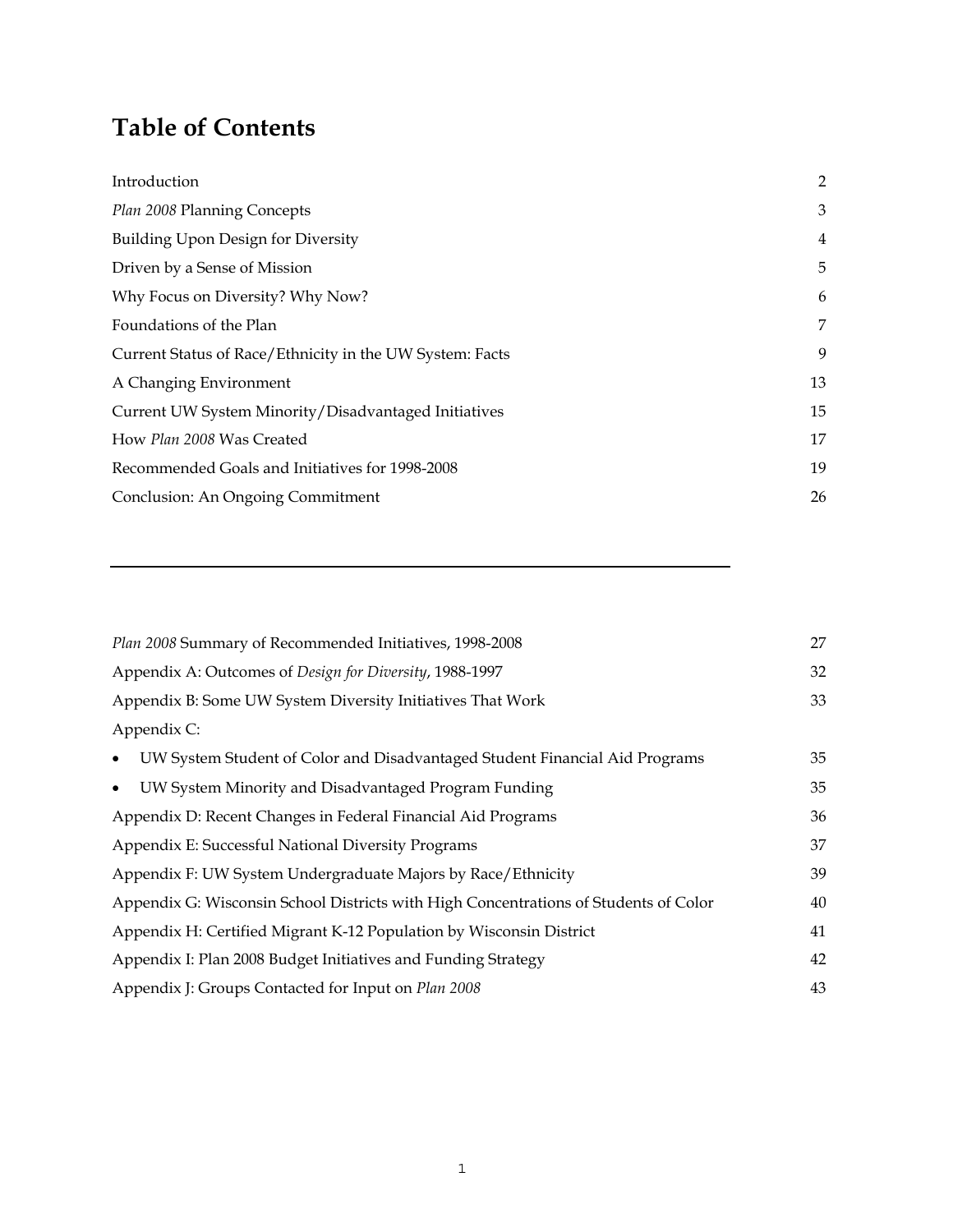# **Education is not a trivial business, a private good, or a discretionary expenditure. It is a deeply ethical undertaking at which we must succeed if we are to survive as a free people.**[1](#page-2-0)

Gordon Davies

## **INTRODUCTION AND ORIGINS**

he University of Wisconsin System has led the nation in its pursuit of educational excellence and diversity through expanded opportunity. In 1988, the UW System was the first university system to adopt a long-range plan for racial/ethnic diversity. That plan, *Design for Diversity,* was based on the belief that a public university must serve *all* the people of the state, and must lead the way in Increasing the University of Wisconsin System has led the nation in its pursuit of educational excellence and diversity through expanded opportunity. In 1988, the UW Sys was the first university system to adopt a long-rang H ispanics/Latinos, American Indians, and Asian Americans—particularly Southeast Asians.

While the 10-year life span of *Design for Diversity* is concluding, the UW System's commitment to expanded opportunity remains strong. *Plan 2008* is the successor to *Design for Diversity;* it builds upon the experience gained in the past decade, and offers a vision of a better, more diverse UW System for the decade ahead.

*Plan 2008* was developed collaboratively from the bottom up, through 110 different listening sessions held statewide with students, faculty, staff, community members, regents, administrators, legislators, representatives of the Department of Public Instruction and the Wisconsin Technical College System, and others (See Appendix J). A draft version was reported to the UW System Board of Regents on February 5, 1998 and posted on the World Wide Web, along with an invitation for feedback.

During these listening sessions, the needs of other groups were also brought to the surface. The UW System recognizes the need to provide educational experiences, in and out of the classroom, that respect, cultivate and build upon the diversity that all groups bring (i.e., gender, religion, nationality, sexual orientation and differently-abled). Institutions are encouraged to continue, and to build upon, their progressive initiatives with these groups.

Two community of color forum discussions on the draft plan were held at UW-Madison in October, 1997 and February, 1998 and additional comments were received via letters, telephone calls and a special e-mail address. Finally, the Board held a public hearing on the proposal on April 2, 1998 at the State Historical Society of Wisconsin. Final consideration by the Board is scheduled for the May, 1998 meeting at UW-Oshkosh. Once the plan is adopted, the 15 institutions of the UW System will develop and implement local plans that will put this "umbrella" plan into effect statewide. These plans will be submitted to the Board.

<span id="page-2-0"></span>i<br>L 1 Gordon K. Davies, "Twenty Years of Higher Education in Virginia," (Richmond: State Council of Higher Education, 1997), p. ii.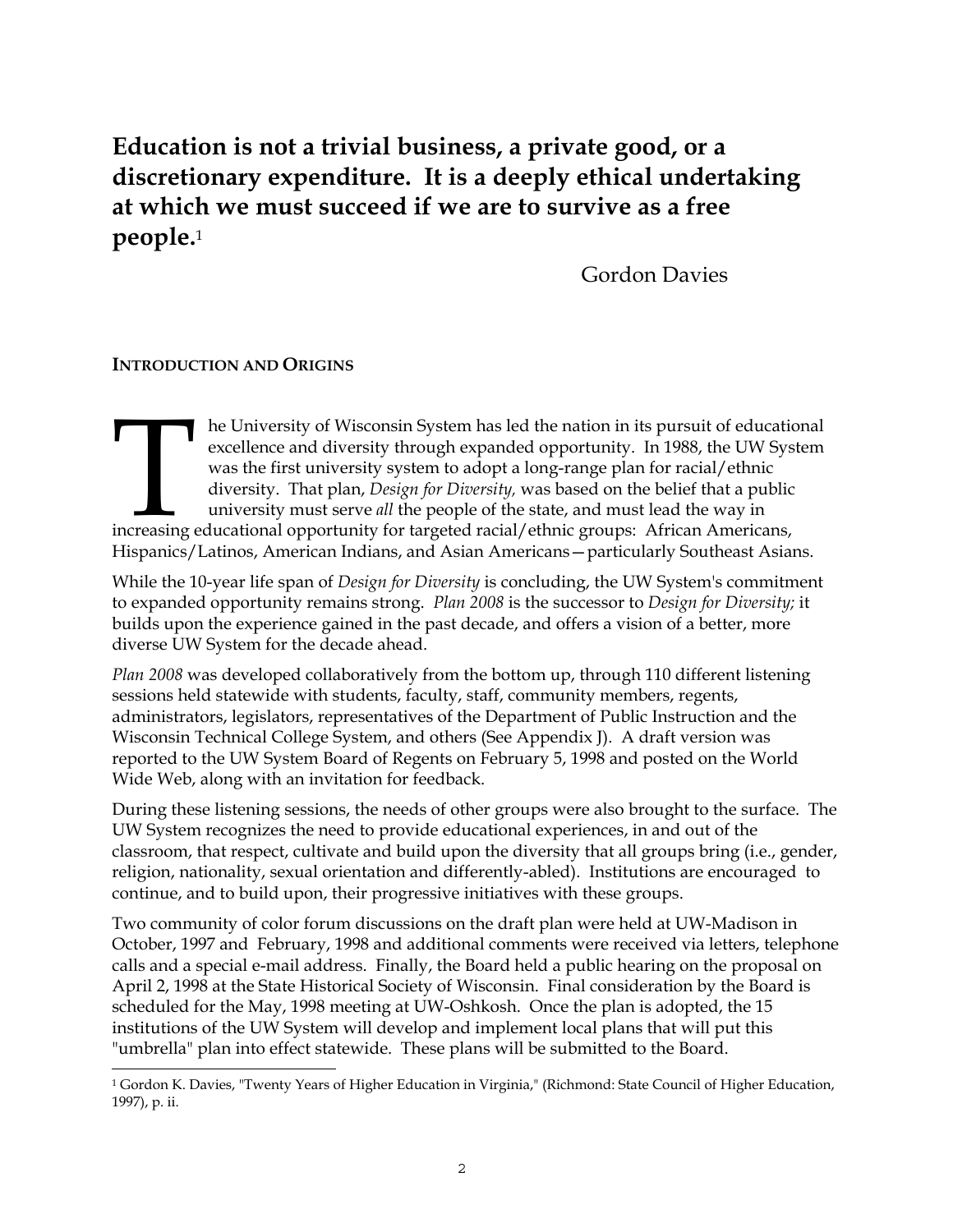The UW System has come far since 1988, and farther still since 1944 when, in response to the UW-Madison University Club's refusal to accommodate Arthur Burke, a black graduate student,

Student and faculty pressure forced a vote by the club membership on the matter and effectively and for the first time placed the faculty on record against racial discrimination at the University.[2](#page-3-0)

Undeniably, the UW System has still farther to go before it achieves all the goals outlined in *Design for Diversity* and in this plan. That does not mean we should not make the effort. It means there is no more time to lose.

## *PLAN 2008* **PLANNING CONCEPTS**

*Plan 2008* is founded on the following concepts:

- 1. This plan focuses on hiring, precollege recruitment, retention and graduation. The plan targets African American, Hispanic/Latino, Asian American (with an emphasis on Southeast Asian), and American Indian faculty, staff, and economically disadvantaged students. International students are not a targeted population.
- 2. All students will continue to meet established admissions standards.
- 3. All faculty, administrators and staff will continue to be hired using each institution's established hiring criteria.
- 4. The UW System recognizes the need to provide educational experiences, in and out of the classroom, that respect, cultivate and build upon the diversity that both genders, the differently-abled, and all religions, nationalities, sexual orientations bring to the university. Institutions are encouraged to continue, and to build upon, their initiatives with these groups.
- 5. African American, Hispanic/Latino, Southeast Asian, American Indian and economically disadvantaged students in grades K-12 have often been stereotyped as "children at risk." The UW System views students of color, and all other children, as "children of promise." They are valuable assets to society, their communities, and the university.
- 6. The UW System supports Wisconsin's 11 Native American nations in their efforts to preserve their languages, develop leadership, create avenues for cultural expression, and manage their resources and economies.
- 7. The three-credit graduation or general education requirement for coursework in African American, Hispanic/Latino, Asian American and American Indian topics continues unchanged. Courses on international issues, or on topics related to women or to gay, bisexual, lesbian, trans-gender groups, or the economically disadvantaged complement this ethnic studies requirement. They are not substitutes for it. Additional institutional course requirements may also be developed to complement this requirement, thereby enhancing the educational experience for students.

<span id="page-3-0"></span>i<br>L 2 E. David Cronon and John W. Jenkins, *The University of Wisconsin: A History, 1925-1945* (Madison: University of Wisconsin Press, 1994), p. 441.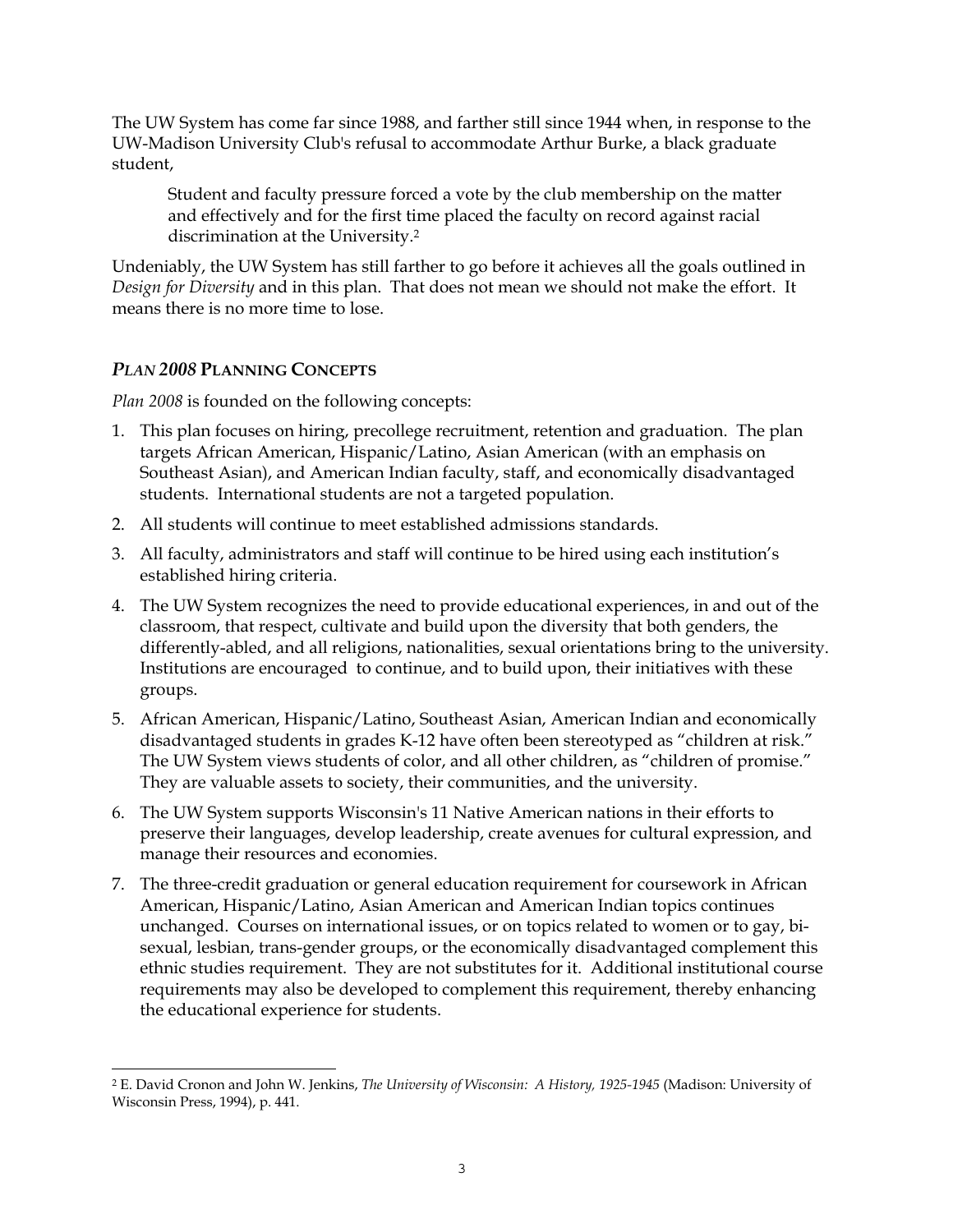- 8. The plan's focus on expanding educational opportunity for all Wisconsin residents, including people of color, is consistent with existing state and federal affirmative action laws.
- 9. Each UW System institution will review and enhance its policies and practices in order to ensure full participation by people of color and the economically disadvantaged . This responsibility rests with all persons, at all levels in the institution.
- 10. Each institution will create and submit its own 10-year plan, specifying initiatives it will undertake to advance the goals of Plan 2008 and identifying accountability measures it will use to demonstrate success.

## **BUILDING UPON** *DESIGN FOR DIVERSITY*

*Plan 2008* builds upon *Design for Diversity* to enhance opportunities for targeted people of color. A summary of the goals and outcomes of *Design for Diversity* is found in Appendix A.

One goal of *Design for Diversity* was to double the enrollment of targeted students of color throughout the UW System by 1997. Another was to increase the number of targeted faculty and staff of color by 75% within five years. The UW System achieved the faculty and staff goal, with a 76% increase between 1987-1992. The enrollment goal proved more difficult to achieve: the number of *new undergraduate* students of color enrolled Systemwide grew by only 67% (849) during the 10-year period. Nonetheless, significant gains were achieved for all students of color: undergraduate and graduate students increased by 54% (4,068). Targeted students of color (11,630) now comprise 7.8% of total UW System enrollment. Targeted faculty and staff of color (2,085.6 FTE) now comprise 7.7% of all faculty and staff. Other goals of *Design for Diversity* have also been met: all institutions have now established ethnic studies as a general education or graduation requirement.

In addition, UW System institutions have developed and implemented precollege partnerships, recruitment and retention programs, community outreach efforts, and curriculum designed for targeted racial/ethnic and economically disadvantaged groups. For the first time, there is a Minority/Disadvantaged (M/D) Coordinator at each institution. During the past 10 years, the M/D Coordinators have been instrumental in advancing institutional diversity*.* They will play a similar leadership role under *Plan 2008*. For other successful UW System diversity initiatives, see Appendix B.

As *Design for Diversity* draws to a close, it is worthwhile reflecting on what was learned from these efforts, how the nature of the challenge may be changing, and what goals and initiatives we might pursue during the coming decade. *Plan 2008* contains seven goals that are designed to transition the UW System into the 21st century:

- **GOAL #1 Increase the number of Wisconsin high school graduates of color who apply, are accepted, and enroll at UW System institutions.**
- **GOAL #2 Encourage partnerships that build the educational pipeline by reaching children and their parents at an earlier age.**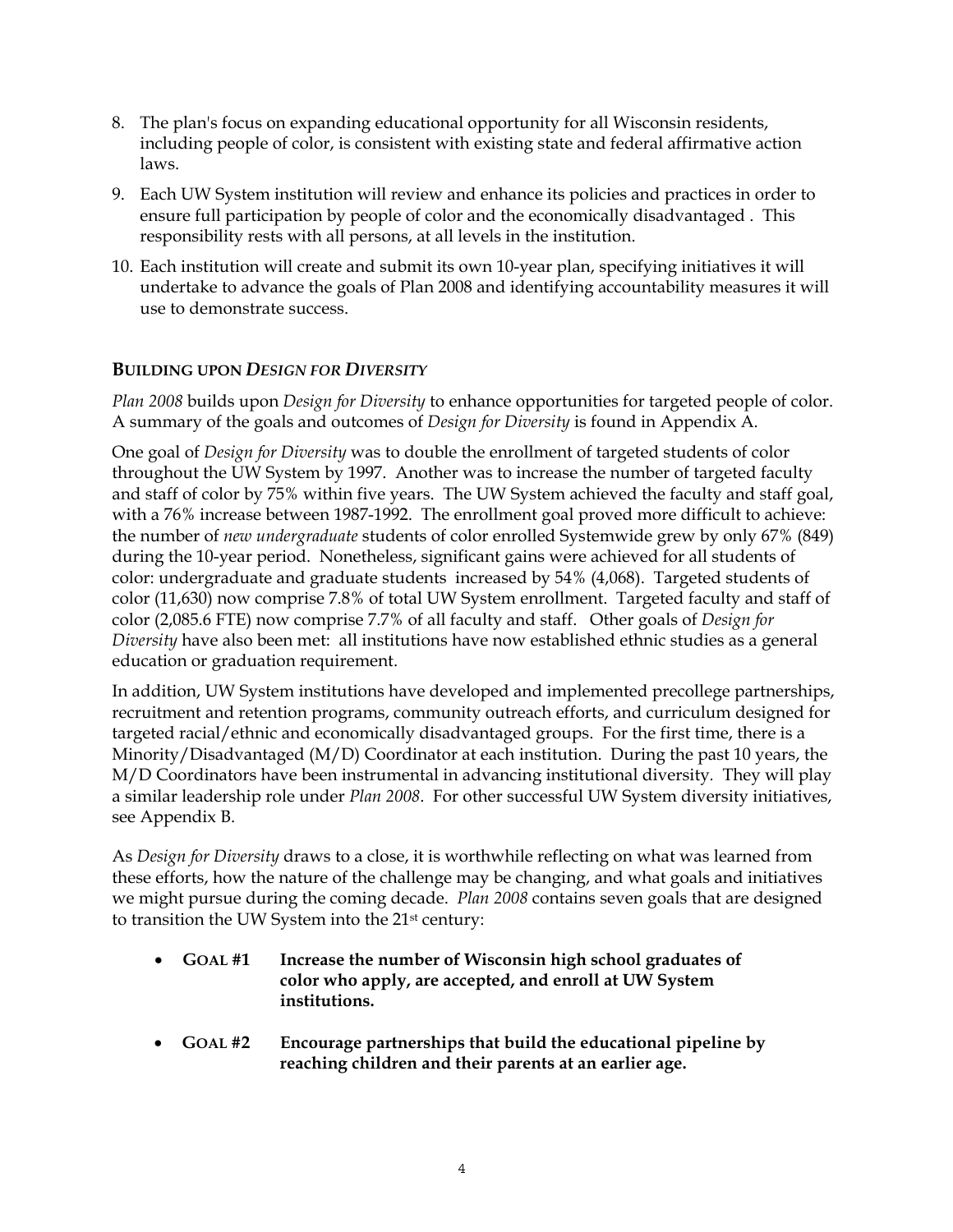- **GOAL #3 Close the gap in educational achievement, by bringing retention and graduation rates for students of color in line with those of the student body as a whole.**
- **GOAL #4 Increase the amount of financial aid available to needy students and reduce their reliance on loans.**
- **GOAL #5 Increase the number of faculty, academic staff, classified staff and administrators of color, so that they are represented in the UW System workforce in proportion to their current availability in relevant job pools. In addition, work to increase their future availability as potential employees.**
- **GOAL #6 Foster institutional environments and course development that enhance learning and a respect for racial and ethnic diversity.**
- **GOAL #7 Improve accountability of the UW System and its institutions.**

These goals are described in greater detail later in this plan. They reflect a continuity between the 1988 and 1998 plans.

## **DRIVEN BY A SENSE OF MISSION**

*Plan 2008* is designed to help the UW System deliver on its mission to serve all the people of the state, including all racial and ethnic groups, by expanding educational opportunity. The mission of the UW System, is:

. . . to develop human resources, to discover and disseminate knowledge, to extend knowledge and its application beyond the boundaries of its campuses, and to serve and stimulate society by developing in students heightened intellectual, cultural, and humane sensitivities; scientific, professional, and technological expertise; and a sense of value and purpose. Inherent in this mission are methods of instruction, research, extended education, and public service designed to educate people and improve the human condition. Basic to every purpose of the system is the search for truth.[3](#page-5-0)

Among some states, affirmative action laws are in dispute or have been repealed. Plan 2008 is complementary to, but not reliant upon existing affirmative action law.

To achieve this, however, more of Wisconsin's African American, Hispanic/Latino, American Indian, and Asian American (especially Southeast Asian) students must be adequately prepared to succeed in postsecondary education. This will require a concerted, statewide effort to improve the quality of K-12 education for these students. The UW System invites its colleagues in the Department of Public Instruction, the Wisconsin Technical College System, and the K-12 schools to join us in making this a reality.

<span id="page-5-0"></span>i<br>L 3 Wisconsin Statutes 36.01(2).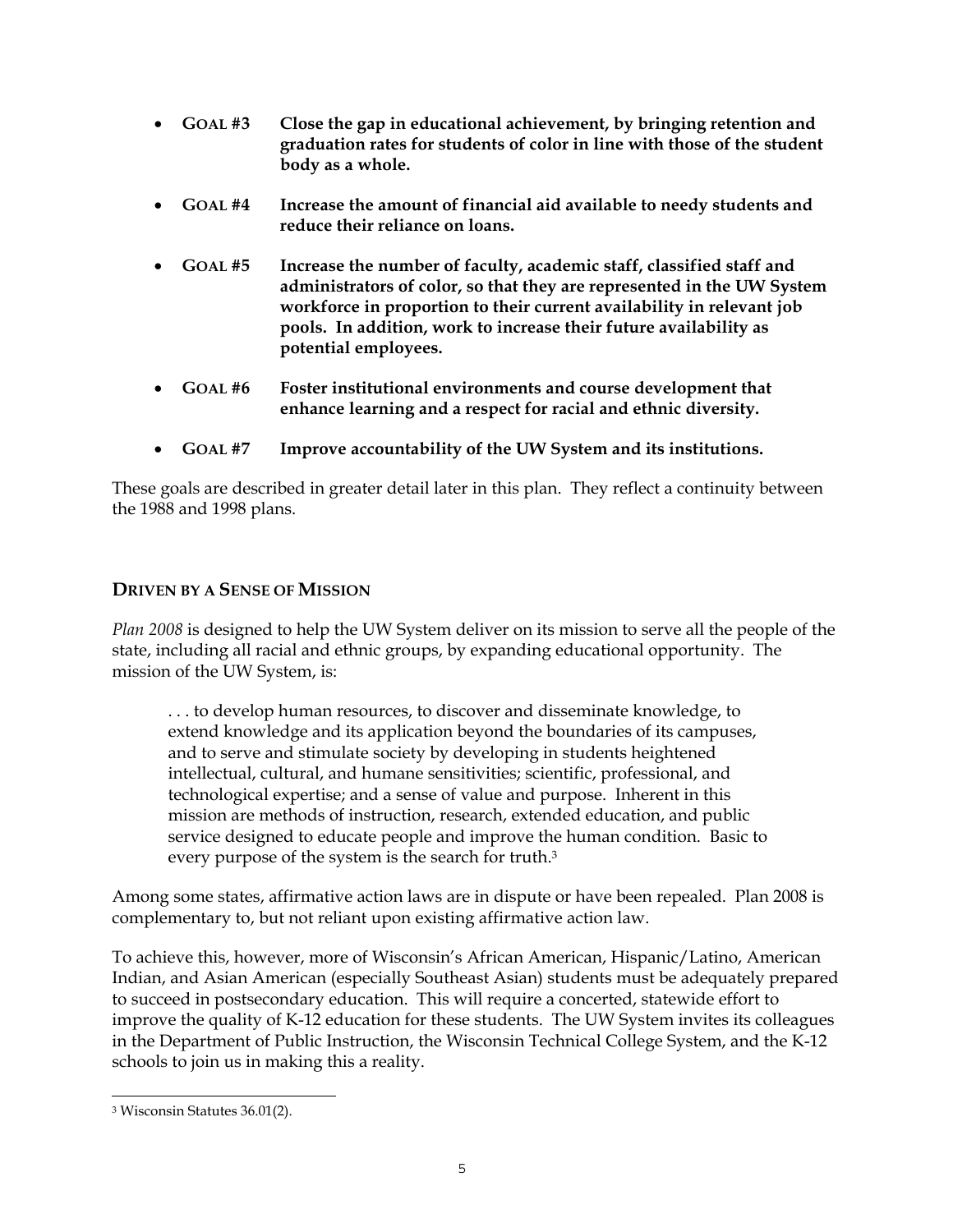Just as important, these students need to know about opportunities for education beyond high school. For this to happen, greater effort must be made at an earlier age to influence, support and sustain the dreams of young people of color. This effort must then continue on through the successful completion of college.

During the coming decade, the goal of *Plan 2008* is to close the gap in educational achievement that now exists, by bringing participation and graduation rates for African American, Hispanic/Latino, American Indian, and Asian American (especially Southeast Asian) students in the UW System in line with the student body as a whole. Ultimately, this will foster academic success -- and greater success in life -- for all students. The continued quality of the UW System, and the social and economic future of the state, hinges on the success of this plan; a plan that fulfills and is driven by the promise of the UW System mission.

## **WHY FOCUS ON DIVERSITY? WHY NOW?**

The UW System must re-fashion the education it provides to better prepare its students whose lives will be lived in an increasingly diverse culture. The society of the U.S. is reshaping itself at ever-shorter intervals. Demographic shifts at home, and an increasing demand for multicultural competencies in a global economy, lend urgency to the need to extend greater educational opportunity to all students.

Increasingly, a college education is the bridge between economic prosperity and economic decline in this country. Safe passage from one side to the other is difficult without a degree or certificate. Unfortunately, for too many youth of color in Wisconsin and across the nation, a college education remains out of reach.

The problem is not entirely financial. Many youth of color leave high school, with or without a diploma, not having completed the classes they need for post-secondary education and career success. Reversing this situation will require partnerships among UW System institutions, K-12 schools, Wisconsin businesses, students, parents, and communities throughout the state. That may seem daunting but, as UW System Regent President Sheldon Lubar put it recently, "The UW System is up for the challenge. I call upon the entire state to roll up their sleeves and join us in the work at hand."

Nationwide, the idea of "affirmative action" is being challenged by those who believe it is no longer necessary, no longer practical, or no longer legal. *Plan 2008* is designed to achieve its goals in accordance with, but without exclusive dependence on, existing affirmative action statutes.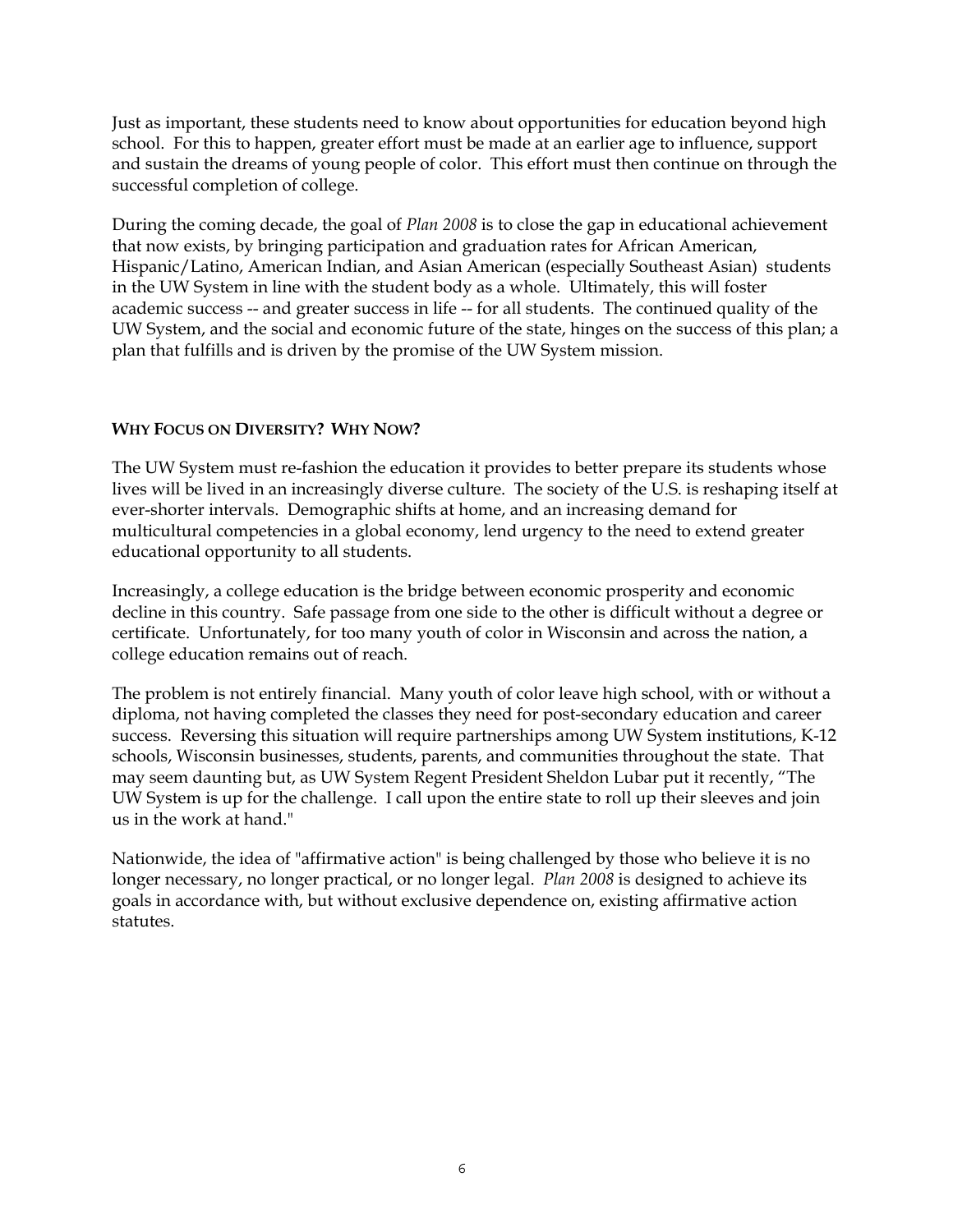### **FOUNDATIONS OF THE PLAN**

i<br>L

The foundations of *Plan 2008* are fourfold: Educational Excellence, Opportunity and Democracy, Student Expectations, and Institutional and System Accountability. Each provides a further rationale for the UW System's sense of urgency in regard to expanding opportunities for people of color.

**Educational Excellence.** Quality and diversity *are* linked. Failure to include race/ethnic diverse subjects in the curriculum, or to include targeted groups in greater numbers as students, faculty and staff, means *all* students get a partial education. UW System institutions prepare graduates to live, work and succeed in a racially and ethnically diverse society. Students also learn to manage and thrive in diverse workplaces, often as members of diverse teams. As President Lyall observed during a March 1993 presentation to the Board of Regents, the UW System's commitment to increased student and staff diversity is not altruistic, it:

is based on the conviction that we must prepare our students through education and by experience to live and work effectively in a far more [diverse] society and economy than any of us has experienced in our lifetimes. To do otherwise would be .… equivalent to failing to teach foreign language or to provide exposure to computers[.4](#page-7-0)

**Opportunity and Democracy.** The 14th Amendment to the U.S. Constitution, as well as Title VI of the Civil Rights Act of 1964, provide a mandate for the UW System's goal of equal educational opportunity. The preservation of democracy requires that all persons have an opportunity to succeed in life. Success is based on many skills, not all of which are job-related. Some require self-understanding, an awareness of the human condition, and an appreciation for the tools of citizenship. Unfortunately, racial discrimination, an impoverished childhood, and poor nutrition can stack the odds against a child at an early age. Society has labeled these youth "children at risk." The UW System views them, as it does all students, as "children of promise." To ensure the future of these children within a democracy, the UW System must work to ensure the perception and the reality of fairness in educational and employment opportunity. Mahatma Gandhi said that, "we must live what we want the world to become." The UW System must model the democracy it hopes to help build and sustain for Wisconsin, the country, and the world.

**Student Expectations.** Students expect college to help them appreciate and learn to function successfully in a diverse society. According to a 1996 report, "Student participation in diversity is related to changes in attitudes, openness to differences, and commitments to social justice. Equally important, such participation is also increasingly related to satisfaction, academic success, and cognitive development."[5](#page-7-1) UW System graduates must be well-equipped to function in an increasingly interdependent and heterogeneous society.

<span id="page-7-0"></span><sup>4</sup> Katharine Lyall, "President's Remarks to the Board of Regents on `Design for Diversity,'" March 5, 1993, p. 1.

<span id="page-7-1"></span><sup>5</sup> Morgan Appel, David Cartwright, Daryl G. Smith, and Lisa E. Wolf, "The Impact of Diversity on Students: A Preliminary Review of the Research Literature," (Washington, D.C.: American Association of State Colleges and Universities, 1996), p.v.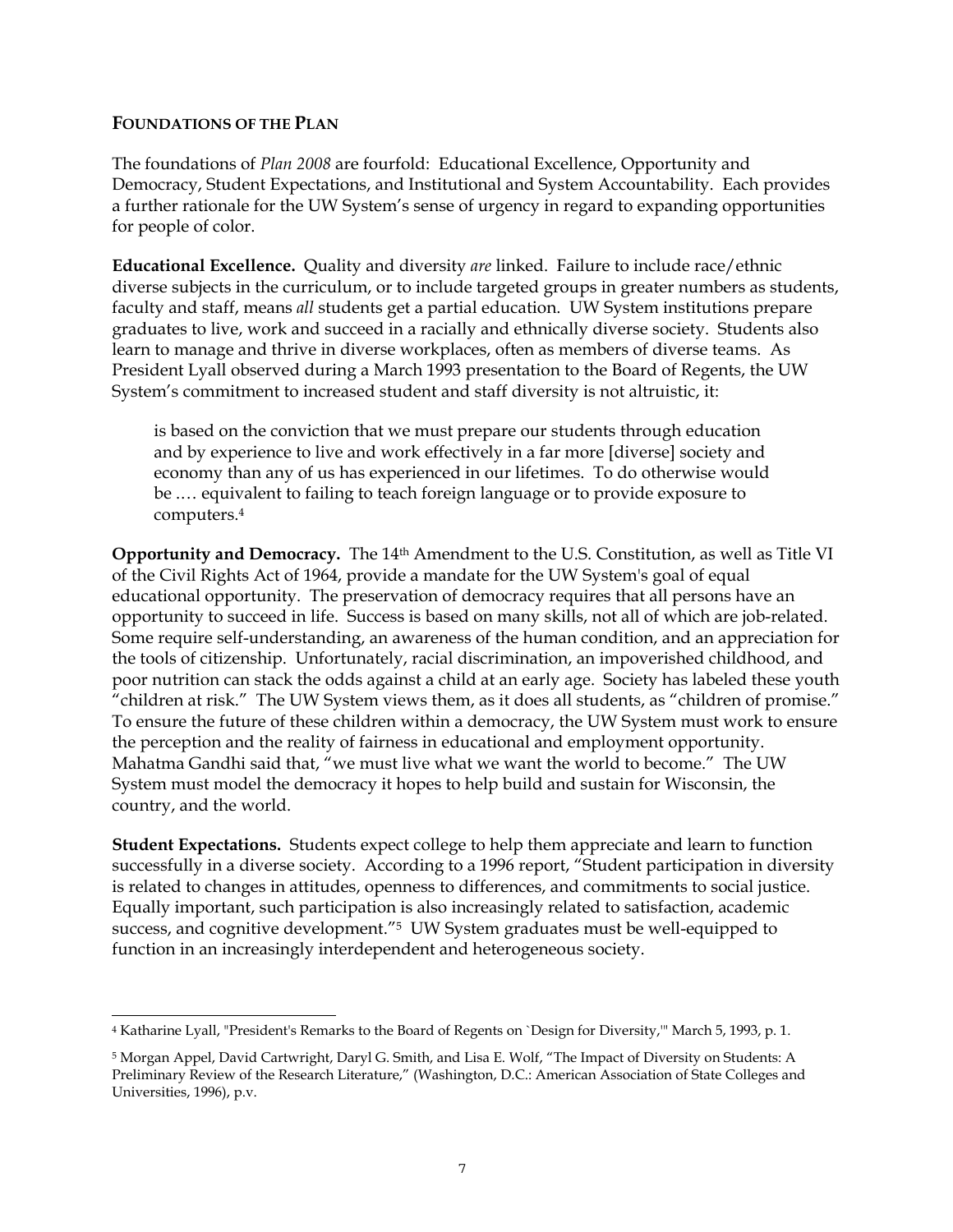Students are aware of this need, its consequences, and the value of education in helping them overcome it. Alexander Astin's 1997 national survey of more than a quarter-million incoming college freshmen found that 80% believe that racial discrimination remains a major problem in America[.6](#page-8-0) A 1996 UW System survey of alumni indicated that:

- 71% rate their undergraduate education as "very important" or "important" in contributing to their understanding of diverse cultures; and
- 71% rate their education as "very important" or "important" to their appreciation of the need for racial equality[.7](#page-8-1)

Another survey of 300 UW System students (predominantly people of color), administered at the American Multicultural Student Leadership Conference Summit Meeting in 1996 and 1997, asked participants to rank 12 diversity initiatives as high, medium, or low priorities. Ranking highest in 1997 were:

- Providing financial aid;
- Expanding precollege opportunities;
- Increasing the number of faculty and staff of color;
- Providing visible role models for students and communities of color; and
- Recruiting new undergraduate and graduate students.

**Institutional and System Accountability.** The fourth foundation is accountability. Having plans is not the same thing as achieving results. Empty rhetoric, without the conviction and the will to keep promises, reinforces cynics and discourages optimists*. Plan 2008* proposes realistic goals and initiatives, rather than unattainable dreams. It was fashioned with greater and broader input than in 1988. Finally, it calls upon institutions to craft specific action plans in ways that take local conditions, communities and resources into account. These plans will be submitted to the Board of Regents for approval in June 1999. Progress will be monitored by the UW System Administration.

Institutions will then be held to account, as will the whole of the UW System, in the annual accountability report and in other ways (see Goal #7, below). The purpose is not to lay blame for failure, or to brag about success, but to find solutions that can be shared with all faculty, staff, administrators and students, as well as all employers, alumni, donors, legislators and others who hold a stake in the success of the UW System.

*Plan 2008* strives to achieve this commitment through its four foundations: Educational Excellence, Opportunity and Democracy, Student Expectations, and Institutional and System Accountability. *Design for Diversity* provided a solid beginning. The next endeavor is to continue that effort and build on it through 2008 and beyond.

<span id="page-8-0"></span>i<br>L 6Alexander Astin, "The American Freshman: National Norms, 1997" (Los Angeles: Higher Education Research Institute, UCLA, December 1997), p. 29.

<span id="page-8-1"></span><sup>7</sup> Grant Thornton Accountants and Management Consultants, "UW System Alumni and Student Survey," December 1996, p. 23-24.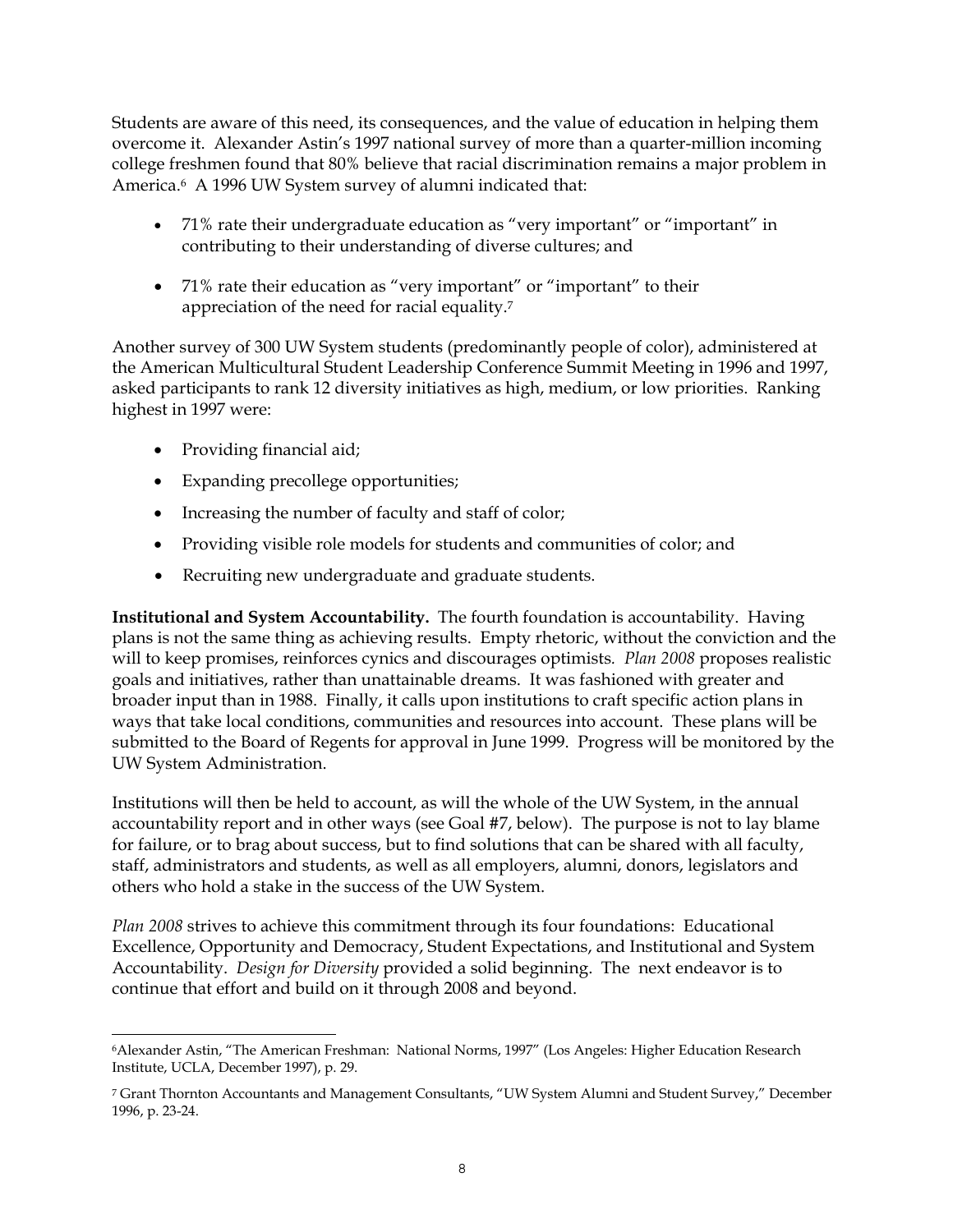## **CURRENT STATUS OF RACE/ETHNICITY IN THE UW SYSTEM: FACTS**

What is the status of targeted racial and ethnic groups within the UW System today? Here are some facts that will help put in perspective the imperative that underlies *Plan 2008*. (While international student enrollment is cited in the examples given below, international students are not a targeted group under the terms of the plan.)

Among UW System students of color enrolled in the fall of 1997, African Americans comprised the largest share (2.7%), followed closely by Asian Americans (2.5%), Hispanic/Latinos (1.9%) and American Indians (0.7%). Collectively, students of color made up 7.8% of the total enrollment (Figure 1).





Over the past decade, the total number of UW System students of color grew from 7,562 to 11,630, an increase of 4,068, or 54%. As a percent of total enrollment, students of color increased from 4.7% to 7.8%. The largest numeric increases occurred among Hispanic/Latinos and Asian Americans (Table 1).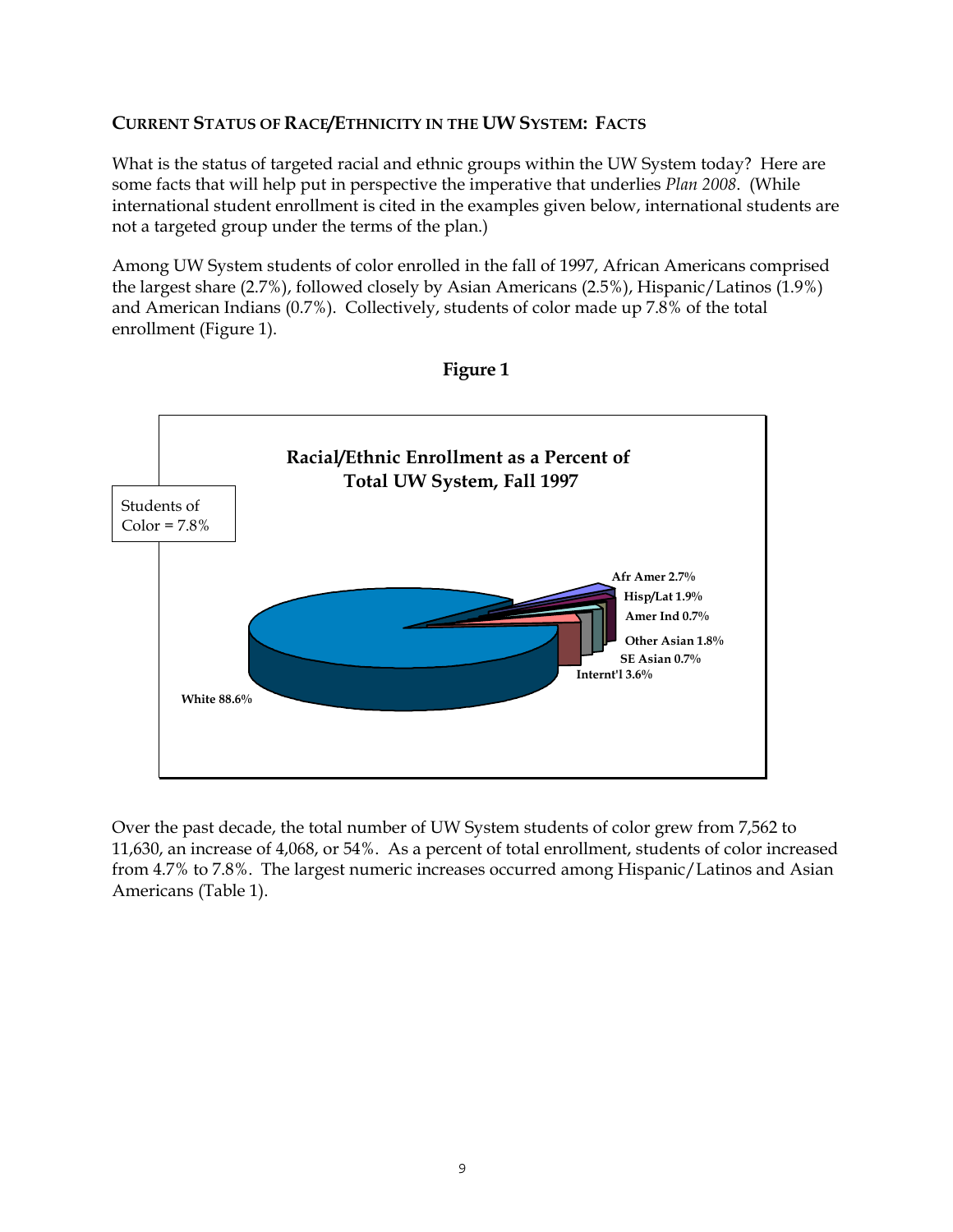## **Table 1**

|                        |               | <b>Fall 1987</b> |         | <b>Fall 1997</b> |
|------------------------|---------------|------------------|---------|------------------|
| Group                  | <b>Number</b> | $%$ of Total     | Number  | % of Total       |
|                        |               |                  |         |                  |
| African American       | 3,190         | 2.0%             | 4,004   | 2.7%             |
| Hispanic/Latino        | 1,620         | 1.0%             | 2,856   | 1.9%             |
| American Indian        | 770           | 0.5%             | 1,018   | 0.7%             |
| All Asian American     | 1,982         | 1.2%             | 3,752   | 2.5%             |
| Other Asian Amer       | nal           | na               | 2,657   | 1.8%             |
| <b>SE Asian Amer</b>   | nal           | na               | 1,095   | 0.7%             |
| Subtotal               | 7,562         | $4.7\%$          | 11,630  | 7.8%             |
| International          | 4,480         | 2.8%             | 5,462   | $3.6\%$          |
| White                  | 149,845       | 92.6%            | 133,482 | 88.6%            |
| <b>UW System Total</b> | 161,887       | 100.0%           | 150,574 | 100.0%           |

## **UW System Total Enrollment by Race/Ethnicity, Fall 1987 and Fall 1997**

Source: UW System Office of Policy Analysis and Research

While the total number of students of color has increased, the increase has not been uniform across all racial/ethnic groups. Asian Americans, for example, nearly doubled as a percentage of total enrollment, while American Indian enrollment grew very little (Figure 2).

## **Figure 2**

## **UWS Total Enrollment By Race/Ethnicity, Fall 1987 and 1997**



Source: UW System Office of Policy Analysis and Research

Under *Design for Diversity,* 10-year enrollment targets for new undergraduates of color were established. The goal was to double the number of new undergraduates in 10 years. While the number increased by 67% during this period, UW System fell 421 short of enrollment targets (See Table 2).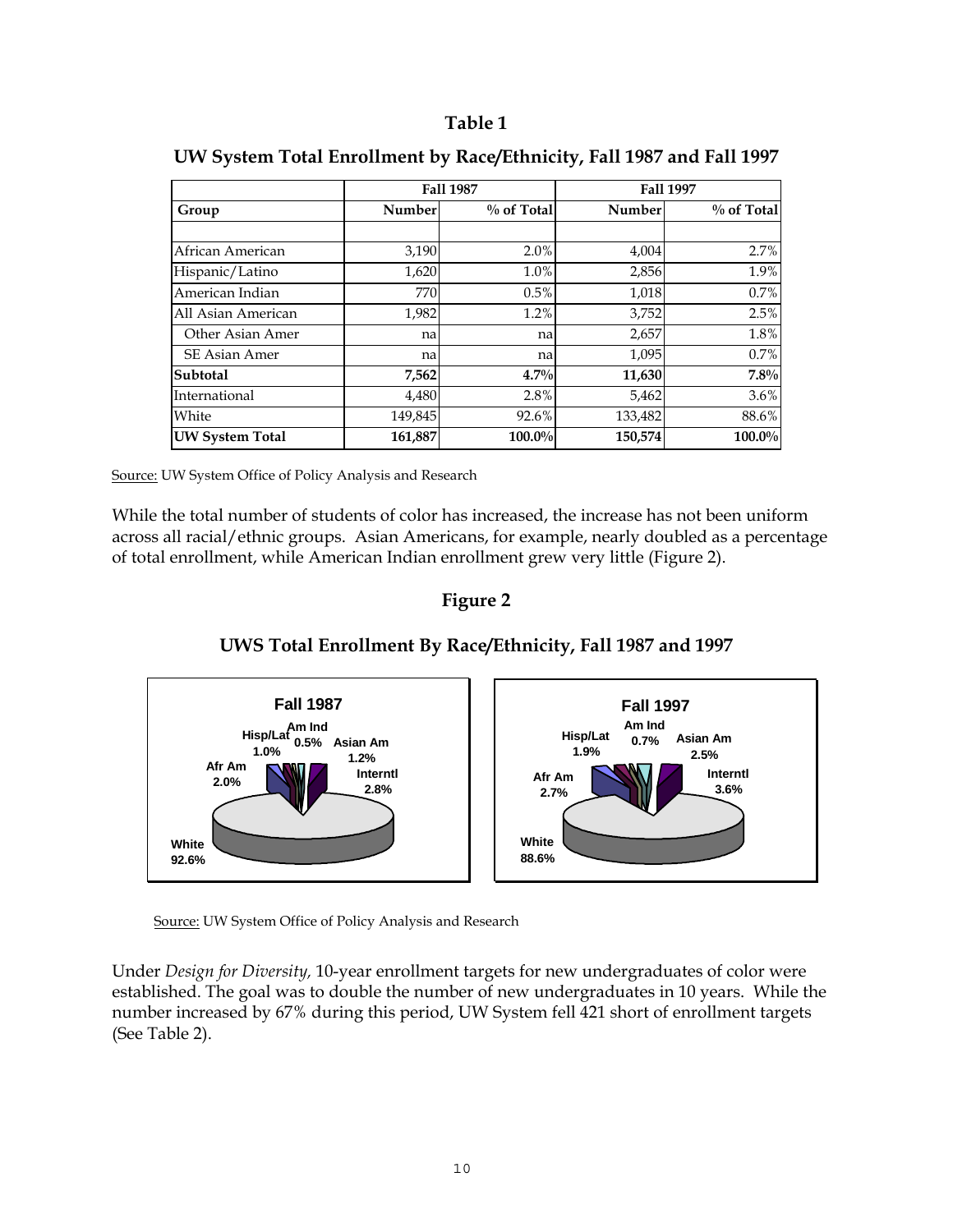## **Table 2**

## **New UW System Undergraduates of Color\* Fall 1987 and Fall 1997, with Targets**

| Headcount                        | <b>Fall</b><br>1987 | <b>Fall</b><br>1997 | $^{0}/_{0}$<br>Increase,<br>1987 to<br>1997 | <b>Fall 1997</b><br><b>Target</b> | 1997 Target<br>Numeric<br><b>Shortfall</b> | $\%$ of 1997<br><b>Target</b><br>Achieved | $\%$ of 1997<br><b>Target Not</b><br>Achieved |
|----------------------------------|---------------------|---------------------|---------------------------------------------|-----------------------------------|--------------------------------------------|-------------------------------------------|-----------------------------------------------|
| New Under-<br>graduates of Color | 1.270               | 2.119               | 66.9                                        | 2,540                             | 421                                        | 83.4%                                     | 16.6%                                         |

Source: UW System Office of Policy Analysis and Research

New Freshmen, New Transfer and New Special African American, American Indian and Hispanic/Latino students. 1987 data excludes Southeast Asian students because data were unavailable until 1990.

Retention and graduation rates for UW System full-time new freshmen of color exceed national rates, but lag behind those for the UW System student body as a whole ( Figure 3).





Sources: UW System Office of Policy Analysis and Research; American Association of Colleges and Universities

The loan/grant distribution for aid packages offered to students of color often deters lowincome students from assuming debt for higher education purposes. A higher proportion of students of color graduate with debt than do all students. Sixty-nine percent of undergraduates of color graduate with debt as compared to fifty-eight percent of all students.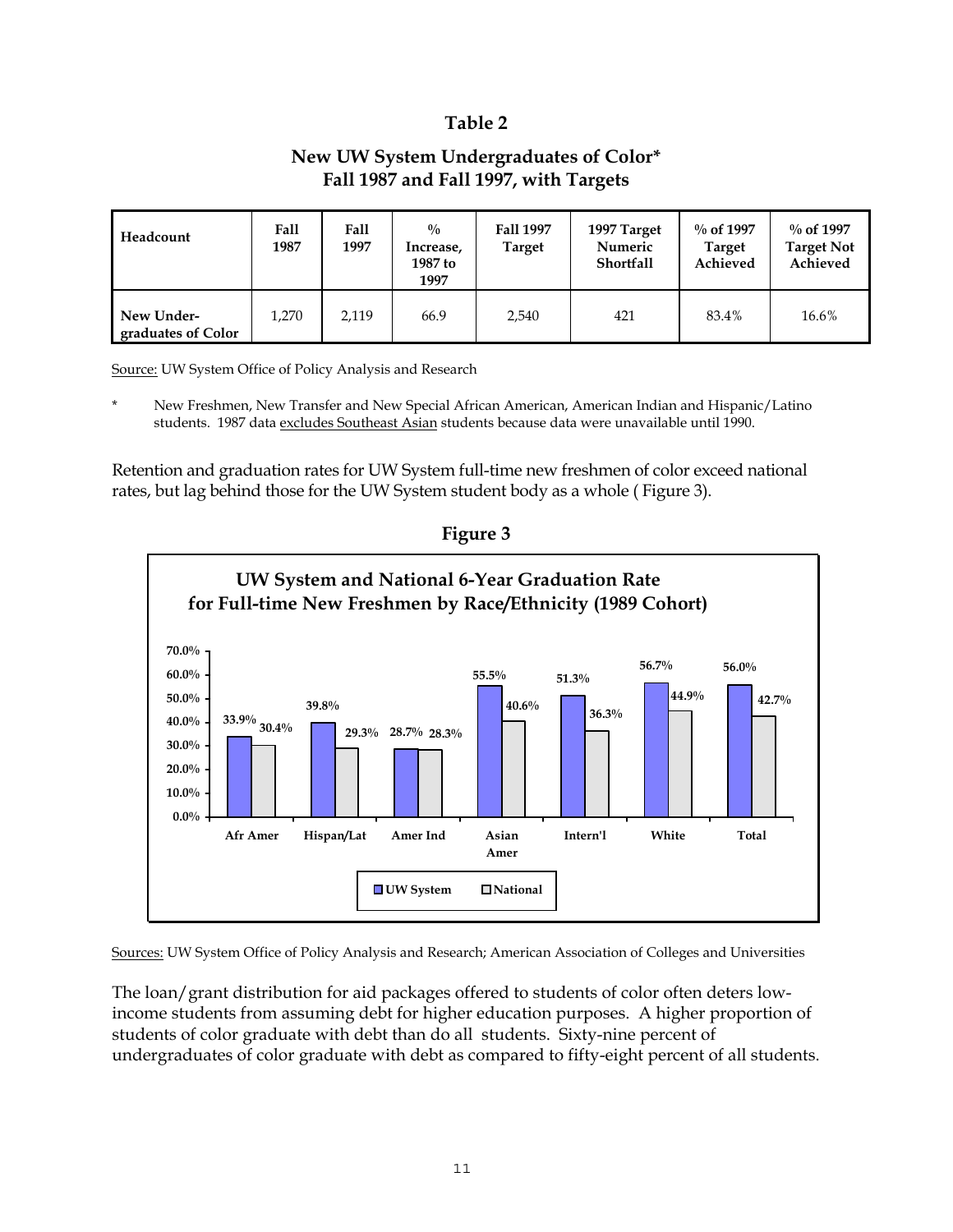## **Table 3**

|                         | Number With<br>Debt | All Aid<br><b>Recipients</b> | Percent<br><b>With Debt</b> | Average<br><b>Debt</b> |
|-------------------------|---------------------|------------------------------|-----------------------------|------------------------|
| <b>Student of Color</b> | 636                 | 927                          | 69%                         | \$13,493               |
| All Students            | 9,261               | 15,847                       | 58%                         | \$13,332               |

## **UW System Undergraduates With Debt At Graduation, 1996-97**

Source: UW System Office of Policy Analysis and Research

The number of FTE employees of color has increased since 1987. Between 1987 and 1996, employees of color (faculty, academic staff, classified staff) increased from 5.3% to 7.7% of total employment. During this period, the number of faculty and staff of color grew by 772.85 FTE, or 59%.

## **Table 4**

## **UW System Employees: Faculty, Academic Staff and Classified Staff FTE\***

| 1987-88                  |            |                           |                   |                                           |                    |
|--------------------------|------------|---------------------------|-------------------|-------------------------------------------|--------------------|
| Group                    | # Of Color | $\%$ of Color by<br>Group | # White/<br>Other | $\%$ of<br><b>White/Other</b><br>by Group | <b>Grand Total</b> |
| Faculty                  | 416.5      | $6.2\%$                   | 6,344.2           | 93.8%                                     | 6,760.7            |
| Academic<br><b>Staff</b> | 468.4      | $6.8\%$                   | 6,449.7           | 93.2%                                     | 6,918.1            |
| Classified               | 427.8      | 3.8%                      | 10,822.6          | 96.2%                                     | 11,250.4           |
| <b>Total</b>             | 1,312.7    | 5.3%                      | 23,616.5          | 94.7%                                     | 24,929.2           |

| 1996-97**         |            |                           |                          |                               |                    |  |
|-------------------|------------|---------------------------|--------------------------|-------------------------------|--------------------|--|
| Group             | # Of Color | $\%$ of Color by<br>Group | # White/<br><b>Other</b> | $\%$ of<br><b>White/Other</b> | <b>Grand Total</b> |  |
|                   |            |                           |                          | by Group                      |                    |  |
| Faculty           | 626.6      | 9.9%                      | 5,686.6                  | 90.1%                         | 6,313.2            |  |
| Academic          | 853.9      | 9.3%                      | 8.342.0                  | 90.7%                         | 9,195.9            |  |
| <b>Staff</b>      |            |                           |                          |                               |                    |  |
| <b>Classified</b> | 605.1      | $5.2\%$                   | 10,956.4                 | 94.8%                         | 11,561.5           |  |
| <b>Total</b>      | 2,085.6    | 7.7%                      | 24,985.0                 | 92.3%                         | 27,070.6           |  |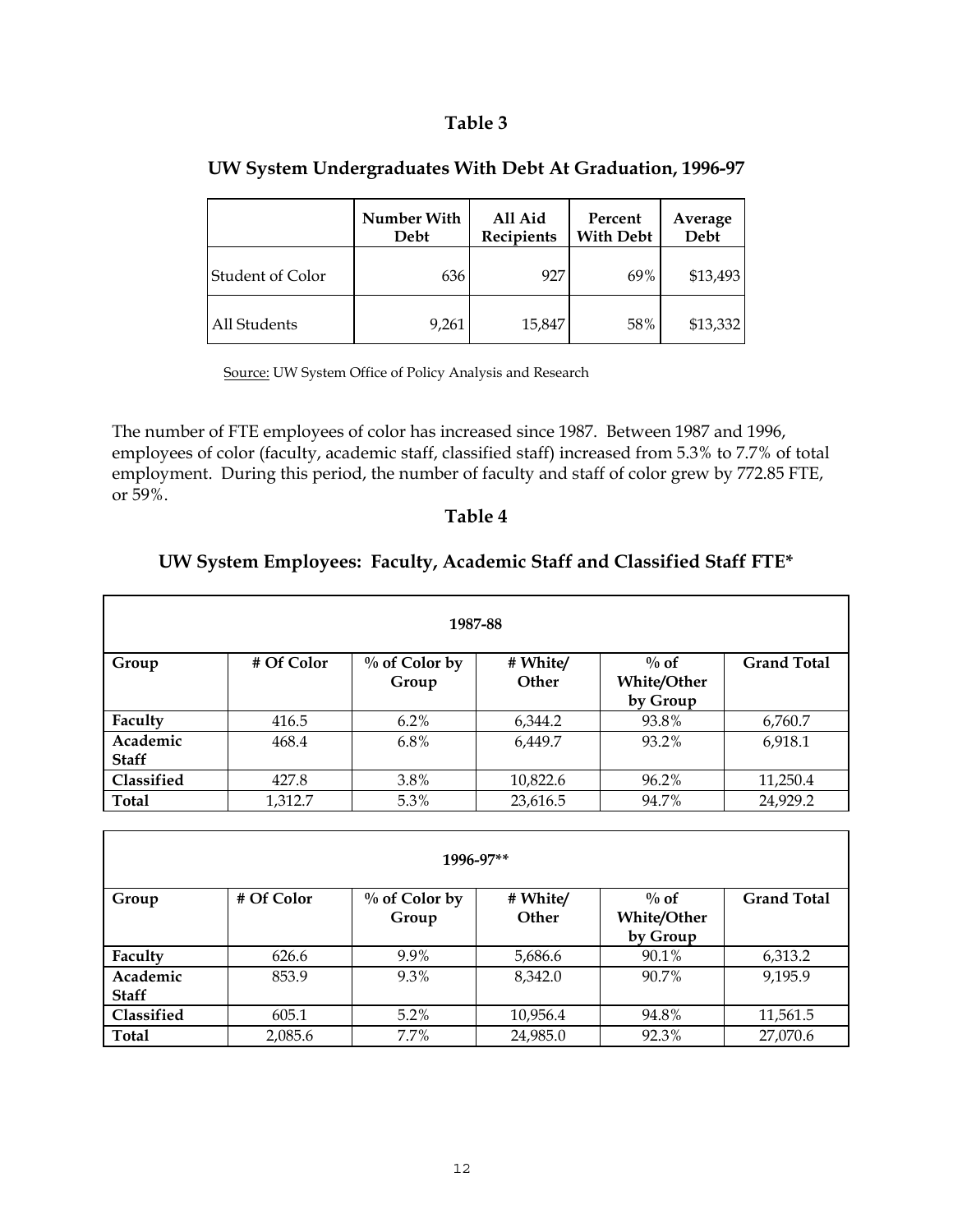| Group                    | Percent<br>Change (Of<br>People of<br>Color) | Number<br>Change (Of<br>People of<br>Color) | Percent<br>Change<br>(White/Other) | Number<br>Change<br>(White/Other) |
|--------------------------|----------------------------------------------|---------------------------------------------|------------------------------------|-----------------------------------|
| Faculty                  | $+50.5%$                                     | $+210.15$                                   | $-10.4\%$                          | - 657.61                          |
| Academic<br><b>Staff</b> | $+82.3%$                                     | $+385.45$                                   | $+29.3%$                           | $+1,892.28$                       |
| <b>Classified</b>        | $+41.4%$                                     | $+177.25$                                   | $+1.2%$                            | $+133.82$                         |
| Total                    | $+58.9%$                                     | $+772.85$                                   | $+5.8%$                            | $+1,368.49$                       |

**Percent and Number Change 1987-88 to 1996-97** 

EEO employment methodology does not distinguish between U.S. people of color and international hires.

\*\* 1996-97 is the latest available data. 1997-98 will be available in May 1998.

Source: UW System Office of Policy Analysis and Research

## **A CHANGING ENVIRONMENT**

**Demographic and Economic Changes.** Both the demographic and economic dimensions of the future are changing. In Wisconsin, by the year 2025, the percentage of people of color in the total population will increase from 9.9% to 16.9% (Figure 4). People of color of traditional college age, 18-24, will increase from 12.9% to 21.7% (Figure 5). During this period, the largest growth will occur among school age children, ages 5-17. School age children of color will increase from 14.6% to 24.4% (Figure 6). Consequently, targeted groups will comprise an even larger share of the working age population over this period.

In light of these forecasted changes, the UW System has an opportunity to be proactive by increasing the educational levels of the state's faster growing populations. This is essential if the state and the nation are to remain competitive and productive in a global economy.

Governor Thompson's Blue Ribbon Commission on 21st Century Jobs, chaired by President Lyall, reported that "inner-city and rural areas of Wisconsin are not sharing in the state's overall economic successes" and that "there still exists an `underdeveloped' work force yet to realize its potential. It consists of chronically un- or under-employed workers who generally lack modern skills and work attitudes." It also reported that "Higher levels of employee proficiency are required as businesses fight to remain competitive in a global economy.["8](#page-13-0)

If Wisconsin is to achieve the goal of becoming an "innovative learning state" in a laborshortage economy, it must tap the state's fast-growing targeted groups.

<span id="page-13-0"></span>i<br>L 8 State of Wisconsin, *The New Wisconsin Idea: `The Innovative Learning State*,'" Report of the Governor's Blue Ribbon Commission on 21st Century Jobs, July 1997, p. 1.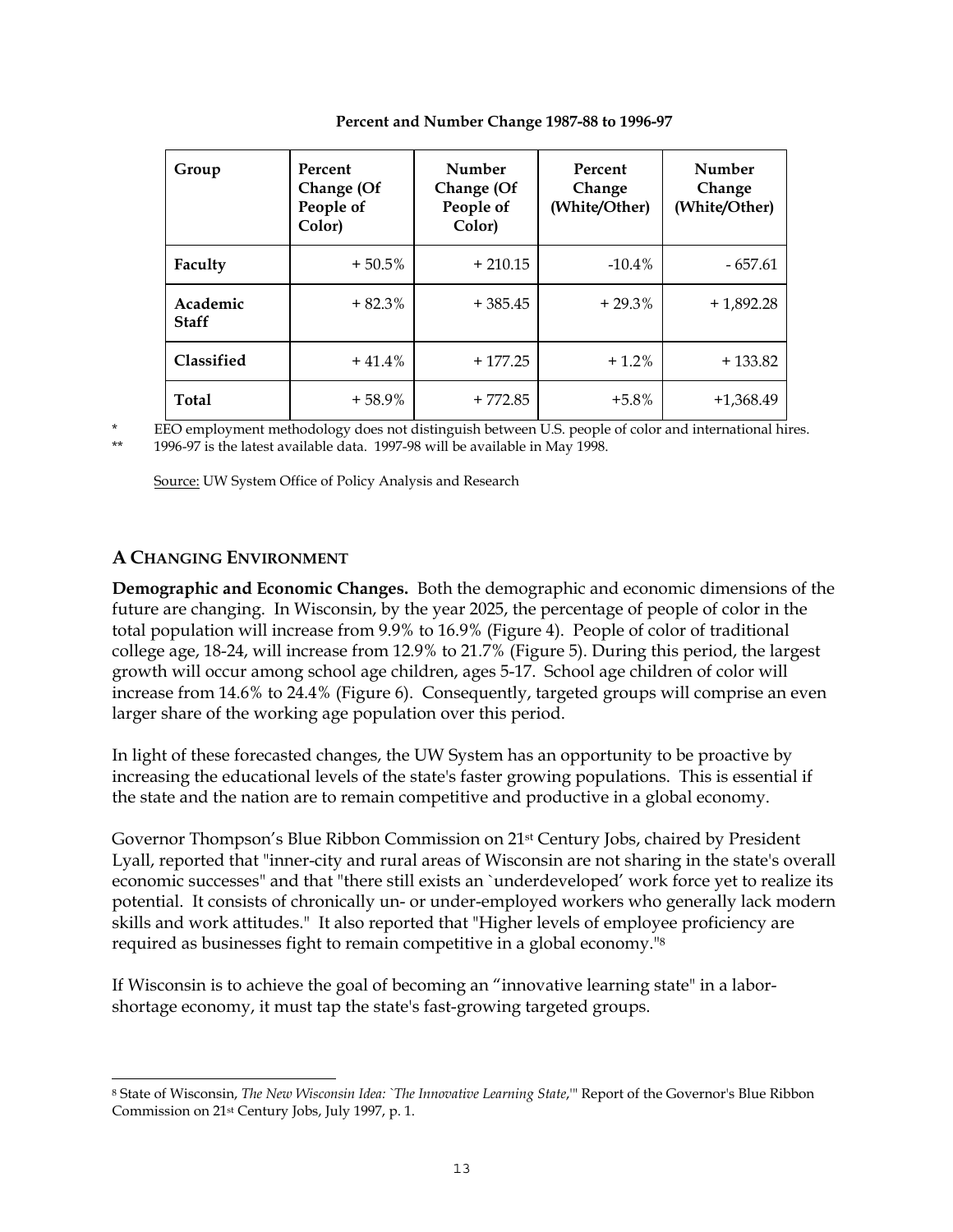**Figure 4 Wisconsin Population Projections by Race and Ethnicity: Total, Year 1995 to 2025** 



**Figure 5 Wisconsin Population Projections by Race and Ethnicity: 18-24 Year Olds, Year 1995 to 2025**



**Figure 6 Wisconsin Population Projections by Race and Ethnicity: 5-17 Year Olds, Year 1995 to 2025**



Source: U.S. Census Bureau Population Projections, 1995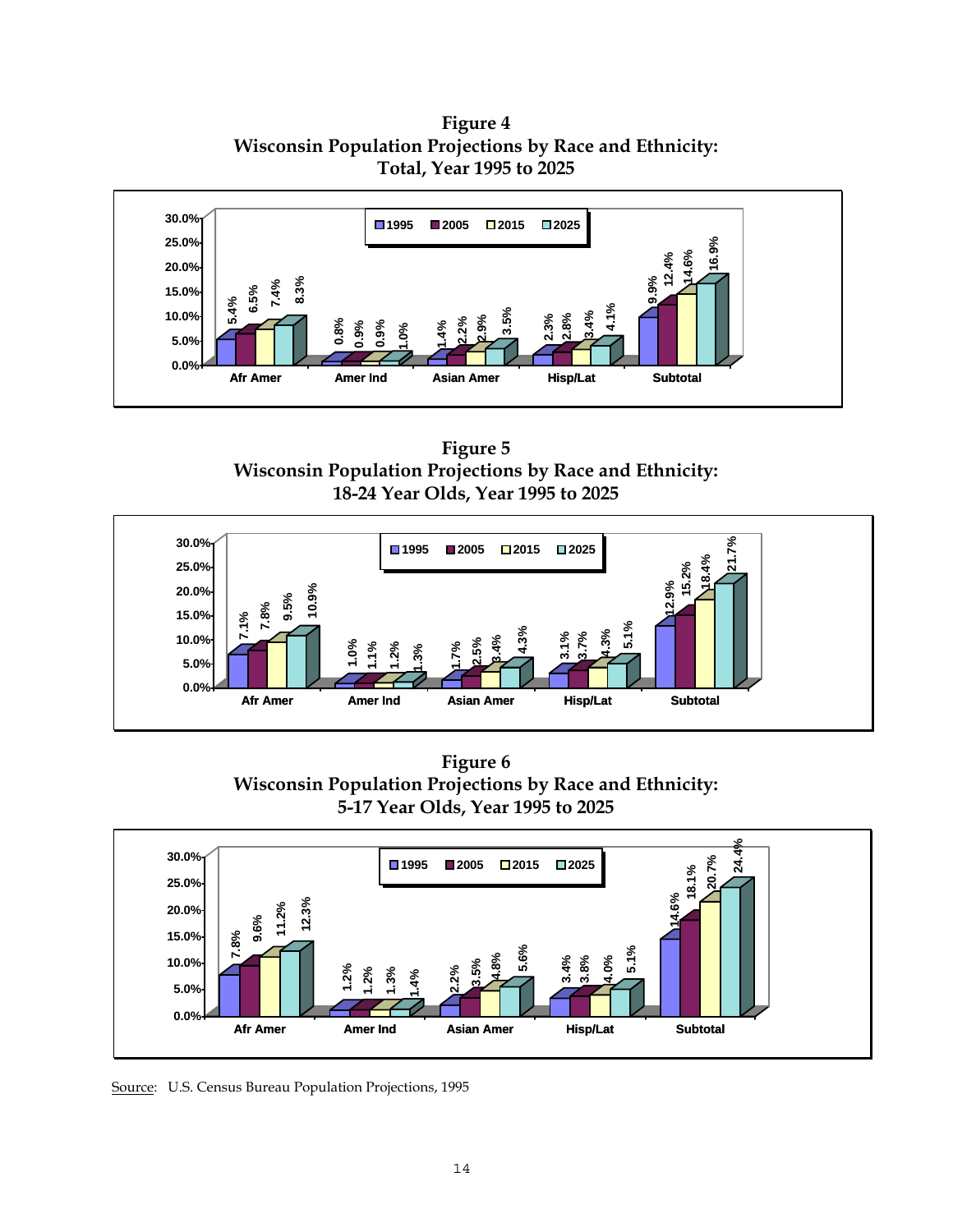**Current Legal Environment.** In an ever changing legal environment, UW System is resolute in forwarding the goals and initiatives contained in *Plan 2008*. The UW System complies fully with federal and state requirements in education and employment, including:

- Federal and state employment statutes mandating equal opportunity, and requiring affirmative action reporting on the race, ethnic and gender composition of all staff;
- State set-aside programs for "minority and women-owned" businesses; and
- Federal and state statutes requiring equal educational opportunities in all educational programs, and related regulations defining acceptable affirmative action efforts.

In recent years, certain affirmative action practices in admissions and financial aid programs have been challenged as violating the Constitution's guarantee of equal protection of the law. The United States Supreme Court has not issued a definitive ruling on affirmative action in education since *Regents of the University of California v.Bakke*, in 1978, leaving the legal environment uncertain. As a result, higher education institutions have, in many cases, become battlegrounds in the struggle over the constitutionality of affirmative action, to the detriment of teaching and learning.

Despite this unsettled legal environment, and the demographic and economic changes that go with it, the UW System has consistently affirmed its strong commitment to expanding educational opportunities for all targeted people of color. *Plan 2008* is one expression of this commitment.

## **CURRENT UW SYSTEM MINORITY/DISADVANTAGED INITIATIVES[\\*](#page-15-0)**

i<br>L

UW System institutions developed a wide array of precollege, recruitment and retention, and financial aid programs in conjunction with *Design for Diversity*. Altogether, during 1996-97, the UW System budgeted a total of \$19 million for multicultural and disadvantaged (M/D) student programs and scholarships, out of a total budget for instruction and student services of \$836.3 million. Nearly half of that \$19 million came from non-state funds raised by the campuses (see Appendix C, Table 2). This represents a significant and sustained effort on behalf of these diversity goals. Since its creation in 1987-88, Fund 402 (program funds created by statute (14) s.20.285(4)(b)) has not received an increase in state funding, other than increases realized by the reallocation of campus funds.

**Financial Aid.** In 1996-97, 8,071 targeted group undergraduate and graduate students received an average award of \$7,167, which included both grants and loans. The financial need of these students averaged \$9,326, compared with \$6,493 for white students. Overall, UW System financial aid packages were able to meet 77% of need for white students and 75% of need for targeted students of color. State-funded financial aid programs have been reduced from five to two; two by legislative action, and the Minority Teacher Forgivable Loan was transferred to the Higher Education Aids Board.

<span id="page-15-0"></span><sup>\*</sup> Minority/Disadvantaged is statutory language, UW System Administration is currently using multicultural/ disadvantaged.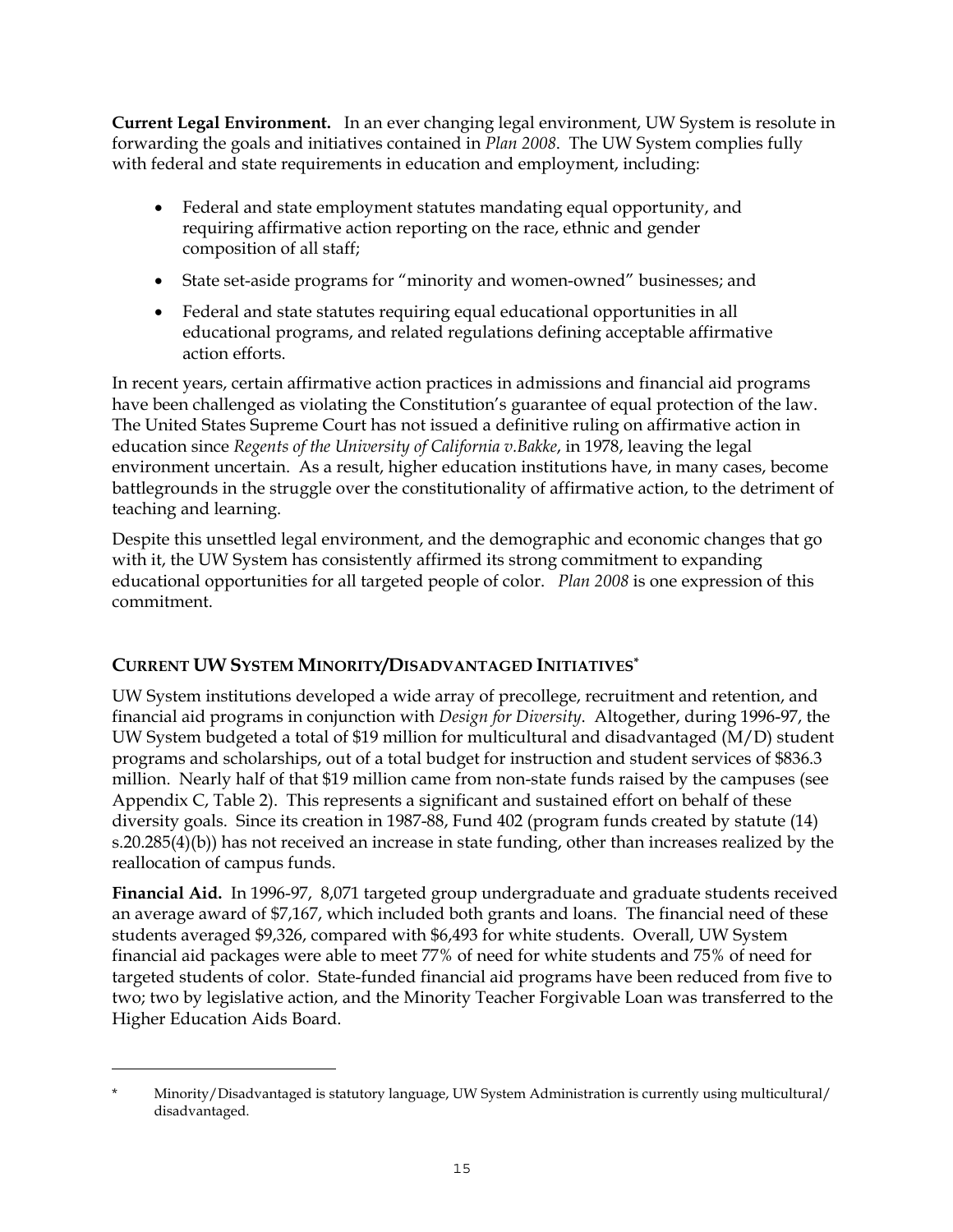For Wisconsin residents, the level of debt upon graduation from a UW System institution is similar for both students of color and all students (\$13,493 v. \$13,332). However, students of color are more likely than the average student to graduate with debt. Sixty-nine percent of resident undergraduates of color graduate with debt, compared to 58% of all resident undergraduates.

Loans have become a larger part of most financial aid packages in recent years. This shift away from grants has had a disproportionate negative impact on targeted group students. Families who live at the poverty level (including 30% of African Americans and Hispanic/Latinos nationally, compared with 12% of white Americans) are reluctant to take on what appear to be prohibitively high levels of debt in order to finance higher education. As analyst Tom Mortenson observed recently:

Some students, particularly from lowest income backgrounds, appear to be deciding that college is not affordable. Many low and middle-income students appear to make college choice decisions based on price. And there is accumulating evidence that these price barriers are increasingly affecting graduation rates for students from low and middle-income families[.9](#page-16-0)

Grant programs exist specifically to address this problem. The Lawton Undergraduate Minority Retention Grant, established in 1986, provides up to \$2,500 per year for sophomores, juniors and seniors. During 1996-97, 1,591 students received Lawton Grants averaging \$1,258. The Advanced Opportunity Program (AOP), established in 1973, provides funds for graduate and professional students of color. During 1996-97, 486 students received AOP fellowships averaging \$7,169. (See Appendix C, Table 1).

During the past 10 years, specially targeted financial aid programs enabled UW System institutions to meet more of the unmet need of students of color, as well as disadvantaged students. This contributed to their increase in enrollment. However, other states and their universities have offered significantly better financial aid packages to high achieving, targeted students of color, often meeting full need with grants.

For example, the University of Illinois "Presidential Awards" cover full tuition and fees. They also provide a stipend of \$3,000 a year for four years to students of color who have ACT scores of 24 or better and who graduate in the top half of their high school class. Since the program was established a decade ago, the enrollment of targeted new freshmen has increased to 12% of the entering class. About 500 Presidential Awards are given annually. Private colleges and universities often provide fully funded financial aid packages for high achieving students of color, regardless of need*. The UW System intends to pursue funding for a similar type of scholarship program.*

**Precollege Programs.** The number and scope of precollege programs has increased dramatically since 1987-88. Of the 375 UW System precollege programs in 1996, 88 were offered specifically for students of color and economically disadvantaged participants. The cost of these programs was about \$1 million, or about 18% of the Fund 402 M/D appropriation. Follow-up studies show that 50% of the Wisconsin high school students who participate in precollege programs go on to postsecondary education at a UW System institution, a Wisconsin Technical College System institution, or an independent college. Of those who continue their

<span id="page-16-0"></span>i<br>L 9 Tom Mortenson, "The Private Investment Value of Higher Education," *Postsecondary Education Opportunity*, Number 69, March 1998, p. 9.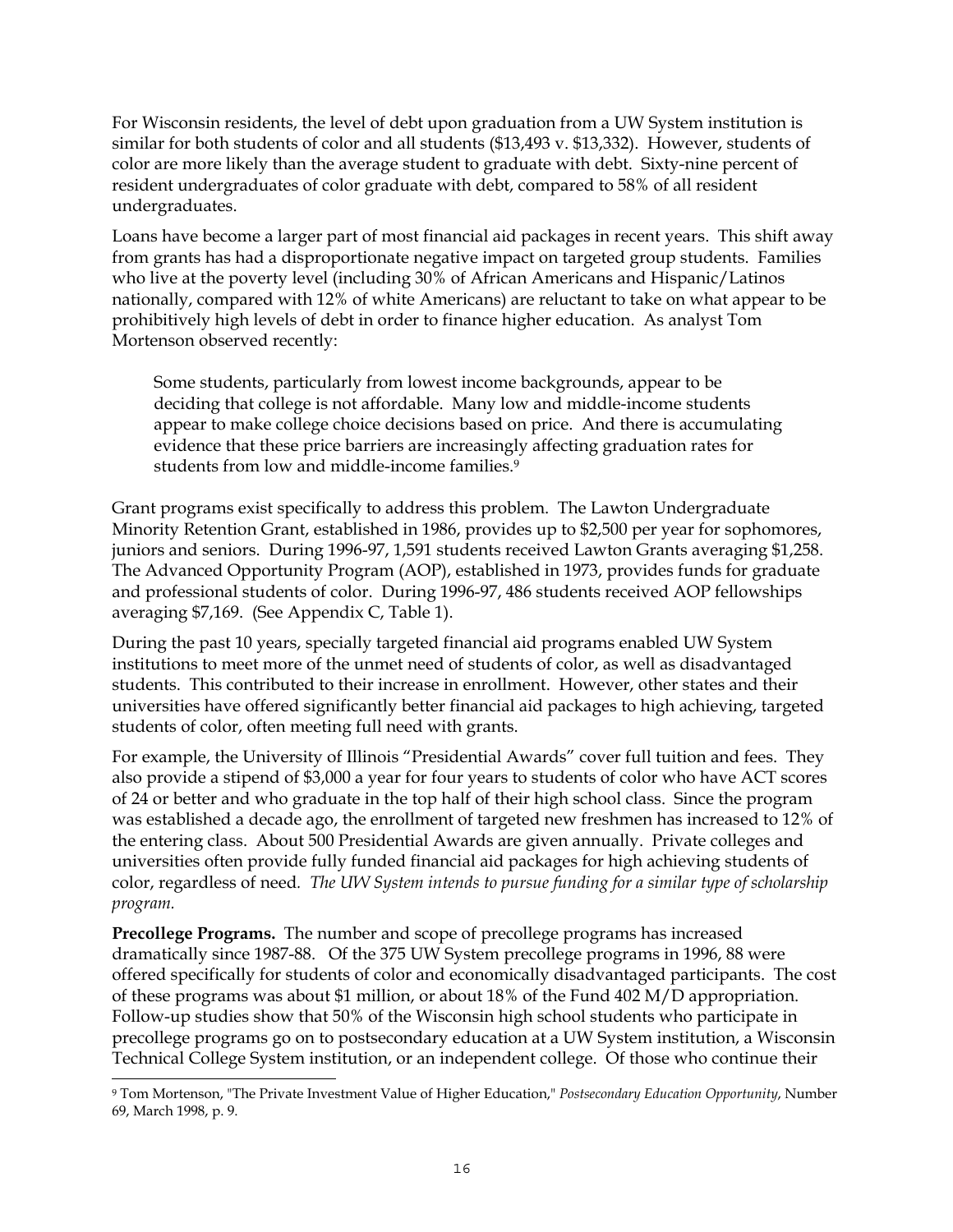education, 61% enroll at a UW System institution. *The UW System intends to double the number of students served by precollege programs.*

**Recruitment Programs.** During the past 10 years, numerous programs and strategies have been utilized to increase the recruitment of targeted group students. These have included the creation of institutional partnerships with specific high schools, campuswide recruitment councils, and volunteer alumni recruiters. UW System institutions and the Multicultural Information Center (MIC) in Milwaukee have discovered an increase in the number of districts in the state that have a high concentration of students of color. In 1993 there were only 14 districts, now there are 31. The MIC precollege participant recruitment list is now a resource for the entire UW System. The cost of these programs in 1996-97 was about \$900,000, or about 16% of the Fund 402 M/D appropriation. *The UW System will require each institution to set precollege and recruitment goals.* 

**Retention Programs.** Retention activities are a significant focus of institutional M/D activity. Each institution is aware of the need to increase retention of students of color. Every targeted student of color who continues through to graduation is also a success for his or her institution. Every targeted student of color who leaves college without a degree is a missed opportunity, for the student, for the institution, and for the student's home community. Institutional efforts currently include students, faculty and staff serving as mentors to students of color; summer research programs; peer advising; social action theater groups; articulation agreements with tribal colleges; and intensive monitoring of academic progress. During 1996-97, nearly \$3.7 million of the Fund 402 appropriation (66%) was used on retention-related programs. *The UW System intends to bring retention and graduation rates for students of color to the level of all students.* 

## **HOW** *PLAN 2008* **WAS CREATED**

*Plan 2008* is an "umbrella" plan created from the bottom up. During the summer of 1998, the UW System Administration will provide guidelines for institutional plans. These institutional plans (to be submitted to the UW System Board of Regents by June 1, 1999) will be consistent with the systemwide goals but will be more responsive to an institution's particular situation. These plans will provide an opportunity to deepen the commitment to diversity within each college and department of the university. Together, the systemwide plan and the institutional plans constitute a cohesive set of strategies to help enrich the total university community.

Achievement of these goals will require a sustained effort by many partners: the Board of Regents, the System Administration, each institution, the Wisconsin Technical College System, K-12 schools, parents, communities of color, the Department of Public Instruction, business leaders, community-based social service agencies, the Governor, and the legislature. Some UW System institutions have already begun to engage in dialogue with these groups.

The systemwide goals for 1998-2008 outlined below are the product of extensive consultation with many constituencies. Representatives of the UW System Administration Office of Multicultural Affairs gathered insights and opinions from more than 1,200 people through a variety of means. For example, institutional listening sessions were held with faculty, staff, and students at each UW System institution during the fall semester of 1997. More than 800 individuals attended those sessions. Group and individual interviews were also conducted with nearly 400 other individuals representing state government and national higher education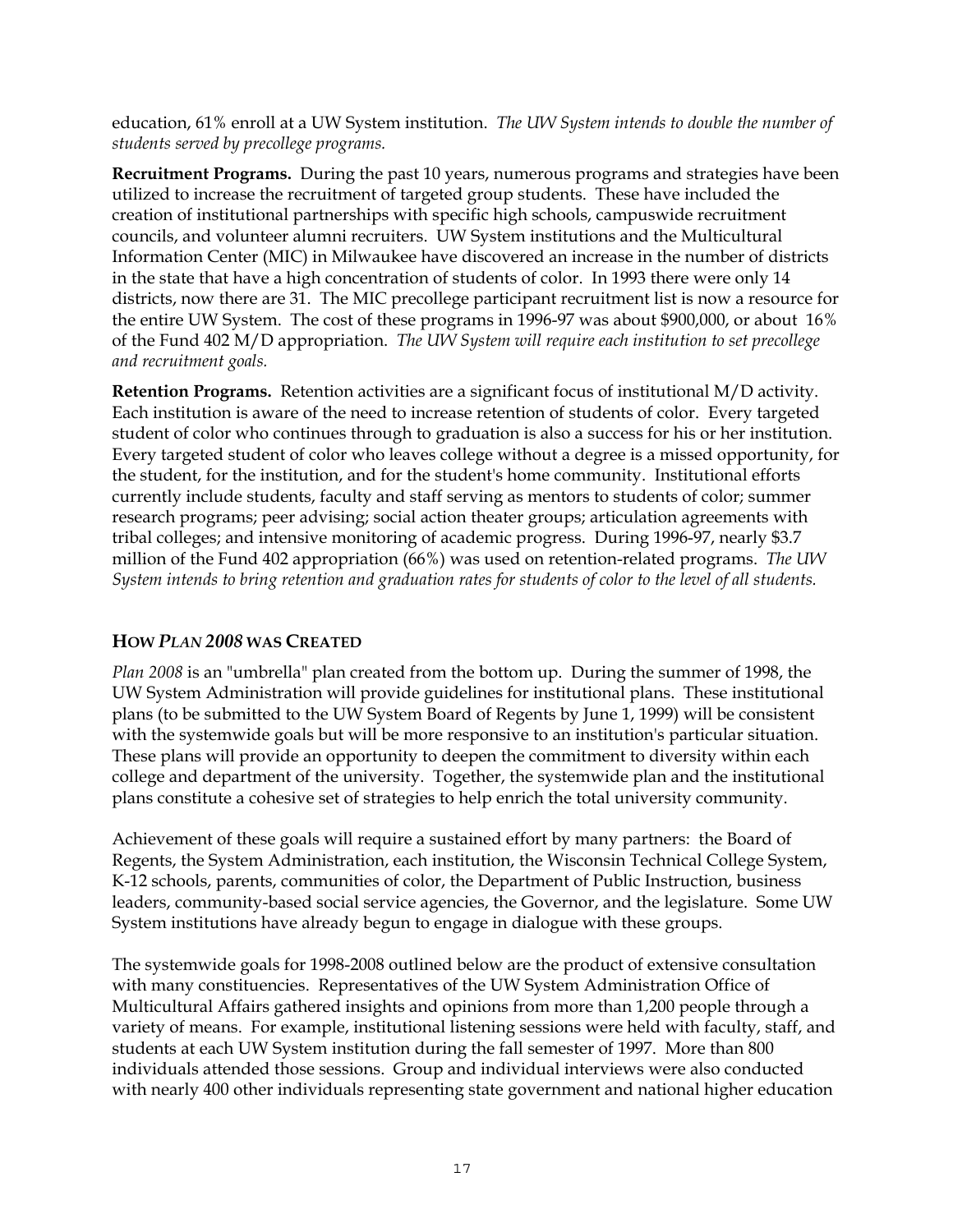organizations, including Regents, legislators, community-based social service agencies, people of color advocacy groups, and others. President Lyall also convened two statewide community of color input forums.

A World Wide Web page was established to post the draft version of *Plan 2008* and to keep interested individuals apprised of progress, timetables, and related matters. The Web page also contained an e-mail address and other information for persons who wished to comment on the draft document.

Among the comments received that cited strengths of *Design for Diversity* were:

- Establishment of precollege and TRIO programs at every institution (TRIO Programs are federally funded educational access and opportunity programs that help low-income and first-generation students finish high school and graduate from college);
- Creation of multicultural centers on many campuses;
- Expanded curricula that incorporate African American, Hispanic/Latino, American Indian and Asian American/Southeast Asian viewpoints;
- Greater awareness of diversity at institutions; and
- The increased presence of targeted group faculty, staff, and students of color.

Among the comments received that cited weaknesses of *Design for Diversity* were:

- Low retention and graduation rates for students of color;
- Financial need that deters students from aspiring to college;
- Precollege programming that reaches too few K-12 students and is not sustained throughout the school year;
- Concerns about institutional climates that are sometimes cold and hostile; and
- Educational experiences that inadequately prepare graduates to interact effectively in a racially and ethnically diverse nation and workplace.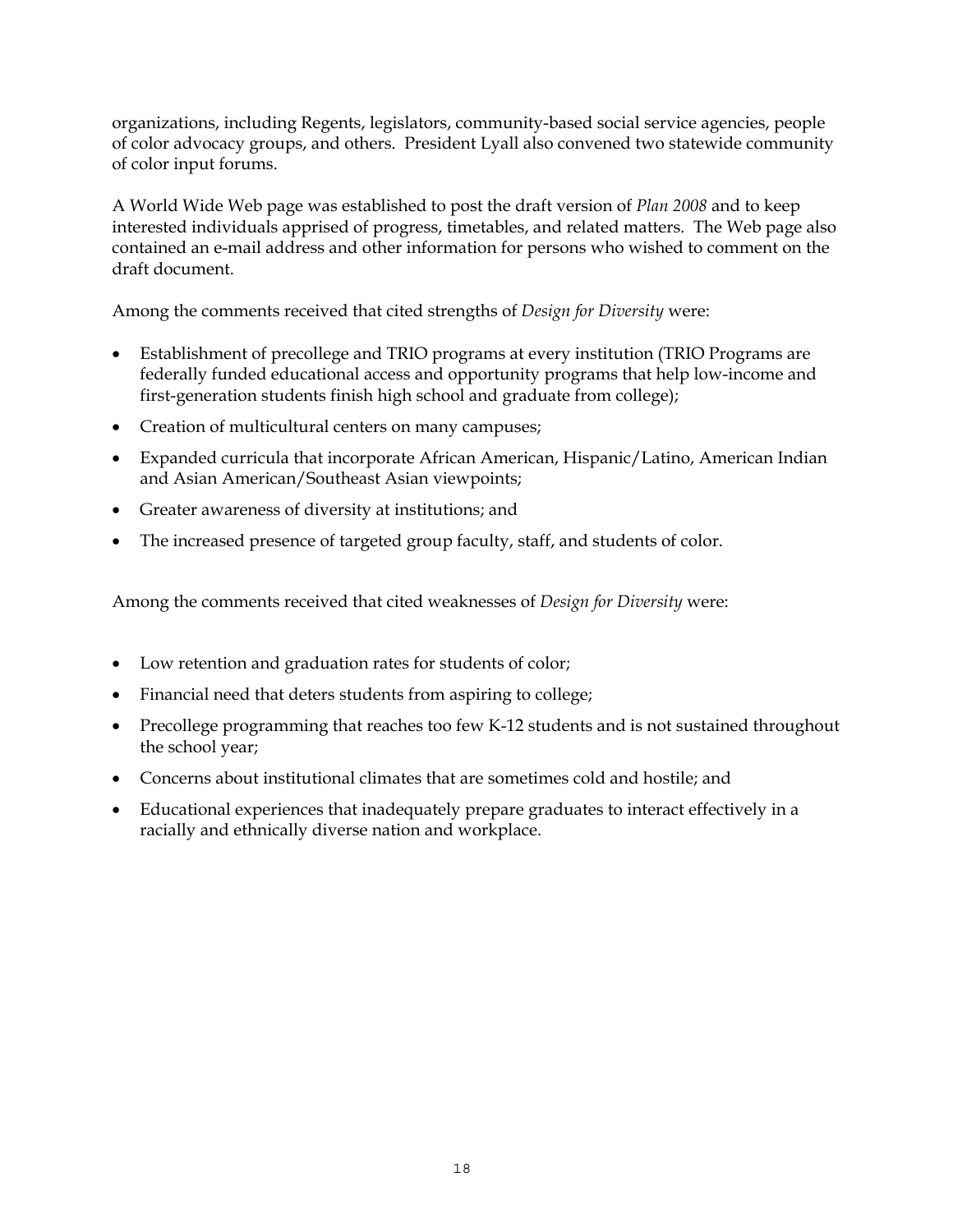## **RECOMME NDED GOALS AND INITIATIVES FOR 1998-2008**

*lan 2008* provides a broad framework for statewide strategic planning for racial and ethnic diversity in UW System. Each UW System institution will take the 1998-99 academic year to discuss, debate, and develop its own di ethnic diversity in UW System. Each UW System institution will take the 1998-9 9 academic year to discuss, debate, and develop its own diversity strategic plan, which advances the seven following strategic goals and initiatives for the next

decade, 1998-2008. Achieving these goals will require faculty, staff, administrators and student s to examine themselves and the operations of their institutions as, together, they formulate and implement specific action plans. (For a timeline of this initiative, se e Table 6.)

## **GOAL #1**

**INCREASE THE NUMBER OF WISCONSIN HIGH SCHOOL GRADUATES OF COLOR WHO APPLY, ARE ACCEPTED, AND WHO ENROLL AT UW SYSTEM INSTITUTIONS.** 

- **Increase precollege programming through UW System academic divisions and departments.** Experience of the past 10 years shows that students who participate in precollege programs do significantly better in school and are prepared to enter postsecondary education in significantly larger numbers than those who do not benefit from precollege contacts. The UW System will work to increase the number of K-12 students of color reached by precollege programs, from the present 2,400 up to as many as 7,200, and will extend the programs throughout the school year to maintain continuous year-round contact with participating students. Each institution will establish its own numerical goals for precollege enrollment, as well as the best structure for the expansion of these programs.
- **Seek funding in the 1999-01 state biennial budget, as well as private funding, to expand precollege programming throughout the state.** The number of Wisconsin school districts with high concentrations of students of color has increased from 14 to 31 in 1998 according to information provided by the Department of Public Instruction (See Appendix G). This growth calls for an expansion of precollege programs, using both state and private dollars. The Department of Public Instruction has been a valuable partner in the UW System's current precollege efforts, and will continue to play that role.
- **Develop adult recruitment programs targeted specifically to African American, American Indian, Hispanic/Latino, and Asian American adults age 25 and older.** For example, facilitate degree completion among those who have received an associate degree or who started a university education but didn't finish. Do this in collaboration with the Wisconsin Technical College System, through programs such as UW-Rock County's Adult Higher Education and Development Program, and through attention to the needs of single parents.
- **Work toward a better balance of enrollment of students of color across academic disciplines.** Some targeted groups are especially underrepresented in quantitative and laboriented fields such as engineering, chemistry, physics, mathematics, computer science and biological sciences. This reduces their future access to careers in these fast-growing fields. Some other targeted groups are similarly underrepresented in the humanities and social sciences (see Appendix F).
- **Determine a home campus for the UW System American Indian Language Preservation pilot project.** This project has strengthened collaboration and increased opportunities for the UW System to respond to the needs of American Indian communities. Building upon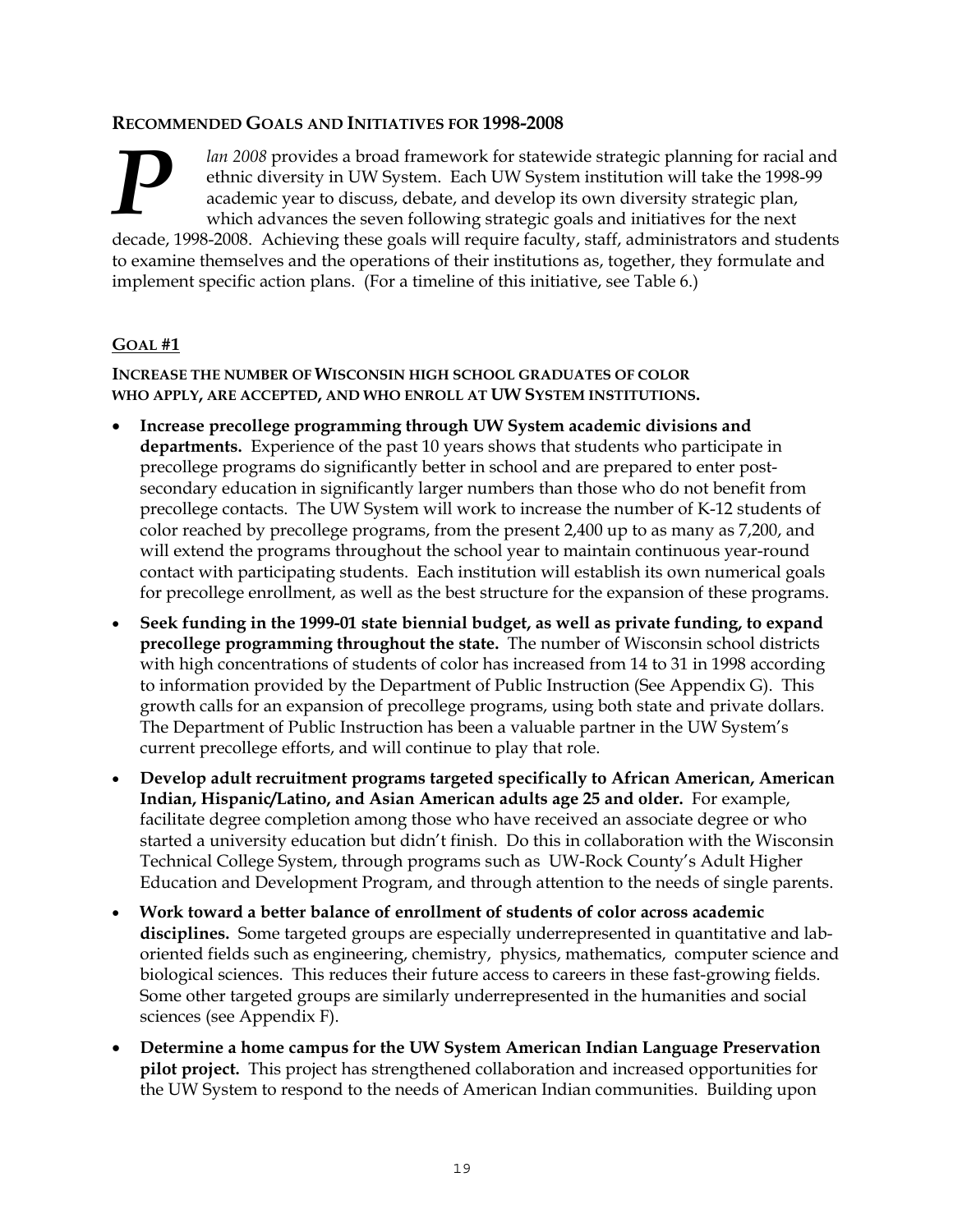these efforts will increase knowledge and access to UW System institutions by American Indian students and their families. The Office of Multicultural Affairs will continue to provide three years of seed funding for this project from its base budget.

- **Work with tribal education chairs, the Wisconsin Indian Education Association, Great Lakes Intertribal Council, urban Indian agencies and staff of school districts that have a high concentration of American Indian students to increase precollege participation.**
- **Explore the possibility of using UW System institution child care centers for precollege programming.** National organizations now recommend that parents begin preparing their children for college as early as age three.
- **UW System institutions should consider using high-contact recruitment models,**  comparable to the recruitment models for student athletes.
- **Make particular efforts to reach youth in seasonal migrant camps and settled-out migrant youth in K-12 schools and through the community agencies that serve them (see Appendix H).** During 1996-97, there were 1,901 young, largely Hispanic/Latino migrants in Wisconsin. Wisconsin has experienced a growth in agricultural workers who have permanently relocated to Wisconsin. This population is part of the changing demographics of the state. Reaching them with precollege programs will require conscious efforts at outreach and service, including outreach to migrant worker camps in Wisconsin.
- **Consistent with their mission as entry institutions, the UW Colleges, will create K-12 precollege programs, adult precollege programs, and recruitment efforts for students with high school grade point averages (GPA) of 2.00 to 2.50.**
- **The UW System Administration will purchase and distribute to all UW institutions the roster of students taking ACT exams in Wisconsin.** Every student of color with a GPA of 2.00 or greater, or an ACT score of 18 or greater, will be contacted by a UW System institution.
- **Increase UW System institutions' partnerships with local communities of color, social service agencies, literacy centers, spiritual institutions, and other organizations** to deepen their awareness of admission requirements and the breadth of opportunities and obstacles that students of color face.
- **Work with the American Indian tribes to create precollege programs that are specifically tailored to the unique needs of both rural and urban Indian populations.**

## **GOAL #2**

**ENCOURAGE PARTNERSHIPS THAT BUILD THE EDUCATIONAL PIPELINE BY REACHING CHILDREN AND THEIR PARENTS AT AN EARLIER AGE.** 

- **Promote curricular and pedagogical exchanges between UW System faculty and K-12 teachers, and explore other methods of collaboration among teachers, administrators, students, guidance counselors, parents and guardians using technology and other communication methods.**
- **Collaborate with the Milwaukee Metropolitan Association of Black School Educators to increase the pool of African American K-12 teachers.**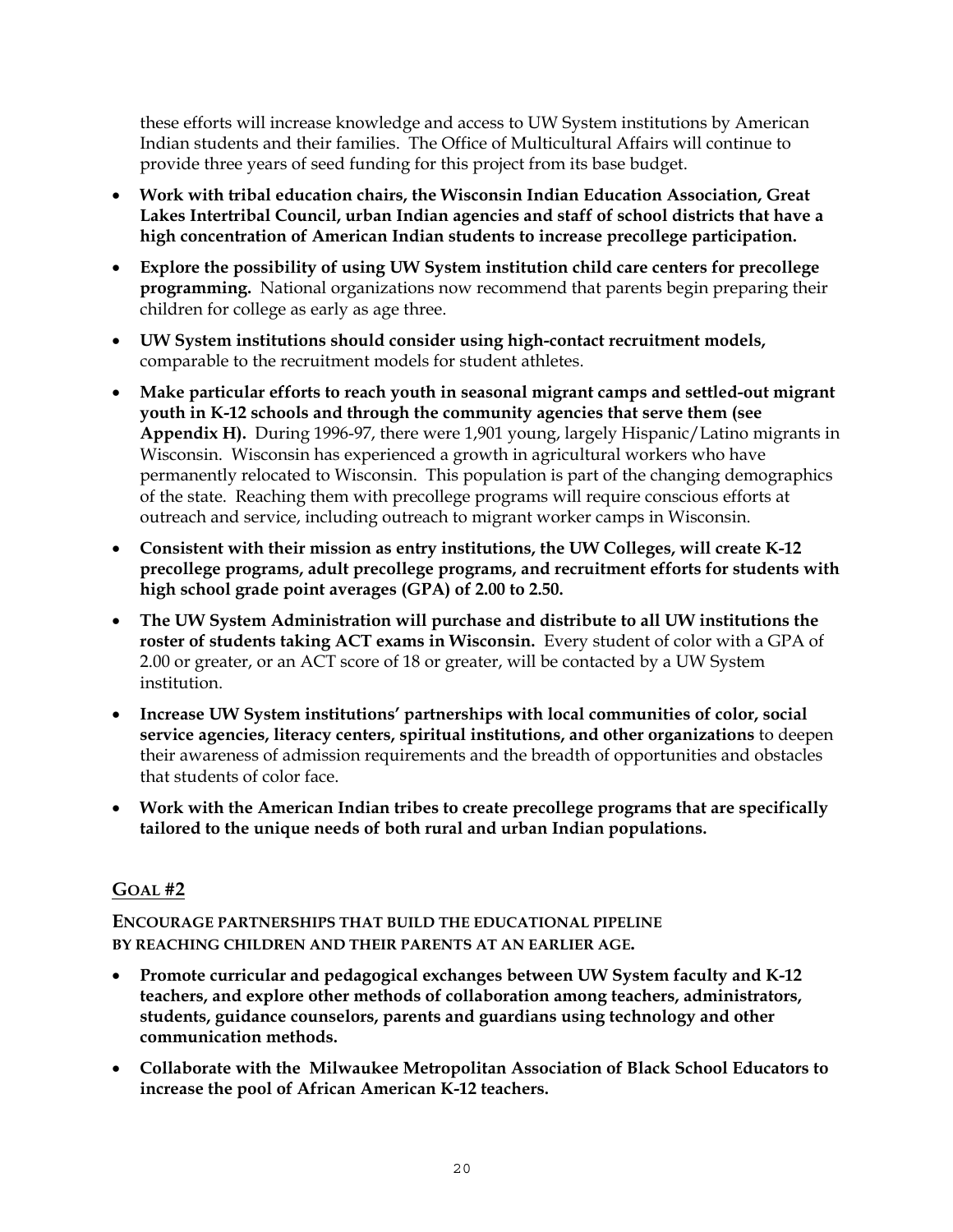- **Work with Milwaukee and Madison public schools to promote their "Grow Your Own" teacher programs.**
- **Increase participation of people of color and the economically disadvantaged in UW System outreach, extension, and continuing education programs.**
- **Work with the Wisconsin Center for Academically Talented Youth** to identify gifted and talented students of color and to encourage their participation in Advanced Placement and other accelerated programs.
- **Work with the staff of school districts that have a high concentration of American Indians, as well as with tribal chairs, urban Indian organizations, tribal colleges, and tribal education chairs, in order to increase the college retention and graduation rates of American Indian students in UW institutions.**

## **GOAL #3**

**CLOSE THE GAP IN EDUCATIONAL ACHIEVEMENT, BY BRINGING RETENTION AND GRADUATION RATES FOR STUDENTS OF COLOR IN LINE WITH THOSE OF THE STUDENT BODY AS A WHOLE.**

- **Each institution will establish its own undergraduate, graduate and professional enrollment goals for students of color**.
- **UW System institutions should work in partnership with the Wisconsin Technical College System to increase the number of students of color and economically disadvantaged students graduating from WTCS College Parallel programs.**
- **The resources of the UW Colleges should be used more fully to prepare students of color for transfer to a UW System baccalaureate institution.**
- **A transfer orientation program should be created for students who transfer from a UW College to a UW System baccalaureate institution. Students of color should be encouraged to take advantage of this orientation.**
- **The Department of Public Instruction, the UW System Administration and the Wisconsin Technical College System should jointly create a K-16 database** that can be used to track the success of all students including students of color, through their full education careers.
- **Review support services for undergraduate and graduate students of color to ensure the best possible match with student needs**. Office of Multicultural Affairs listening sessions held statewide confirmed that student support needs vary significantly by race and ethnicity. Providing the right mix of services can be an important determinant of retention and graduation rates of these students.
- **Improve retention rates for students of color through a two-pronged approach.** At each institution, 1) create organized opportunities for administrators, faculty and staff to learn about intercultural differences in communication and learning styles that can help improve learning outcomes for students of color; and 2) bolster campus initiatives to ensure summer employment/earnings to help meet college costs.

UW System institutions are urged to consider models that have been used successfully at other institutions in the System and across the country. These include mandatory summer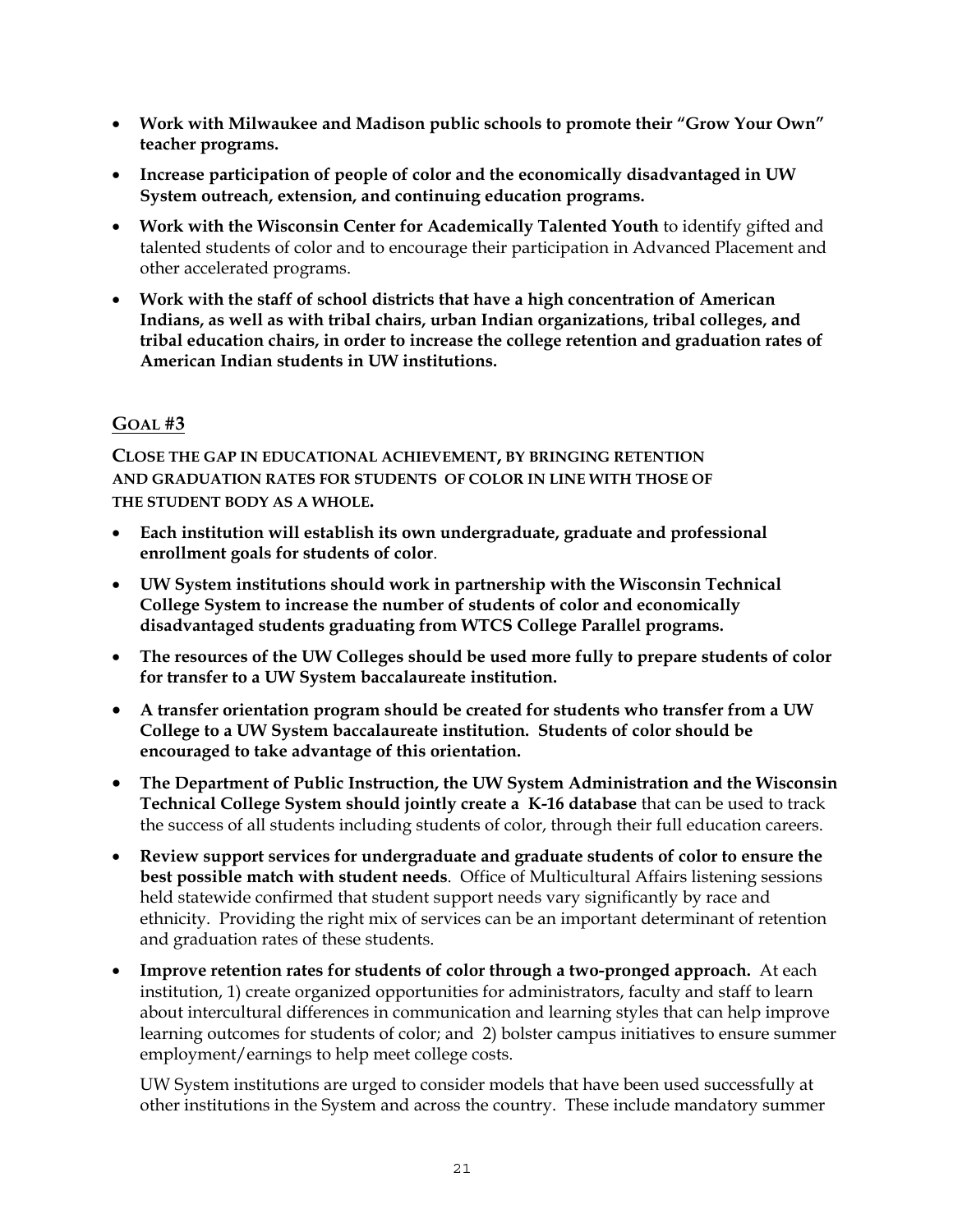orientation programs; summer preview courses in mathematics and other especially difficult freshman subjects; use of the UW Early Math Placement Test; and encouragement of high school students of color to take Advanced Placement courses to relieve the course load required to maintain full-time progress at the university. (See Appendix E for successful programs at other universities in other states and Appendix B for UW system institution models.)

- **Establish a UW System Business Advisory Council on Racial and Ethnic Diversity.** The Council would develop an extensive network of undergraduate and graduate student internships, scholarships and work-study opportunities to attract, retain and graduate students of color. The council would be comprised of senior officers of the university, public service organizations, and Wisconsin businesses. Applied work experience encourages retention and increases graduation rates by giving focus and relevant work experience to students during their college careers. The council would seek private sector funding to match state appropriations requested for this purpose.
- **Engage undergraduates in faculty research projects, in part, as a means of encouraging enrollment in graduate school.**

## **GOAL #4**

**INCREASE THE AMOUNT OF FINANCIAL AID AVAILABLE TO NEEDY STUDENTS AND REDUCE THEIR RELIANCE ON LOANS.**

During the past decade, federal financial aid (which provides 85% of all financial aid dollars received by UW System students) has shifted from primarily grants to primarily loans. In Wisconsin, on average, loans now constitute 70% of financial aid packages among financial aid recipients. Needy students and parents are particularly reluctant to incur a burdensome educational loan debt . In the current strong job market, these students are also more likely to forego continuing their education in favor of immediate employment. To help lower the financial barriers for these students, the UW System will:

- **Seek additional, new, private scholarship support and request GPR matching funds in the Regents' 1999-01 biennial budget request.** UW System institutions currently raise about \$9 million in private gifts annually for multicultural scholarships and grants. These additional funds would be used to increase access and slow the growth in student loan debt. The GPR match could be achieved by expanding the Lawton Grant program to include freshmen, provide more awards, and increase the amount of each award**.**
- **Increase the number of project assistantships, graduate assistantships, teaching assistantships and research assistantship awards** given to students of color in order to help reduce their financial burden.
- **Encourage undergraduates to participate in academic professional activities and leadership experiences such as professional associations and the presentations of papers.**
- **Create a scholarship program for high achieving students of color and economically disadvantaged students to be funded by private contributions.**
- **Encourage families to plan early to meet the cost of college.** Information on college costs and financial aid programs will be provided through HELP On-Line, institutions' published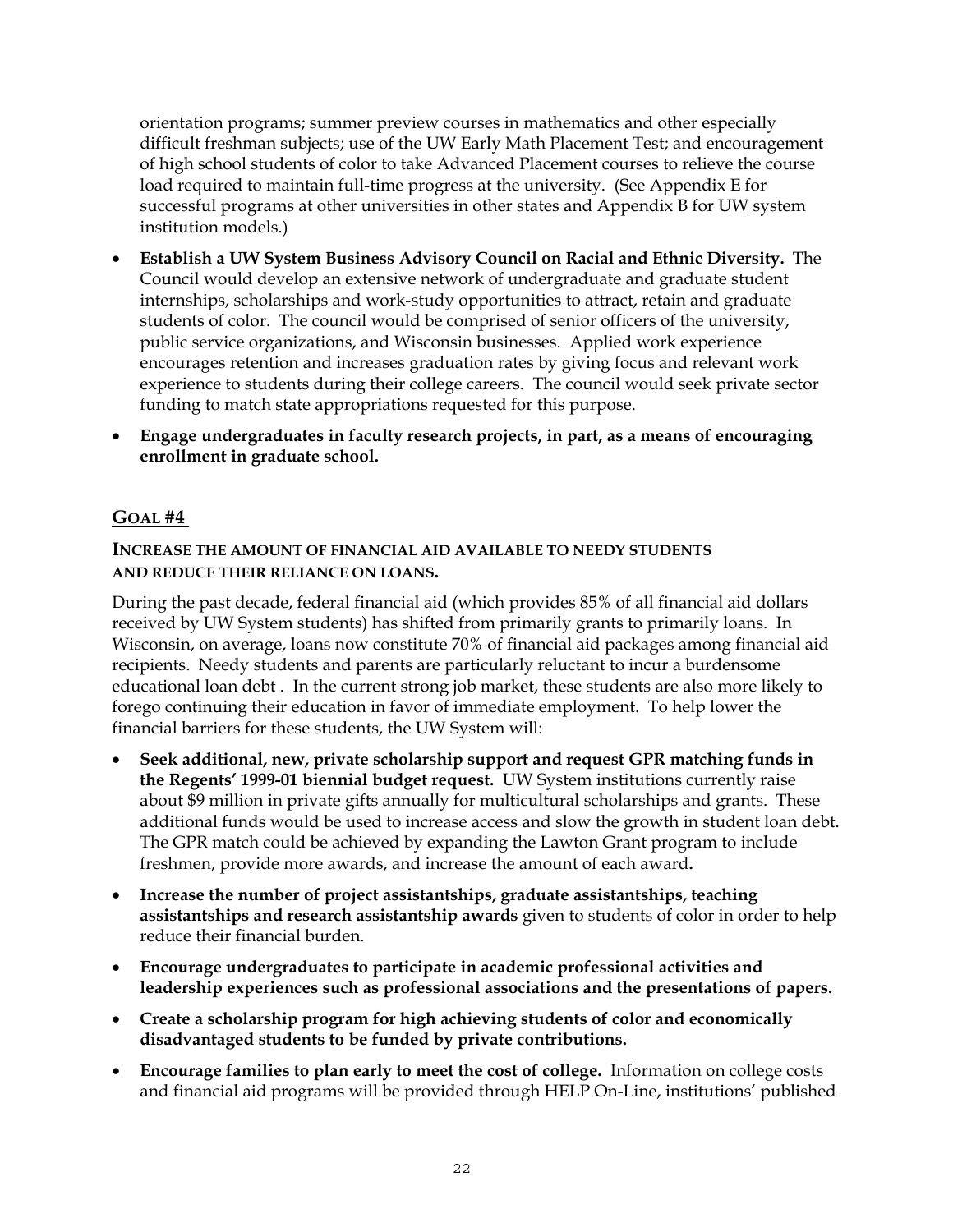admissions materials, publications of the UW System Multicultural Information Center (in multiple languages) and other means. Conduct active informational campaigns regarding college opportunities, current and projected costs, and the availability of financial aid.

- **Increase Advanced Opportunity Program funding over the next 10 years in order to allow the granting of more awards.**
- **Explore how other states meet the financial aid needs of American Indian students.**
- **Work to restore Wisconsin Indian Grant funding.**

## **GOAL #5**

**INCREASE THE NUMBER OF FACULTY, ACADEMIC STAFF, CLASSIFIED STAFF AND ADMINISTRATORS OF COLOR SO THAT THEY ARE REPRESENTED IN THE UW SYSTEM WORKFORCE IN PROPORTION TO THEIR CURRENT AVAILABILITY IN RELEVANT JOB POOLS. IN ADDITION, WORK TO INCREASE THEIR FUTURE AVAILABILITY AS POTENTIAL EMPLOYEES.**

- **Continue to monitor institutional progress through annual Equal Employment Opportunity (EEO) reporting**. Pay special attention to replacement appointments for retiring faculty and academic staff in fields and departments that have underutilized targeted people of color.
- **Mentor graduate and professional students of color and economically disadvantaged students as a way of sparking their interest in aspiring to future faculty positions at UW System institutions.**
- **UW System Administration will explore the creation of a statewide database of students of color for graduate school recruitment and employment purposes.** Data provided by UW System institutions will be used to create a master roster of names and addresses from which all institutions can draw.
- **Continue to monitor promotion and tenure rates** for women and faculty of color and report annually via the UW System's existing public accountability report.
- **Explore the creation of a work-site-based English as a Second Language (ESL) program for staff.**
- **Encourage professional development and upward mobility opportunities for classified staff and limited term employees (LTE's) of color.**
- **Regularly seek information from faculty and staff on ways to improve campus climate.**  The purpose of this feedback is to improve retention by identifying and addressing problems early in an individual's UW System career. Continue current exit surveys with those who leave the UW System.
- **Create a leadership institute for UW System faculty and academic staff that will help prepare people of color for future, senior-level administrative positions.**

**GOAL #6**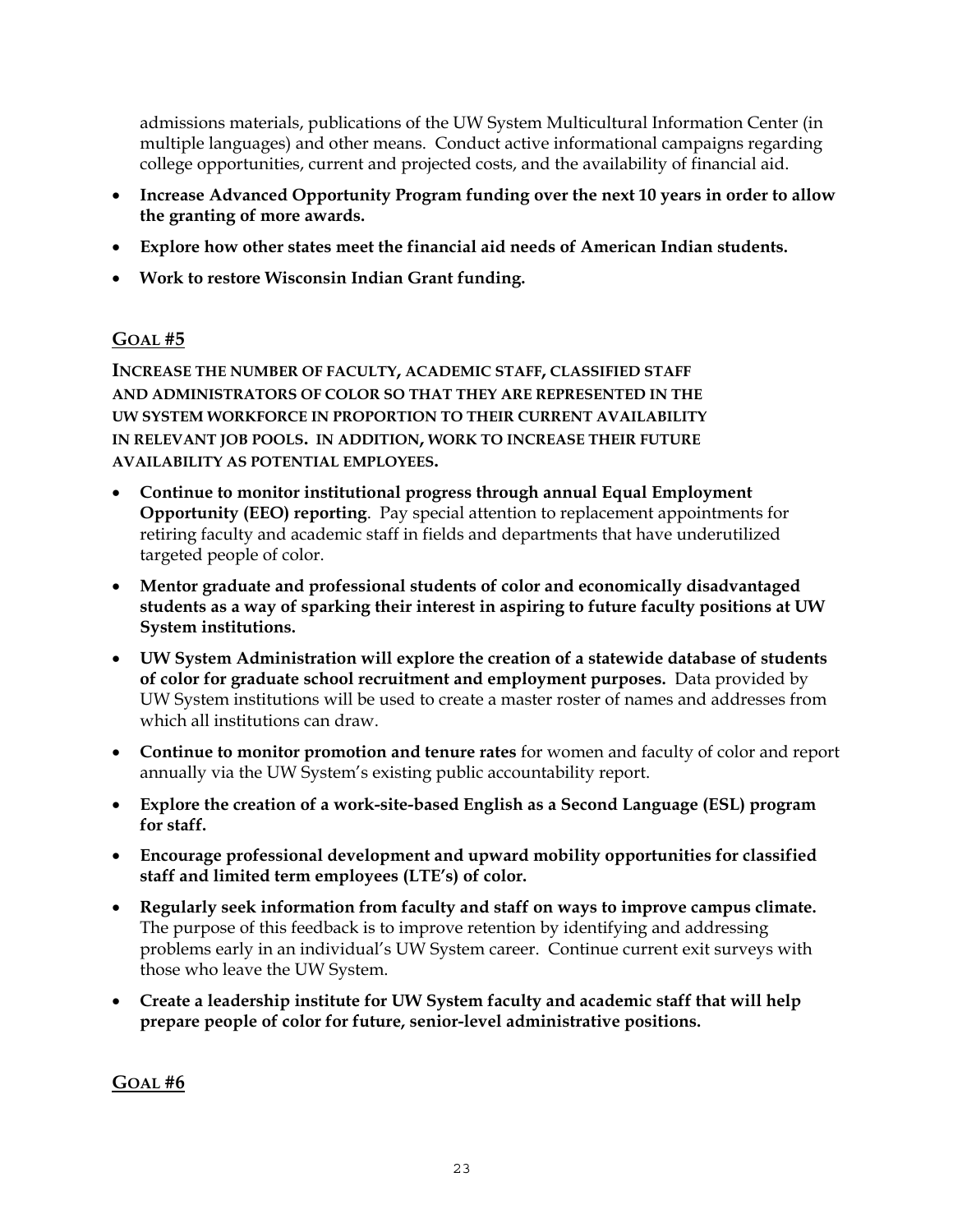## **FOSTER INSTITUTIONAL ENVIRONMENTS AND COURSE DEVELOPMENT THAT ENHANCE LEARNING AND A RESPECT FOR RACIAL AND ETHNIC DIVERSITY.**

- **Encourage every UW System faculty, staff and student governance organization to set aside an early meeting in fall 1998 to discuss and reflect on how it might advance the goals of** *Plan 2008.* Everyone associated with the UW System has a role to play in the success of this effort. The entire university community, especially those who serve in positions of leadership, must model thoughtful, civil discourse and insist on the same from all members of the university community.
- **Use periodic accountability surveys of students to continue to measure and report student opinion** about campus climates and how they can be improved.
- **Explore opportunities to provide programs on intergroup relations, conflict resolution and community action for students.**
- **Increase instructional resources** for partnerships with the Department of Public Instruction, in order to conduct in-service seminars for K-12 teachers on Act 31 (American Indian treaty and sovereignty rights).
- **Increase library holdings for ethnic studies courses.**
- **Institute on Race and Ethnicity will create a World Wide Web page of examples of syllabi.**
- **The Institute on Race and Ethnicity will conduct faculty development seminars in order to share curriculum design strategies.**
- **The Institute on Race and Ethnicity will convene education faculty together with faculty from other disciplines in order to share the latest pedagogical and curriculum research.**
- **The UW System Office of Academic Affairs, in conjunction with the Office of Multicultural Affairs, will convene faculty to explore the creation of an Ethnic Studies Consortium.**
- **Funding will be increased for Institute on Race and Ethnicity grants that encourage new course development, curricular and instructional improvements, and symposia in the area of racial and ethnic studies.**
- **Encourage research, publication, and professional development in the area of racial and ethnic studies by increasing the Institute on Race and Ethnicity grant funds.**
- **Encourage institutions to consider how new distance learning technologies** can be used to collaborate and enrich racial and ethnic studies courses and related programs throughout the UW System.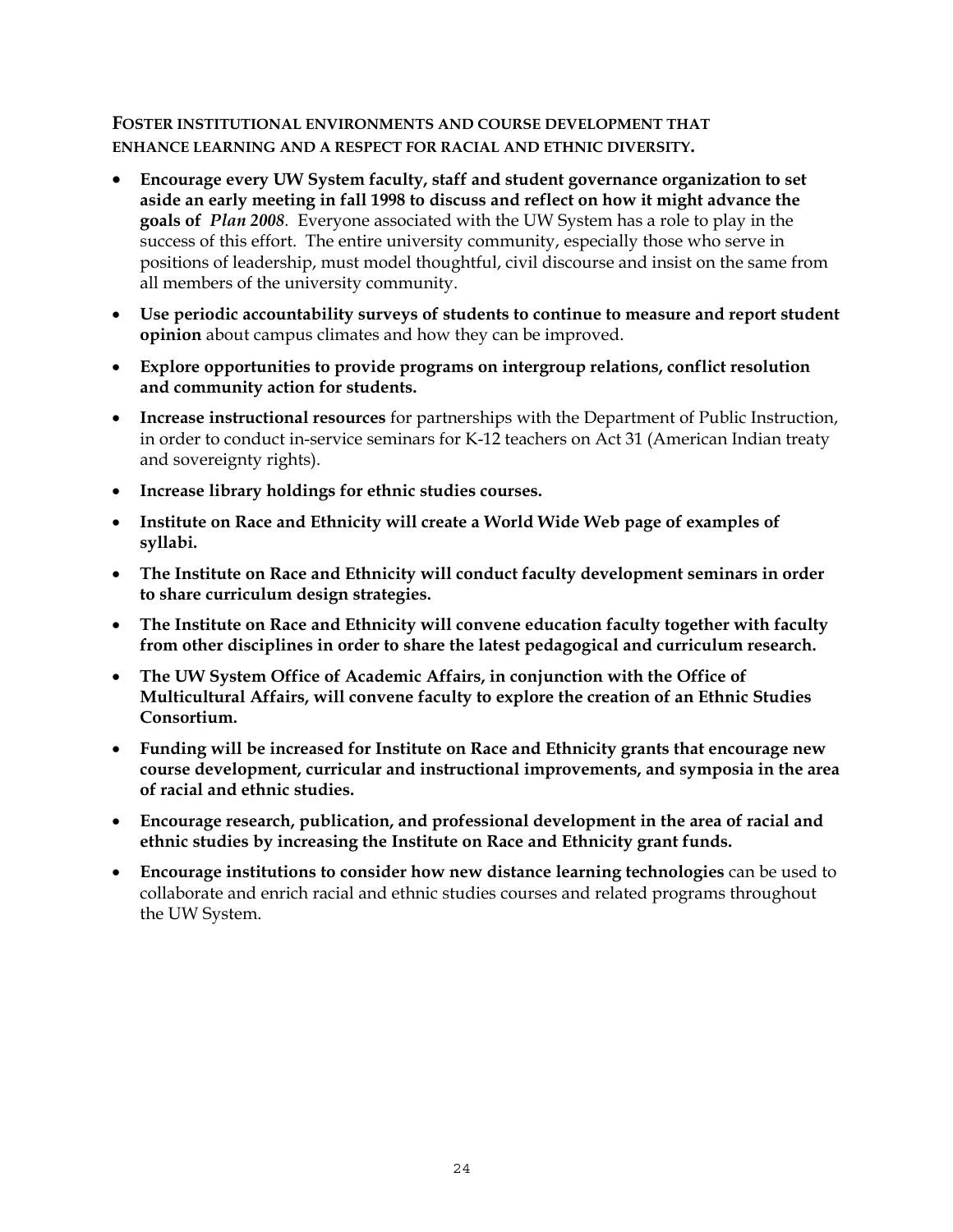## **GOAL #7**

**IMPROVE ACCOUNTABILITY OF THE UW SYSTEM AND ITS INSTITUTIONS.** 

- **UW System Administration staff will join with chancellor-designated staff at each institution to review, improve and streamline the assessment of multicultural/ disadvantaged programs.** This will both improve programming and foster the progress of *Plan 2008.*
- **The Board of Regents directs the UW System President to make a report once each biennium on progress in achieving** *Plan 2008* **goals,** including a report on college or department plans to expand precollege programs, scholarships, research and other initiatives outlined.
- **UW System will continue to monitor the participation of faculty, staff and students of color, and will report to the Board of Regents in the Multicultural/ Disadvantaged Annual Report and the annual Accountability for Achievement report.**
- **Indicators in the Accountability for Achievement report will be reviewed and revised in part to better reflect the goals and initiatives outlined in this plan.** The report will continue to report on the graduation and retention of targeted students of color and the hiring, renewal, and tenure of faculty and staff of color.
- **Office of Multicultural Affairs will explore the possibility of providing institutionwide cultural assessments and technical assistance to assist in achievement of their goals.**
- **UW System Administration will explore best practices in higher education and private industry for the assessment of faculty and staff diversity outcomes.** This information will be shared with institutions so that these models can be considered and/or adopted by System Administration and the institutions for their own faculty and staff.
- **The Board of Regents will invite other educational leaders to join in sponsoring a dialog** among Wisconsin education organizations (including school boards, principals, teachers and parents) to better serve students of color at all levels.
- **UW System Administration will work with the UW institutions and national experts to establish process and outcomes benchmarks for** *Plan 2008***.**
- **Office of Multicultural Affairs will draft institutional guidelines to assist campuses in preparing their 10-year plans.** Institutional plans will be submitted to the Board of Regents by June 1999.
- **Chancellors of UW System institutions with consistently low outcomes under** *Plan 2008* **will report to the Board of Regents on how they plan to reverse that trend.**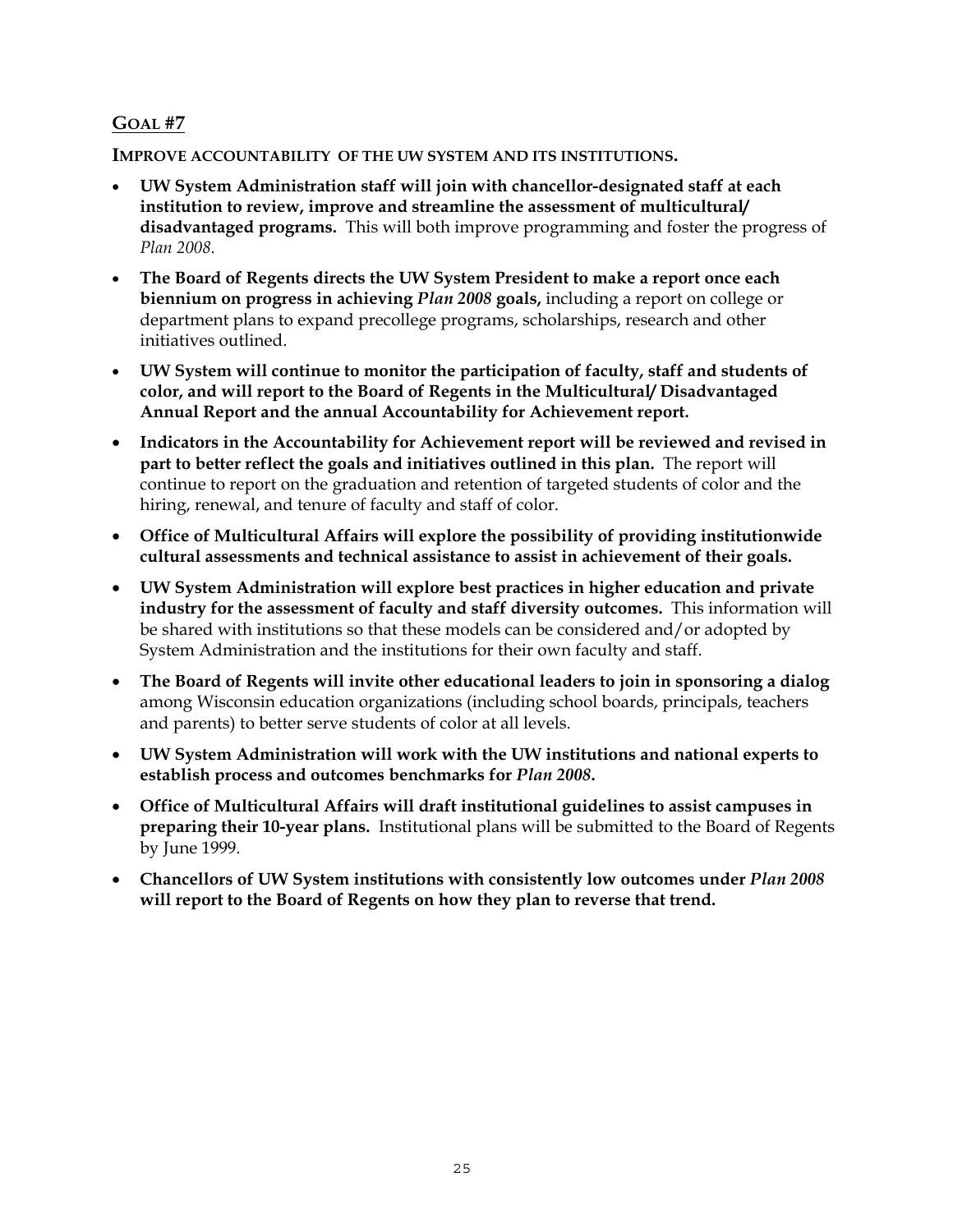## **CONCLUSION: AN ONGOING COMMITMENT**

This plan represents an ongoing commitment to the future of Wisconsin, and a commitment to full participation in that future by *all* its people. Accountability for these goals rests with the Board of Regents and UW System Administration; with the chancellors, faculty, staff and students at UW System institutions; with K-12 leaders, school boards, teachers and parents; with business leaders and employers; and with our state and local elected officials.

Each must do its part. The UW System pledges itself to maintain educational opportunity and quality for Wisconsin students. We invite others to join us in this important commitment.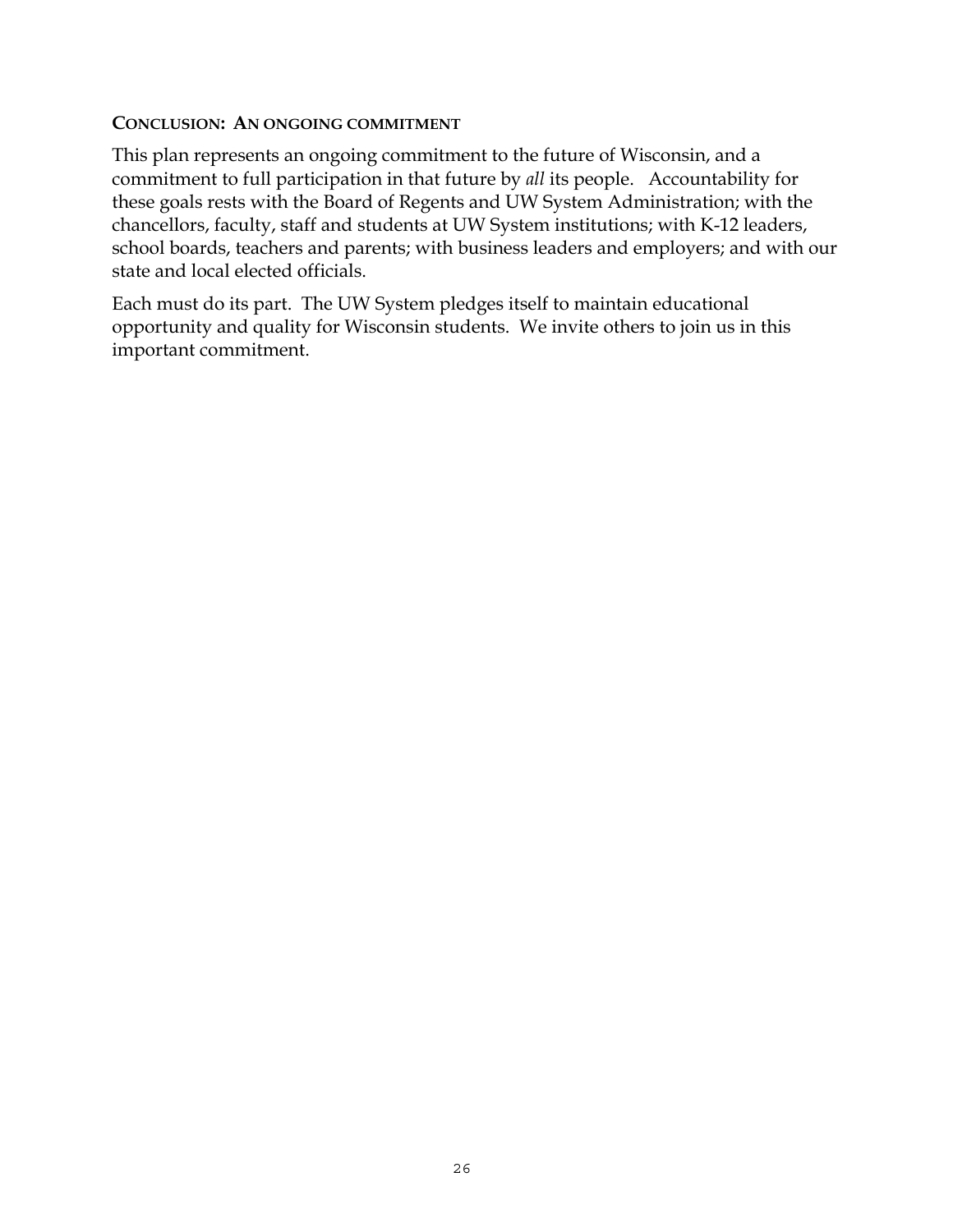## **PLAN 2008: SUMMARY OF RECOMMENDED INITIATIVES, 1998-2008**

The initiatives and goals outlined above require sustained effort, commitment, and leadership. The following summary table summarizes where responsibility for each of these initiatives lies and the timeline anticipated for completion. We recognize that many factors external to the university will affect the ability to achieve our goals. We solicit assistance and partnership of the legislature, Governor, business leaders, private institutions, and private citizens as well as university faculty, staff, and students in striving to meet these goals.

## **Table 6**

## **Goals, Initiatives, Timetables and Accountability**

| <b>Goals and Initiatives</b>                                                                                                                                                                                                                                                     | Timetable                                                                           | Accountability                                                                               |  |  |  |  |  |
|----------------------------------------------------------------------------------------------------------------------------------------------------------------------------------------------------------------------------------------------------------------------------------|-------------------------------------------------------------------------------------|----------------------------------------------------------------------------------------------|--|--|--|--|--|
| APPLY, ARE ACCEPTED, AND WHO ENROLL AT UW SYSTEM INSTITUTIONS.                                                                                                                                                                                                                   | <b>GOAL #1: INCREASE THE NUMBER OF WISCONSIN HIGH SCHOOL GRADUATES OF COLOR WHO</b> |                                                                                              |  |  |  |  |  |
| 1. Increase precollege programming through UW<br>System academic divisions and departments.                                                                                                                                                                                      | Ongoing                                                                             | Chancellors                                                                                  |  |  |  |  |  |
| 2. Seek funding in the 1999-01 state biennial budget, as well as private<br>funding, to expand precollege programming throughout the state.                                                                                                                                      | Ongoing                                                                             | <b>UW</b> System<br>Administration,<br>Office of<br>Multicultural<br>Affairs,<br>Chancellors |  |  |  |  |  |
| 3. Develop adult recruitment programs targeted specifically to African<br>American, American Indian, Hispanic/Latino, and Asian American adults age<br>25 and older.                                                                                                             | Ongoing                                                                             | Chancellors                                                                                  |  |  |  |  |  |
| 4. Work toward a better balance of enrollment of students of color across<br>academic disciplines.                                                                                                                                                                               | Ongoing                                                                             | Chancellors                                                                                  |  |  |  |  |  |
| 5. Determine a home campus for the UW System American Indian Language<br>Preservation pilot project.                                                                                                                                                                             | 1998                                                                                | Office of<br>Multicultural<br>Affairs                                                        |  |  |  |  |  |
| 6. Work with tribal education chairs, the Wisconsin Indian Education<br>Association, Great Lakes Intertribal Council, urban Indian agencies and staff<br>of school districts that have a high concentration of American Indian students<br>to increase precollege participation. | Ongoing                                                                             | Chancellors                                                                                  |  |  |  |  |  |
| 7. Explore the possibility of using UW System institution child care centers<br>for precollege programming.                                                                                                                                                                      | 1999                                                                                | <b>UW</b> System<br>Administration                                                           |  |  |  |  |  |
| 8. UW System institutions should consider using high-contact recruitment<br>models (comparable to recruitment models of student athletes).                                                                                                                                       | Ongoing                                                                             | Chancellors                                                                                  |  |  |  |  |  |
| 9. Make particular efforts to reach youth in seasonal migrant camps and<br>settled-out migrant youth in K-12 schools and through the community<br>agencies that serve them(see Appendix H).                                                                                      | Ongoing                                                                             | Chancellors                                                                                  |  |  |  |  |  |
| 10. Consistent with their mission as entry institutions, the UW Colleges will<br>create K-12 precollege programs, adult precollege programs, and recruitment<br>efforts for students with high school grade point averages (GPA) of 2.00-2.50.                                   | Ongoing                                                                             | Chancellor, UW<br>Colleges                                                                   |  |  |  |  |  |
| 11. The UWSA will purchase and distribute to all UW institutions the roster of<br>students taking ACT exams in Wisconsin.                                                                                                                                                        | Ongoing                                                                             | Office of<br>Multicultural Affairs<br>and Multicultural                                      |  |  |  |  |  |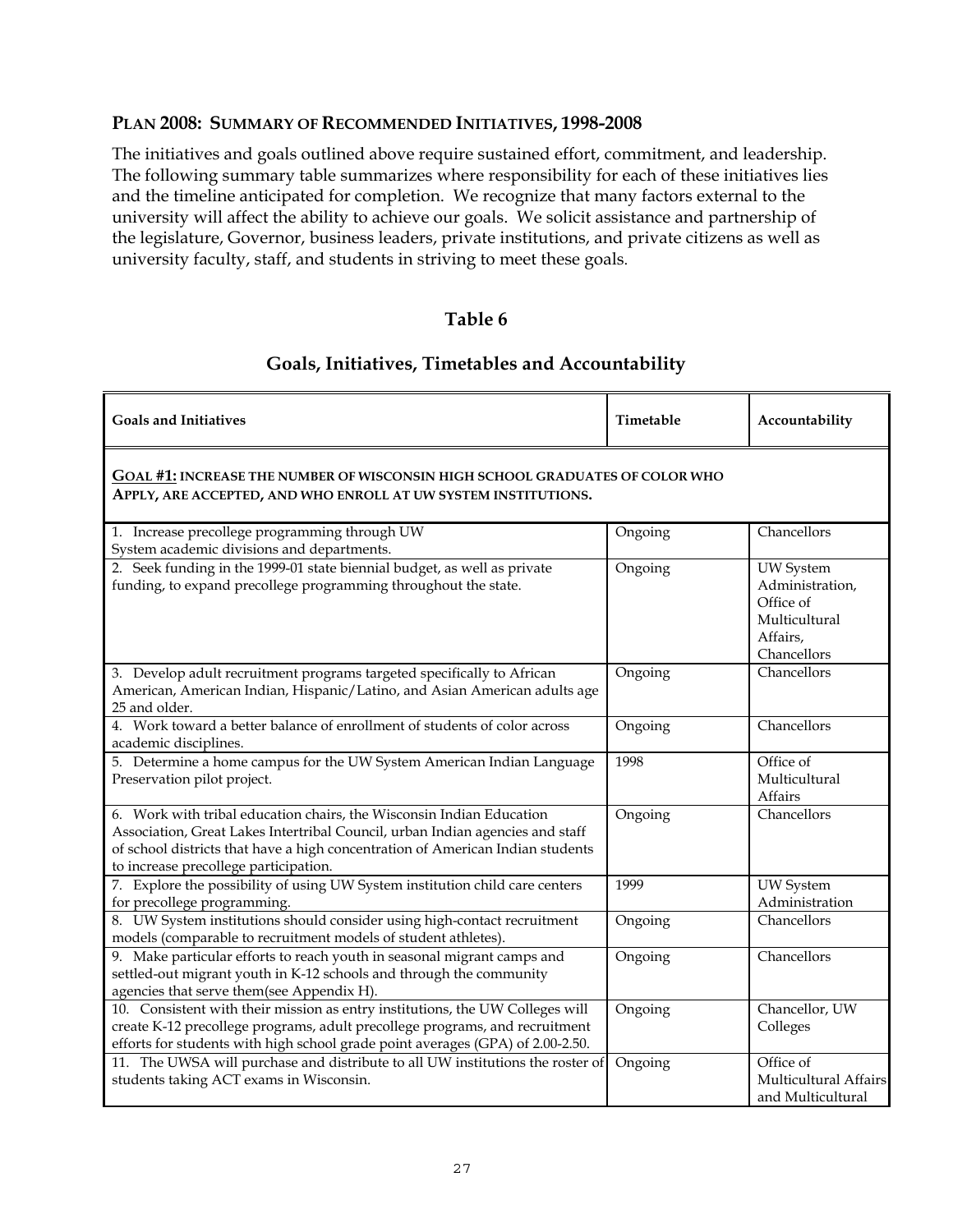|                                                                                                                                                      |         | <b>Information Center</b>                  |
|------------------------------------------------------------------------------------------------------------------------------------------------------|---------|--------------------------------------------|
| 12. Increase UW System institutions partnerships with local communities of                                                                           | Ongoing | <b>UW</b> System                           |
| color, social service agencies, literary centers, spiritual institutions, and other                                                                  |         | Administration                             |
| organizations.                                                                                                                                       |         | Chancellors                                |
| 13. Work with the American Indian tribes to create precollege programs that                                                                          | Ongoing | Chancellors                                |
| are specifically tailored to the unique needs of both rural and urban Indian                                                                         |         |                                            |
| populations.                                                                                                                                         |         |                                            |
| <b>GOAL #2: ENCOURAGE PARTNERSHIPS THAT BUILD THE EDUCATIONAL</b>                                                                                    |         |                                            |
| PIPELINE BY REACHING CHILDREN AND THEIR PARENTS AT AN EARLIER AGE.                                                                                   |         |                                            |
|                                                                                                                                                      |         |                                            |
| 1. Promote curricular and pedagogical exchanges between UW System faculty                                                                            | Ongoing | <b>UW</b> System                           |
| and K-12 teachers, and explore other methods of collaboration among teachers,                                                                        |         | Administration,                            |
| administrators, students, guidance counselors, parents and guardians using                                                                           |         | Institute on Race                          |
| technology and other communication methods                                                                                                           |         | and Ethnicity, UW-                         |
|                                                                                                                                                      |         | Extension                                  |
| 2. Collaborate with the Milwaukee Metropolitan Association of Black School<br>Educators to increase the pool of African American K-12 teachers.      | Ongoing | Chancellors,<br><b>Education Deans</b>     |
| 3. Work with Milwaukee and Madison public schools to promote their "Grow                                                                             | Ongoing | <b>UW</b> System                           |
| Your Own" teacher programs.                                                                                                                          |         | Administration,                            |
|                                                                                                                                                      |         | Multicultural                              |
|                                                                                                                                                      |         | <b>Information Center</b>                  |
| 4. Increase participation of people of color and the economically                                                                                    | Ongoing | UW-Extension                               |
| disadvantaged in UW System outreach, extension, and continuing education                                                                             |         | Chancellor                                 |
| programs.                                                                                                                                            |         |                                            |
| 5. Work with the Wisconsin Center for Academically Talented Youth to<br>identify gifted and talented students of color and to encourage their        | Ongoing | Multicultural<br><b>Information Center</b> |
| participation in Advanced Placement and other accelerated programs.                                                                                  |         |                                            |
| 6. Work with the staff of school districts that have a high concentration of                                                                         | Ongoing | Chancellors                                |
| American Indians, as well as with tribal chairs, urban Indian organizations,                                                                         |         |                                            |
| tribal colleges and tribal education chairs, in order to increase the college                                                                        |         |                                            |
| retention and graduation rates of American Indian students in UW institutions.                                                                       |         |                                            |
|                                                                                                                                                      |         |                                            |
| <b>GOAL #3: CLOSE THE GAP IN EDUCATIONAL ACHIEVEMENT, BY BRINGING</b>                                                                                |         |                                            |
| RETENTION AND GRADUATION RATES FOR STUDENTS OF COLOR IN LINE<br>WITH THOSE OF THE STUDENT BODY AS A WHOLE.                                           |         |                                            |
|                                                                                                                                                      |         |                                            |
| 1. Each institution will establish its own undergraduate, graduate and                                                                               | Ongoing | Chancellors                                |
| professional enrollment goals for students of color.                                                                                                 |         |                                            |
| 2. UW System institutions should work in partnership with the Wisconsin                                                                              | Ongoing | Chancellors                                |
| Technical College System to increase the number of students of color and                                                                             |         |                                            |
| economically disadvantaged students graduating from WTCS College Parallel                                                                            |         |                                            |
| programs.                                                                                                                                            |         |                                            |
| 3. The resources of the UW Colleges should be used more fully to prepare<br>students of color for transfer to a UW System baccalaureate institution. | Ongoing | Chancellor, UW<br>Colleges                 |
| 4. A transfer orientation program should be created for students who transfer                                                                        | Ongoing | Chancellor, UW                             |
| from a UW College to a UW System baccalaureate institution. Students of color                                                                        |         | Colleges                                   |
| should be encouraged to take advantage of this orientation.                                                                                          |         |                                            |
| 5. The Department of Public Instruction (DPI), the University of Wisconsin                                                                           | 1998    | UWSA-President,                            |
| System Administration and the Wisconsin Technical College System should                                                                              |         | DPI-                                       |
| jointly create a K-16 database that can be used to track the success of all                                                                          |         | Superintendent,                            |
| students including students of color, through their full education careers.                                                                          |         | WTCS-Directors                             |
| 6. Review support services for undergraduate and graduate students of color                                                                          | Ongoing | Chancellors                                |
| to ensure the best possible match with student needs.                                                                                                |         |                                            |
|                                                                                                                                                      |         |                                            |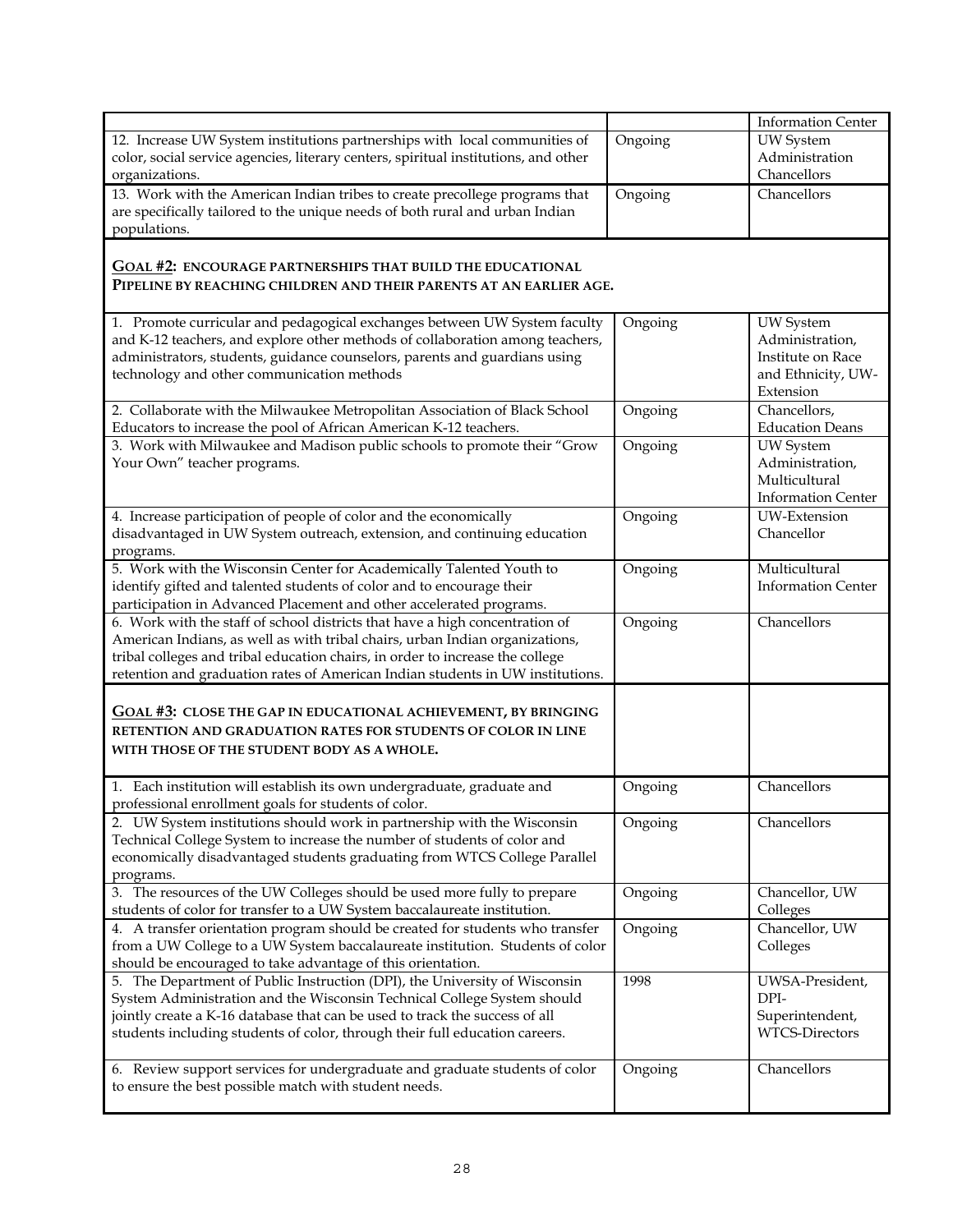| 7. Improve retention rates for students of color through a two-pronged<br>approach. At each institution, 1) create organized opportunities for<br>administrators, faculty and staff to learn about intercultural differences in<br>communication and learning styles that can help improve learning outcomes<br>for students of color; and 2) bolster campus initiatives to ensure summer<br>employment/earnings to help meet college costs. | Ongoing          | Chancellors                                         |
|----------------------------------------------------------------------------------------------------------------------------------------------------------------------------------------------------------------------------------------------------------------------------------------------------------------------------------------------------------------------------------------------------------------------------------------------|------------------|-----------------------------------------------------|
| 8. Establish a UW System Business Advisory Council on Racial and Ethnic<br>Diversity                                                                                                                                                                                                                                                                                                                                                         | <b>Late 1999</b> | <b>UW</b> System<br>Administration                  |
| 9. Engage undergraduates in faculty research projects, in part, as a means of<br>encouraging enrollment in graduate school.                                                                                                                                                                                                                                                                                                                  | Ongoing          | Chancellors                                         |
| <b>GOAL #4: INCREASE THE AMOUNT OF FINANCIAL AID AVAILABLE TO</b><br>NEEDY STUDENTS AND REDUCE THEIR RELIANCE ON LOANS.                                                                                                                                                                                                                                                                                                                      |                  |                                                     |
| 1. Seek additional, new, private support and request in GPR matching funds                                                                                                                                                                                                                                                                                                                                                                   | 1999-2001 and    | <b>UW</b> System                                    |
| in the Regents' 1999-01 biennial budget request. The GPR match could be                                                                                                                                                                                                                                                                                                                                                                      | ongoing each     | Administration,                                     |
| achieved by expanding the Lawton Grant program to include freshmen,                                                                                                                                                                                                                                                                                                                                                                          | biennium         | Board of Regents,                                   |
| provide more awards, and increase the amount of each award.                                                                                                                                                                                                                                                                                                                                                                                  |                  | Chancellors                                         |
| 2. Increase the number of project assistantships, graduate assistantships,<br>teaching assistantships and research assistantship awards given to students of<br>color.                                                                                                                                                                                                                                                                       | Ongoing          | Chancellors                                         |
| 3. Encourage undergraduates to participate in academic professional activities<br>and leadership experiences, such as professional associations and the<br>presentation of papers.                                                                                                                                                                                                                                                           | Ongoing          | Chancellors                                         |
| 4. Create a scholarship program for high achieving students of color and<br>economically disadvantaged students to be funded by private contributions.                                                                                                                                                                                                                                                                                       | 1999-2001        | UW System<br>Administration                         |
| 5. Encourage families to plan early to meet the cost of college.                                                                                                                                                                                                                                                                                                                                                                             | Ongoing          | UW-Extension,                                       |
|                                                                                                                                                                                                                                                                                                                                                                                                                                              |                  | Multicultural                                       |
|                                                                                                                                                                                                                                                                                                                                                                                                                                              |                  | <b>Information Center</b>                           |
| 6. Increase Advanced Opportunity Program funding over the next 10 years in                                                                                                                                                                                                                                                                                                                                                                   | 1999-2007 and    | <b>UW</b> System                                    |
| order to allow the granting of more awards.                                                                                                                                                                                                                                                                                                                                                                                                  | ongoing each     | Administration                                      |
|                                                                                                                                                                                                                                                                                                                                                                                                                                              | biennium         |                                                     |
| 7. Explore how other states meet the financial aid needs of American Indian<br>students.                                                                                                                                                                                                                                                                                                                                                     | Ongoing          | UW System<br>Administration                         |
| 8. Work to restore Wisconsin Indian Grant Funding                                                                                                                                                                                                                                                                                                                                                                                            | Ongoing          | UW System                                           |
|                                                                                                                                                                                                                                                                                                                                                                                                                                              |                  | Administration                                      |
| <b>GOAL #5: INCREASE THE NUMBER OF FACULTY, ACADEMIC STAFF, CLASSIFIED STAFF</b><br>AND ADMINISTRATORS OF COLOR SO THAT THEY ARE REPRESENTED IN THE UW SYSTEM<br>WORKFORCE IN PROPORTION TO THEIR CURRENT AVAILABILITY IN RELEVANT JOB POOLS.<br>IN ADDITION, WORK TO INCREASE THEIR FUTURE AVAILABILITY AS POTENTIAL EMPLOYEES.                                                                                                             |                  |                                                     |
| 1. Continue to monitor institutional progress through annual Equal<br>Employment Opportunity reporting.                                                                                                                                                                                                                                                                                                                                      | Ongoing          | Chancellors                                         |
| 2. Mentor graduate and professional students of color and economically<br>disadvantaged students as a way of sparking their interest in aspiring to future<br>faculty positions at UW System institutions.                                                                                                                                                                                                                                   | Ongoing          | Chancellors                                         |
| 3. UWSA will explore the creation of a statewide database of students of color<br>for graduate school recruitment and employment purposes.                                                                                                                                                                                                                                                                                                   | 1999-2001        | <b>UW</b> System<br>Administration &<br>Chancellors |
| 4. Continue to monitor promotion and tenure rates for women and faculty of<br>color.                                                                                                                                                                                                                                                                                                                                                         | Ongoing          | Chancellors                                         |
| 5. Explore the creation of a work-site-based English as a Second Language<br>(ESL) program for staff.                                                                                                                                                                                                                                                                                                                                        | 2000-2008        | Chancellors                                         |
| 6. Encourage professional development and upward mobility opportunities                                                                                                                                                                                                                                                                                                                                                                      | 2000-2008        | <b>UW</b> System                                    |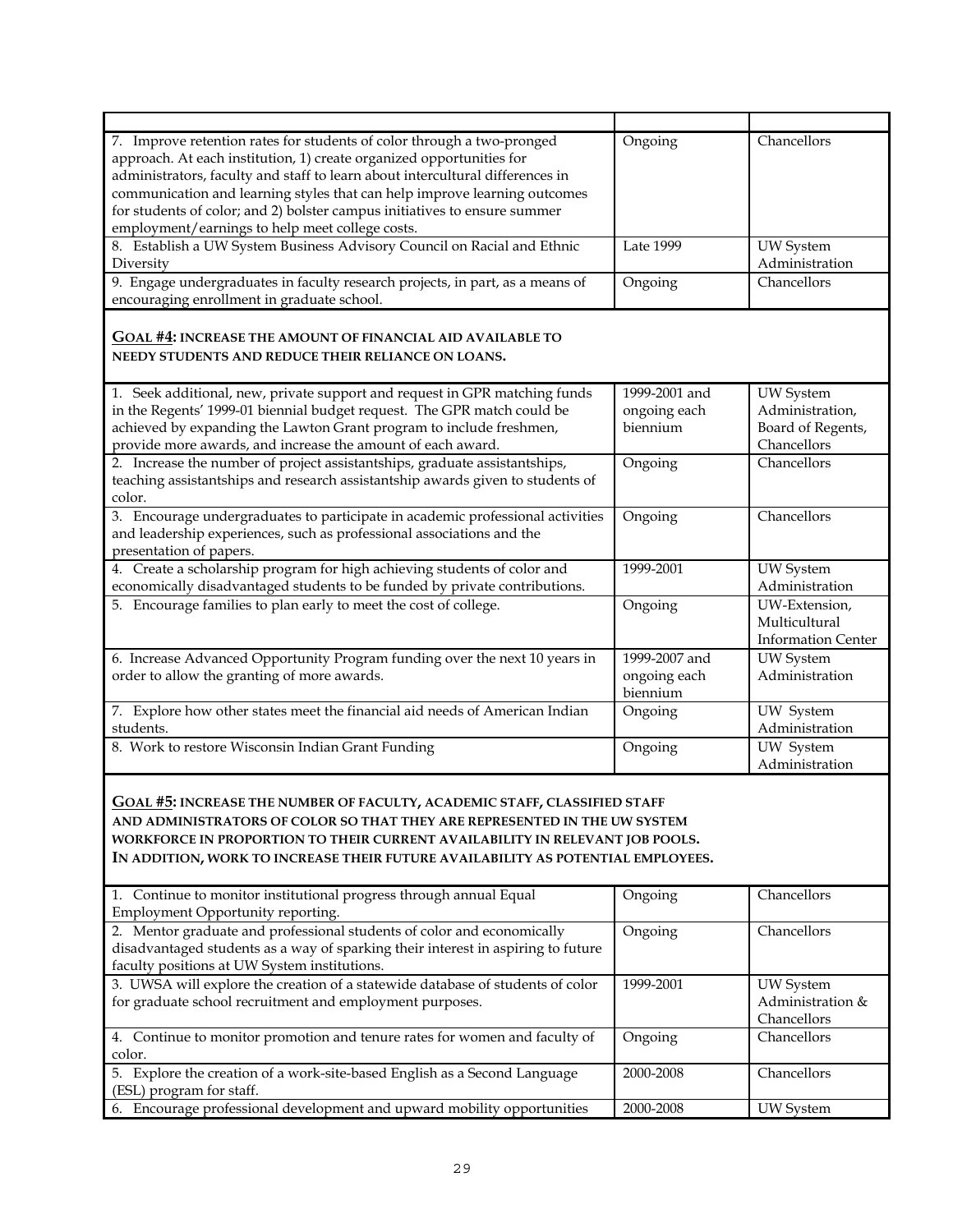| for classified staff and limited term employees (LTE's) of color.                                                                                           |           | Administration &<br>Chancellors      |
|-------------------------------------------------------------------------------------------------------------------------------------------------------------|-----------|--------------------------------------|
| 7. Regularly seek information from faculty and staff on ways to improve                                                                                     | 2000-2008 | Chancellors                          |
| campus climate.                                                                                                                                             |           |                                      |
|                                                                                                                                                             |           |                                      |
| 8. Create a leadership institute for UW System faculty and academic staff that<br>will help prepare people of color for future, senior-level administrative | 2000      | <b>UW</b> System<br>Administration & |
| positions.                                                                                                                                                  |           | Institute on Race &                  |
|                                                                                                                                                             |           | Ethnicity                            |
|                                                                                                                                                             |           |                                      |
| <b>GOAL #6: FOSTER INSTITUTIONAL ENVIRONMENTS AND COURSE DEVELOPMENT</b>                                                                                    |           |                                      |
| THAT ENHANCE LEARNING AND A RESPECT FOR RACIAL AND ETHNIC DIVERSITY.                                                                                        |           |                                      |
| 1. Encourage every UW System faculty, staff and student governance                                                                                          | 1998      | Chancellors                          |
| organization to set aside an early meeting in Fall 1998 to discuss and reflect                                                                              |           |                                      |
| on how it might advance the goals of Plan 2008.                                                                                                             |           |                                      |
| 2. Use periodic accountability surveys of students to continue to measure                                                                                   | 2000-2008 | UW System                            |
| and report student opinion.                                                                                                                                 |           | Administration &                     |
|                                                                                                                                                             |           | Chancellors                          |
| 3. Explore opportunities to provide programs on intergroup relations,<br>conflict resolution and community action for all students.                         | 2001-2008 | Chancellors                          |
| 4. Increase instructional resources for partnerships with the Department of                                                                                 | 2000      | UW System                            |
| Public Instruction, in order to conduct in-service seminars for K-12 teachers                                                                               |           | Administration &                     |
| on Act 31 (American Indian treaty and sovereignty).                                                                                                         |           | Institute on Race &                  |
|                                                                                                                                                             |           | Ethnicity                            |
| 5. Increase library holdings for ethnic studies courses.                                                                                                    | Ongoing   | Chancellors                          |
| 6. Institute on Race and Ethnicity (IRE) will create a World Wide Web page                                                                                  | 1999      | Institute on Race and                |
| for examples of syllabi.                                                                                                                                    |           | Ethnicity                            |
| 7. Institute on Race and Ethnicity will conduct faculty development<br>seminars in order to share curriculum design strategies                              | 2000      | Institute on Race &<br>Ethnicity     |
| 8. Institute on Race and Ethnicity will convene education faculty together                                                                                  | 2001      | Institute on Race &                  |
| with faculty from other disciplines in order to share the latest pedagogical                                                                                |           | Ethnicity                            |
| and curriculum research.                                                                                                                                    |           |                                      |
| 9. The UW System Office of Academic Affairs, in conjunction with the                                                                                        | 2000-2002 | <b>UW</b> System                     |
| Office of Multicultural Affairs, will convene faculty to explore the creation                                                                               |           | Administration                       |
| of an Ethnic Studies Consortium.<br>10. Funding will be increased for Institute on Race and Ethnicity grants that                                           | 1999-2001 |                                      |
| encourage new course development, curricular and instructional                                                                                              |           | <b>UW</b> System<br>Administration   |
| improvements, and symposia in the area of racial and ethnic studies.                                                                                        |           |                                      |
| 11. Encourage research, publications, and professional development in the                                                                                   | 1999      | <b>UW</b> System                     |
| area of racial and ethnic studies by increasing the Institute on Race and                                                                                   |           | Administration and                   |
| Ethnicity grant funds.                                                                                                                                      |           | Chancellors                          |
| 12. Encourage institutions to consider how distance learning technologies                                                                                   | Ongoing   | <b>UW</b> System                     |
| can be used to collaborate and enrich racial and ethnic studies courses and                                                                                 |           | Administration and UW                |
| related programs throughout the UW System.                                                                                                                  |           | Extension                            |
| <u>GOAL#7:</u> IMPROVE ACOUNTABILITY OF THE UW SYSTEM AND ITS INSTITUTIONS.                                                                                 |           |                                      |
|                                                                                                                                                             |           |                                      |
| 1. UWSA staff will join chancellor-designated staff at each institution to                                                                                  | 2001-2003 | <b>UW</b> System                     |
| review, improve and streamline the assessment of multicultural/                                                                                             |           | Administration &                     |
| disadvantaged programs.                                                                                                                                     |           | Chancellors and their                |
|                                                                                                                                                             |           | staff                                |
| 2. The Board of Regents directs the UW System President to make a report<br>once each biennium on progress in achieving Plan 2008 goals.                    | 2001      | <b>UW</b> System<br>Administration & |
|                                                                                                                                                             |           | Chancellors                          |
| 3. UW System will continue to monitor the participation of faculty, staff and                                                                               | Annually  | <b>UW</b> System                     |
|                                                                                                                                                             |           |                                      |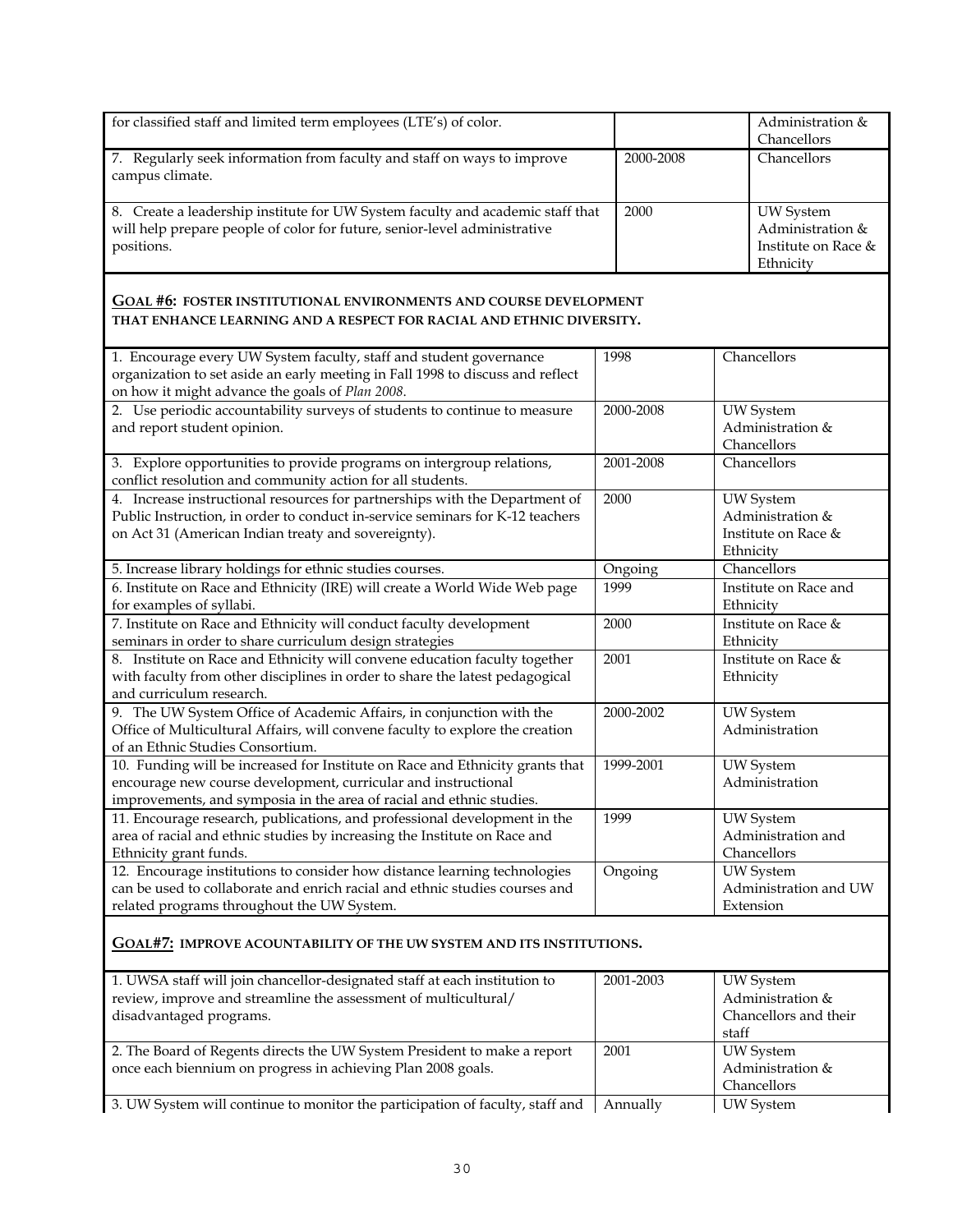| students of color, and will report to the Board of Regents in the<br>Multicultural/Disadvantaged Annual Report and the annual Accountability<br>for Achievement report.                           |                  | Administration                     |
|---------------------------------------------------------------------------------------------------------------------------------------------------------------------------------------------------|------------------|------------------------------------|
| 4. Indicators in the Accountability for Achievement report will be reviewed<br>and revised in part to better reflect the goals and initiatives outlined in this<br>plan.                          | 1998-99          | <b>UW</b> System<br>Administration |
| 5. Office of Multicultural Affairs will explore the possibility of providing<br>institution wide cultural assessments and explore the ability to provide<br>technical assistance to address need. | 2000             | Office of Multicultural<br>Affairs |
| 6. UW System Administration will explore best practices in higher<br>education and private industry for the assessment of staff responsibility for<br>diversity outcomes.                         | 1999-2000        | <b>UW</b> System<br>Administration |
| 7. The Board of Regents will invite other educational leaders to join in<br>sponsoring a dialog among Wisconsin education organizations to better<br>serve students of color at all levels.       | Ongoing          | UW System<br>Administration        |
| 8. UW System Administration will work with the UW institutions and<br>national experts to establish process and outcomes benchmarks for Plan<br>2008.                                             | 1998-99          | <b>UW</b> System<br>Administration |
| 9. Office of Multicultural Affairs will draft institutional guidelines to assist<br>campuses in preparing their 10-year plans.                                                                    | Summer 1998      | UW System<br>Administration        |
| 10. UW System institutions with consistently low outcomes under Plan<br>2008 will report to the Board of Regents on how they plan to reverse that<br>trend.                                       | 1999 $&$ ongoing | Chancellors                        |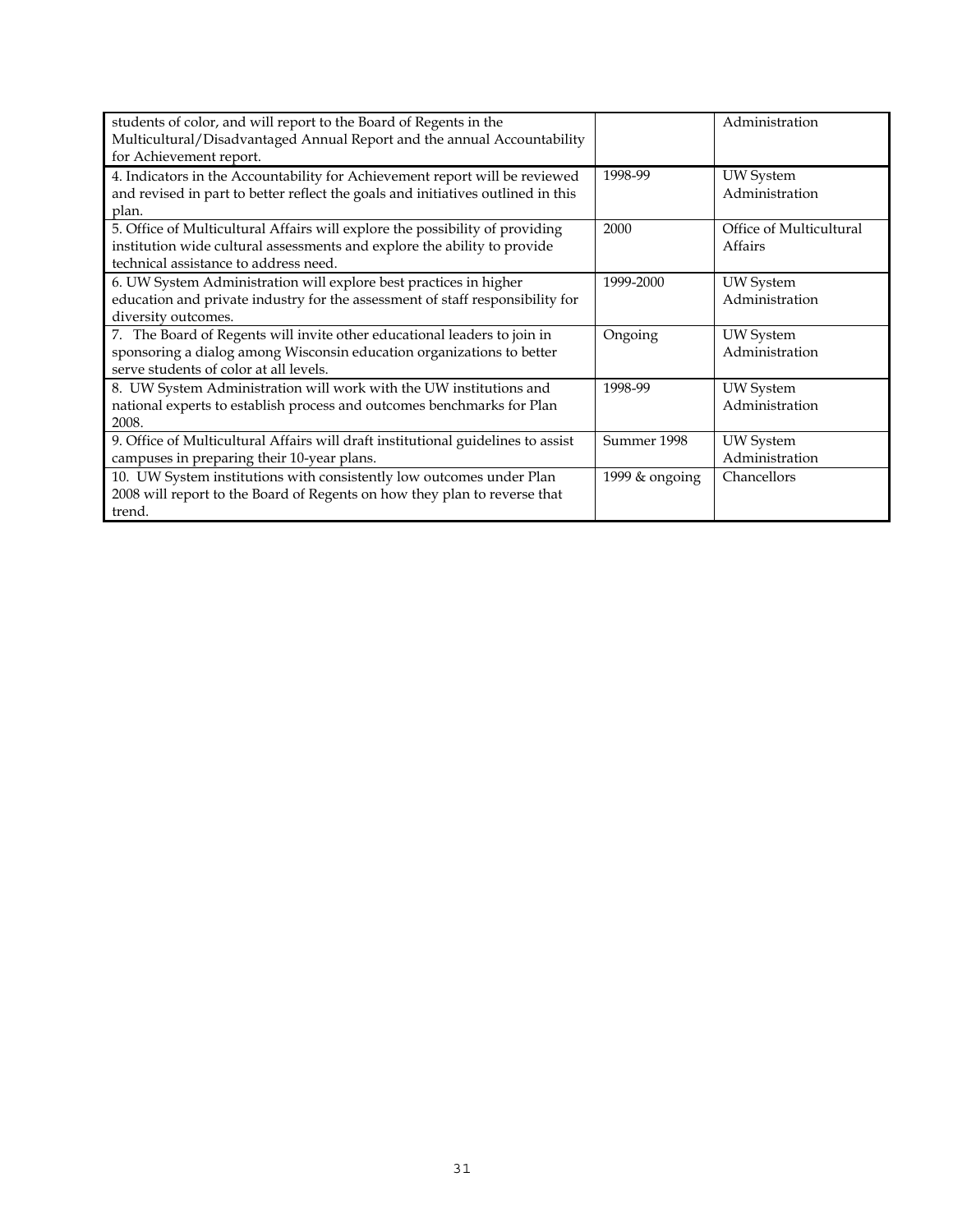# **Appendix A**

| <b>UW System Diversity Goals</b>                                                                                                                                                                                                 | Unsatisfactory                             | Satisfactory                      | <b>Comments</b>                                                                                                                                                                                                                                                                                                                                    |
|----------------------------------------------------------------------------------------------------------------------------------------------------------------------------------------------------------------------------------|--------------------------------------------|-----------------------------------|----------------------------------------------------------------------------------------------------------------------------------------------------------------------------------------------------------------------------------------------------------------------------------------------------------------------------------------------------|
|                                                                                                                                                                                                                                  | <b>Progress</b>                            | Progress-<br><b>Continue Work</b> |                                                                                                                                                                                                                                                                                                                                                    |
| Goal One: Recognize the need to<br>eliminate the underrepresentation<br>of minority and economically<br>disadvantaged people in the UW<br>System.                                                                                |                                            |                                   | After ten years of Design for<br>Diversity, each UW institution is<br>keenly aware of the<br>reprecussions of low numbers of<br>students of color and<br>economically disadvantaged<br>people in the UW System.                                                                                                                                    |
| Goal Two: Educate all students<br>for an increasingly multicultural<br>society in Wisconsin, our nation<br>and the world.                                                                                                        |                                            |                                   | All institutions have a 3-credit<br>undergraduate requirement.<br>Additional course infusion and<br>faculty involvement is required.                                                                                                                                                                                                               |
| Goal Three: Improve recruiting<br>and retention efforts to better<br>enable targeted minority students<br>to enroll more easily and function<br>more effectively at our<br>universities.                                         | African American<br>and American<br>Indian | Asian American<br>and Hispanic    | The needs of African Americans<br>and American Indians are not<br>fully addressed. Recruitment<br>and outcome efforts must<br>improve.                                                                                                                                                                                                             |
| Goal Four: Improve evaluation<br>efforts in the areas of minority<br>student enrollment/retention and<br>faculty/staff recruitment and<br>retention.                                                                             |                                            |                                   | All institutions currently use<br>Continuous Improvement<br>Assessment to evaluate M/D<br>programs, and work with<br>Multicultural Information Center<br>staff to track precollege students.                                                                                                                                                       |
| <b>Goal Five: Remove financial</b><br>barriers that prevent minorities<br>and economically disadvantaged<br>people from viewing college as a<br>realistic option.                                                                |                                            |                                   | Students of color are more likely<br>to graduate with debt than all<br>students.<br>(Had financial aid programs:<br>MTFL, PMTA, and MDS. Now<br>have only AOP and Lawton)                                                                                                                                                                          |
| Goal Six: Increase the number of<br>minority faculty and staff in the<br>UW System.                                                                                                                                              |                                            |                                   | Met 1982-88-93 D4D hiring goals.<br>However, it is important to note<br>that institutions have at least two<br>reasons to continue active<br>recruitment and hiring: 1) under-<br>utilization and 2) academic<br>excellence is achieved when there<br>is a critical mass of faculty and<br>staff of color.                                         |
| Goal Seven: Establish effective<br>partnerships with the public<br>schools, the VTAE System, state<br>government, the community and<br>the private sector to assist the UW<br>System's efforts to improve<br>minority education. |                                            | Need to<br>accelerate.            | The working relationship with<br>DPI has improved significantly.<br>Joint lobbying efforts are by DPI<br>and UWSA to ensure precollege<br>funding. Each institution has a<br>'Town Gown' committee, but<br>these have varying success.<br>Several campuses are working<br>with businesses to fund MD<br>programs, activities, and<br>scholarships. |

# **Outcomes of Design for Diversity (D4D), 1988-1997**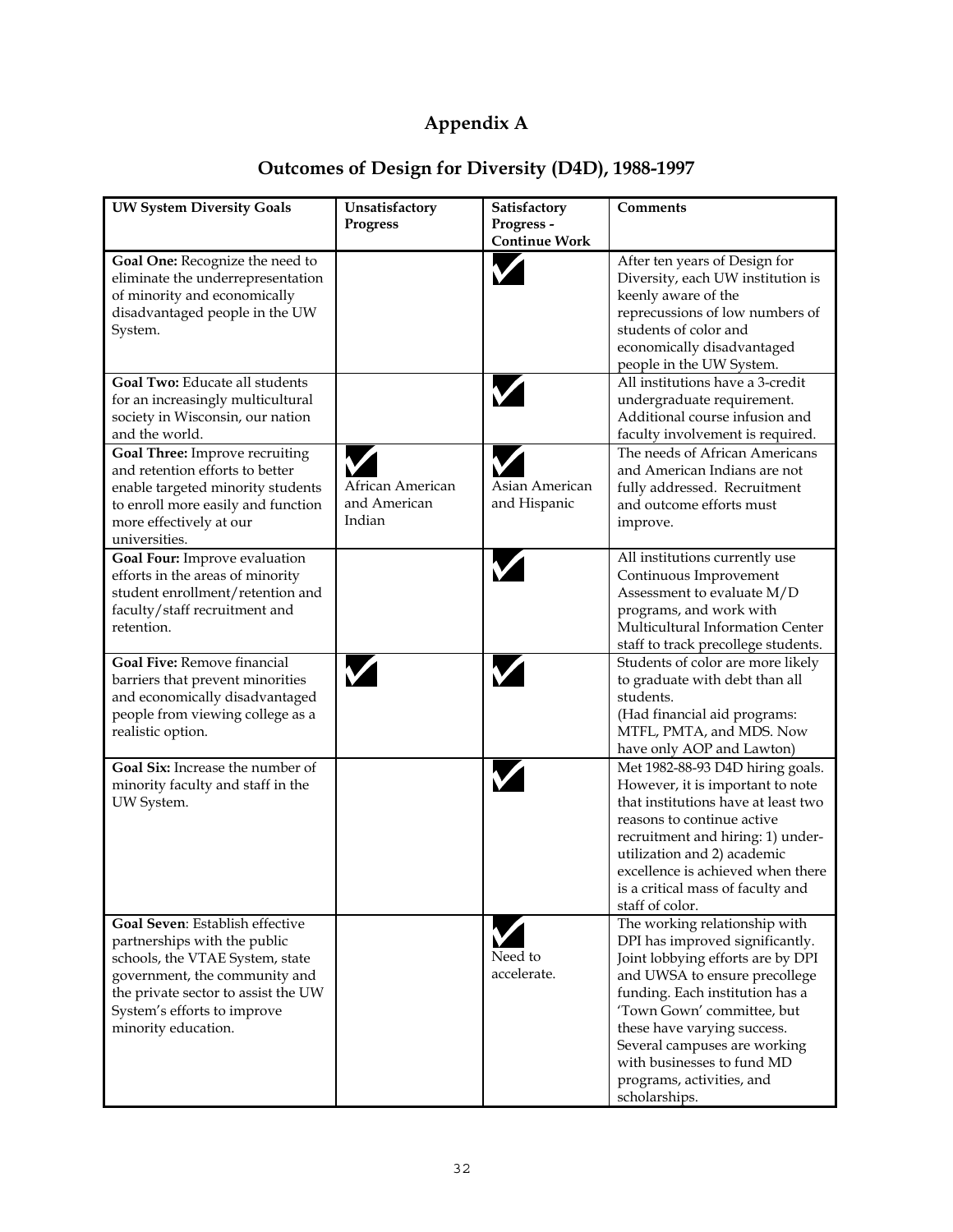# **Appendix B**

# **Some UW System Diversity Initiatives That Work**

| UW-Madison           | Chancellors Scholars Program                                                          |
|----------------------|---------------------------------------------------------------------------------------|
|                      | Precollege Program Array                                                              |
|                      | Ethnic Studies Library                                                                |
|                      | Ethnic Studies:                                                                       |
|                      |                                                                                       |
|                      | African American Studies Department                                                   |
|                      | Asian American Studies Program                                                        |
|                      | Chicano Studies Program                                                               |
|                      | Native American Studies Program                                                       |
|                      | Medical School Diversity Plan                                                         |
|                      | Center for Study of Race and Ethnicity                                                |
| UW-Milwaukee         | Academic Opportunity Center                                                           |
|                      | Theatre of Color                                                                      |
|                      | Scholars for Math, Science and Language Precollege Program                            |
|                      | <b>Faculty Mentoring Program</b>                                                      |
|                      | Center for Instructional and Professional Development                                 |
|                      | Department Affirmative Action Liaisons                                                |
| <b>UW-Eau Claire</b> | Project PACE (Preparing Actively for Career Experiences)                              |
|                      | Commanding English Language Program                                                   |
|                      | <b>Tutoring and Mentoring</b>                                                         |
|                      | Chili Feed Weekend Experience                                                         |
|                      | Institutional Scholarships                                                            |
|                      | <b>Individual Retention Programs</b>                                                  |
| <b>UW-Green Bay</b>  | American Intercultural Center                                                         |
|                      | Campus TRIO Programs                                                                  |
|                      | UW-Green Bay Student of Color Middle School Mentoring Program                         |
|                      | Student Life and Humanities 1 credit attachment course                                |
| <b>UW-La Crosse</b>  | United We Learn Social Action Theatre                                                 |
|                      | Academic Summer Institute                                                             |
|                      | Partnership between The College of Science and Allied Health and Lac Courte Oreilles  |
|                      | Ojibwa Community                                                                      |
|                      | Curriculum Mini Seminars                                                              |
|                      | Annual Diversity Review of Deans and Division Officers by Provost/Vice Chancellor     |
| UW-Oshkosh           | Oshkosh Human Relations Council                                                       |
|                      | Early Warning Intervention Program                                                    |
|                      | Heritage Month Celebrations                                                           |
|                      | Precollege Programs                                                                   |
| UW-Parkside          | Recruitment and Retention Programs for Minority and Female Faculty and Staff          |
|                      | Mentorship Programs                                                                   |
|                      | Ethnic Studies Center                                                                 |
|                      | Cultural Awareness Leadership Councils (CALC)                                         |
|                      | Doctors of Color Precollege Program                                                   |
| UW-Platteville       | Boxes and Walls exhibit to train resident assistants.                                 |
|                      | The College of Business, Industry, Life Science                                       |
|                      | Agriculture's Mentoring Program                                                       |
|                      | <b>Student of Color Handbook</b>                                                      |
|                      | Student of Color Recruitment Program: The College of Business, Industry, Life Science |
|                      | and Agriculture                                                                       |
|                      | Outreach program of Music Department takes UWP students to perform at Milwaukee       |
|                      | High School for the Arts                                                              |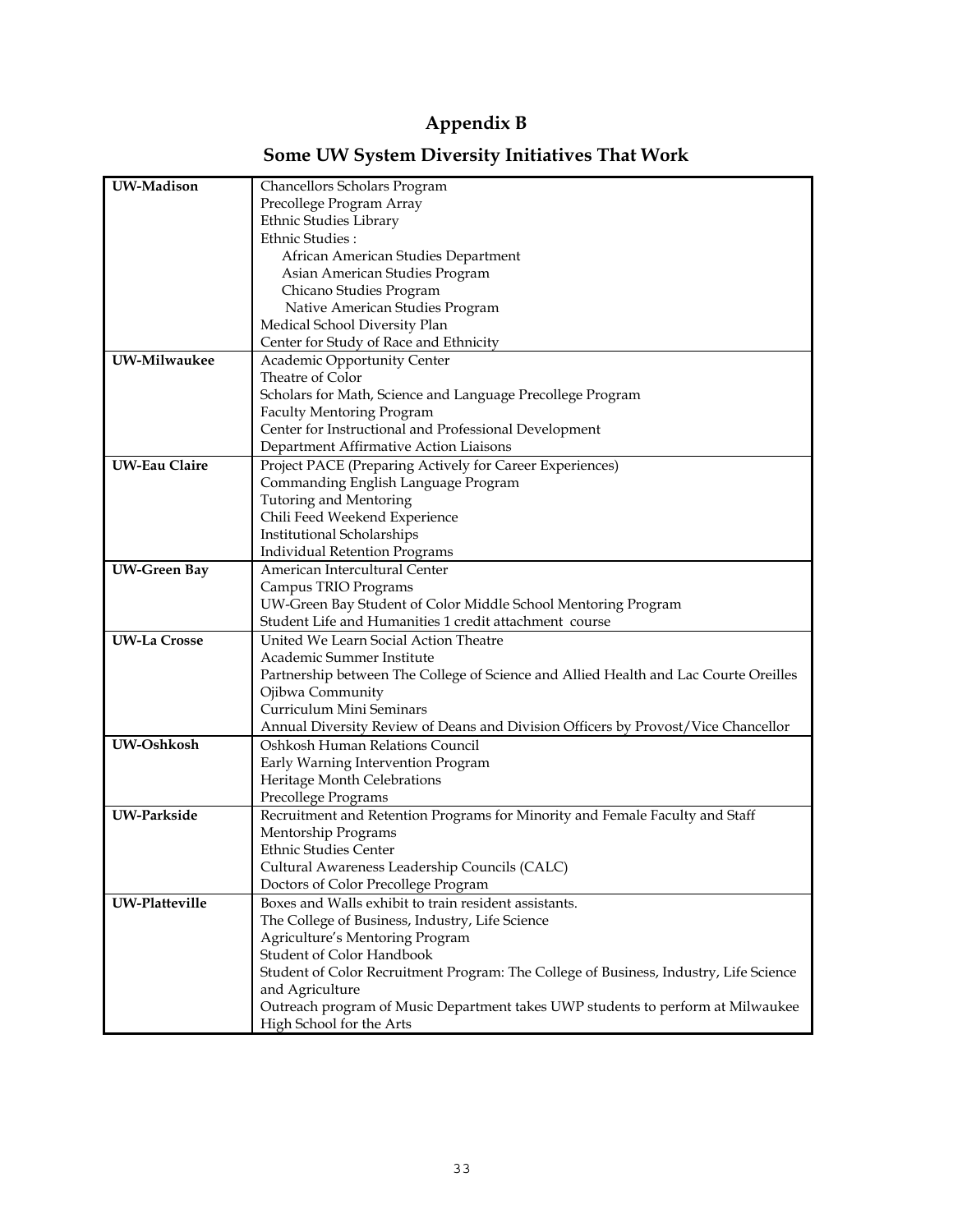| <b>UW-River Falls</b>   | Academic Success Program                                                      |
|-------------------------|-------------------------------------------------------------------------------|
|                         | Student/Faculty Mentoring Program                                             |
|                         | Diversity Awareness Committee                                                 |
|                         | Partnership with St. Paul School's Minority Encouragement Program             |
| <b>UW-Stevens Point</b> | Native American Center                                                        |
|                         | Multicultural Resource Center                                                 |
|                         | Chancellor's Diversity Think Tank                                             |
|                         | Cross Cultural Psychology                                                     |
|                         | The College of Natural Resources Diversity Coordinator                        |
| <b>UW-Stout</b>         | Expansion of Ethnic Studies courses                                           |
|                         | Provision of scholarships for students of color                               |
|                         | Multicultural Student Services Project Entry                                  |
| <b>UW-Superior</b>      | 'Two plus two" articulation agreements with Tribal and Community Colleges     |
|                         | Cultural Awareness activities by the American Indian Studies Program          |
|                         | Multicultural Student Specialist                                              |
|                         | American Indian Studies minor                                                 |
| UW-Whitewater           | McNair Post-Baccalaureate Achievement Program                                 |
|                         | Office of Precollege Programs                                                 |
|                         | SHARE OUR CULTURE (Multicultural Education Center)                            |
|                         | Student Retention Programs at UW-Whitewater (EOP, Minority Business/Teacher   |
|                         | Preparation Program, Hispanic/Latino Student Programs)                        |
|                         | Business Partnerships for students of color                                   |
| <b>UW Colleges</b>      | UW-Rock County: Project AHEAD                                                 |
|                         | UW-Richland Center: Precollege partnership with Grand Avenue Middle School,   |
|                         | Milwaukee.                                                                    |
|                         | UW-Barron County: Precollege program, a partnership with Lac Courtes Oreilles |
|                         | Ojibwa Community College.                                                     |
| <b>UW-Extension</b>     | Metropolitan Multicultural Teacher Education Program                          |
|                         | Diversity Leadership Training (Visions, Inc)                                  |
|                         | UW-Extension/Milwaukee Public Schools/AT&T Educational Technology Partnership |
|                         | <b>Office of Multicultural Affairs</b>                                        |
| <b>UW</b> System        | --Program evaluation                                                          |
| Administration          | --Native American Language Preservation Project                               |
|                         | --Collaboration with Women's Studies Consortium                               |
|                         | --Community Outreach                                                          |
|                         | --Diversity Audits                                                            |
|                         | <b>Institute on Race and Ethnicity</b>                                        |
|                         | --Grant programs for curricular development and research.                     |
|                         | --Community Outreach                                                          |
|                         | --Faculty Seminars                                                            |
|                         | <b>Multicultural Information Center</b>                                       |
|                         | --Consultant Corps conducts precollege workshops in four languages            |
|                         | --Precollege Participant database                                             |
|                         | --Community Outreach                                                          |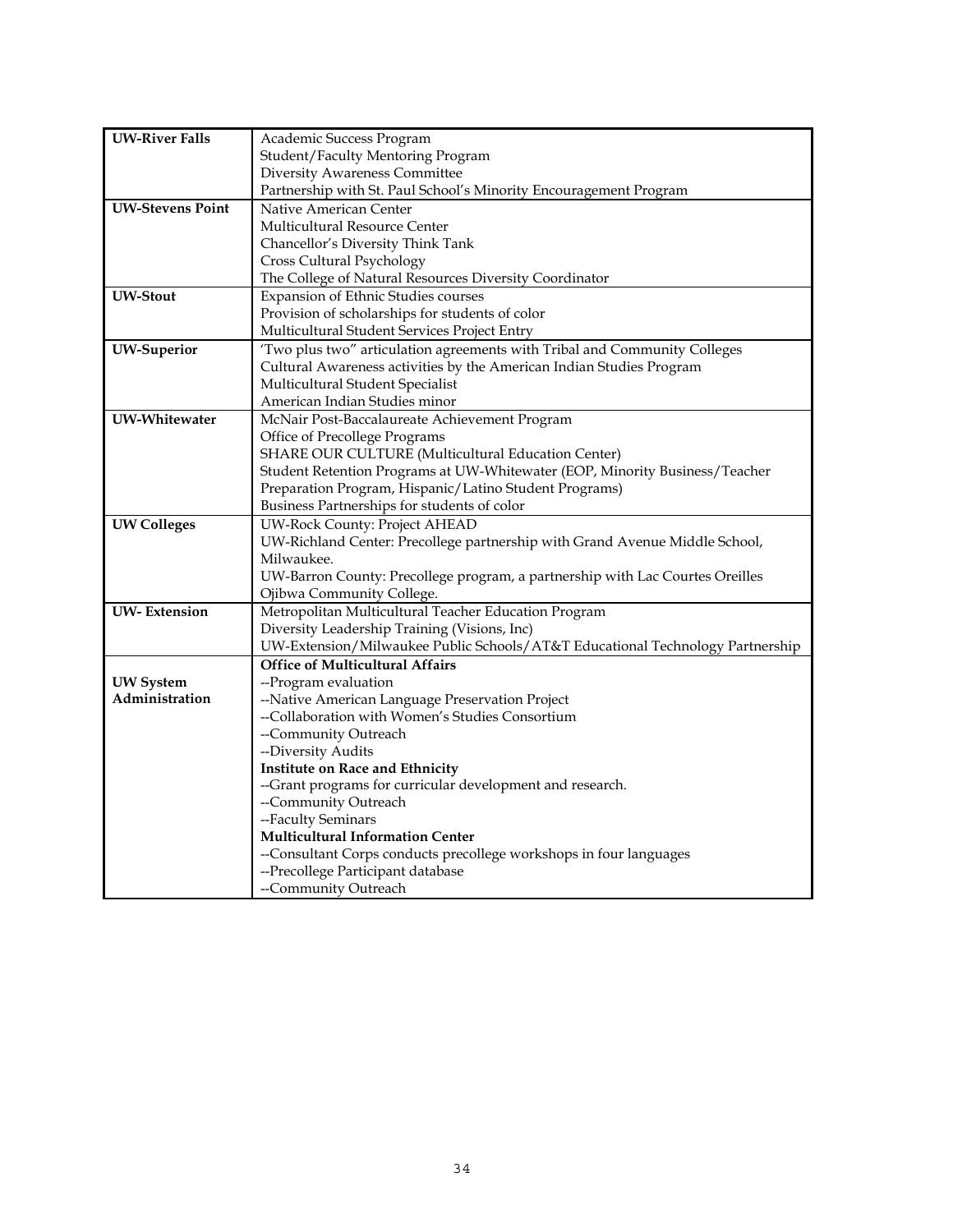## **Appendix C**

## **Table 1 UW System Student of Color and Disadvantaged Student Financial Aid Programs 1996-97**

| Recipients                                                                                                 |     |     |     |     |    |       |         |
|------------------------------------------------------------------------------------------------------------|-----|-----|-----|-----|----|-------|---------|
| N/A<br>Hisp./<br>Total<br>Afr.<br>Asian<br>Average<br>Amer.<br>Indian<br>Latino<br>Award<br>Amer.<br>Amer. |     |     |     |     |    |       |         |
| Lawton Undergraduate Minority<br><b>Retention Grant</b>                                                    | 598 | 407 | 149 | 423 | 14 | 1.591 | \$1,258 |
| <b>Advanced Opportunity Program</b>                                                                        | 219 | 112 | 53  | 55  | 47 | 486   | \$7,169 |

## **Table 2 UW System Minority and Disadvantaged Program Funding, 1996-97**

**Note: Half of all 1996-97 M/D expenditures were raised by UW System institutions from private sources.** 

|       | 1995-96                                  | 1996-97                                  |                                                          |                                                             |                      |                                   |                                     |
|-------|------------------------------------------|------------------------------------------|----------------------------------------------------------|-------------------------------------------------------------|----------------------|-----------------------------------|-------------------------------------|
|       | Total<br>Program Funds<br>& Scholarships | Total<br>Program Funds<br>& Scholarships | M/D<br>Appropriation<br>20.285(4)<br>[a]<br>Expenditures | Other State<br>Funds<br>Reallocated<br>to $M/D$<br>Programs | Extra-mural<br>Funds | Total M/D<br>Program Funds<br>[b] | Institutional<br>Scholarships<br> c |
| Total | \$18,657,077                             | \$19,076,743                             | \$5,614,674                                              | \$4,092,115                                                 | \$6,808,197          | \$16,514,986                      | \$2,561,757                         |

a) Does not include fringe benefits. Also excludes Advanced Opportunity Program, Lawton Undergraduate Minority Retention Grants, and other financial aid allocated by UW System to the institutions. Includes precollege and institutional scholarships.

b) Includes program revenue funds from auxiliaries and special courses.

c) Reflects institution awarded scholarships that go through institutional accounts. Does not reflect scholarships administered by foundations.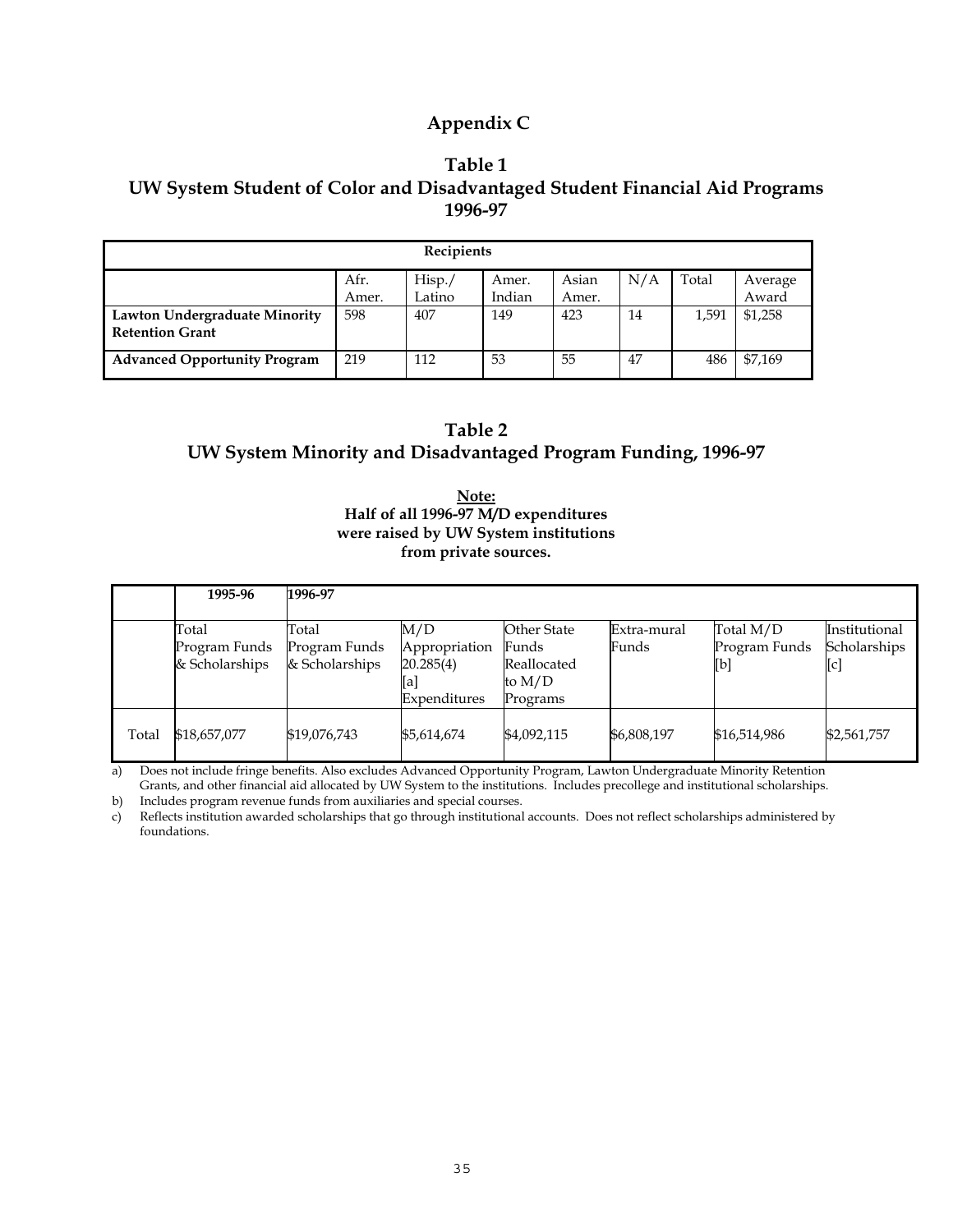# **Appendix D**

# **Recent Changes in Federal Financial Aid Programs**

## **GRANTS**

| <b>Type of Aid</b>                                    | <b>Value/Eligibility Requirements</b>                    |
|-------------------------------------------------------|----------------------------------------------------------|
| <b>Pell Grants</b>                                    | Up to \$2,700 per year, based on financial need.         |
| Supplemental Educational<br><b>Opportunity Grants</b> | \$100-\$4,000 per year, based on need and campus policy. |
| <b>Bureau of Indian Affairs Grants</b>                | Grants of \$1,800 or higher, depending on tribal policy. |

## **LOANS**

## **(Repayable With Interest As Noted)**

| <b>Type of Aid</b>                                         | <b>Value/Eligibility Requirements</b>                                                                                                                                                                                                    |
|------------------------------------------------------------|------------------------------------------------------------------------------------------------------------------------------------------------------------------------------------------------------------------------------------------|
| <b>Perkins Loans</b>                                       | Up to \$3,000 annually, with a maximum total of \$15,000 for all undergraduate<br>years (interest rate currently 5%). Based on financial need and campus policy.                                                                         |
| <b>Stafford/Direct Student Loan</b>                        | Subsidized, need-based loan available through private lenders. Amounts vary,<br>up to maximum of \$2,625 for first year, \$3,500 for second year, and \$5,500 for<br>subsequent years, up to maximum of \$23,000 for dependent students. |
| Unsubsidized Stafford/<br><b>Direct</b><br>Loan            | Unsubsidized loan available regardless of need. Maximum loan amounts,<br>interest rate, repayment terms may vary.                                                                                                                        |
| PLUS (Parents' Loans for<br><b>Undergraduate Students)</b> | Amounts equal to or less than cost of attendance minus all other aid received.<br>No need requirement, but repayment begins immediately.                                                                                                 |

## **OTHER AID PROGRAMS**

| <b>Type of Aid</b>                                                 | <b>Value/Eligibility Requirements</b>                                                                                                                                                                                                                                                            |  |  |  |
|--------------------------------------------------------------------|--------------------------------------------------------------------------------------------------------------------------------------------------------------------------------------------------------------------------------------------------------------------------------------------------|--|--|--|
| <b>College Work-Study Program</b>                                  | Subsidized part-time employment, based on financial need and campus policy.                                                                                                                                                                                                                      |  |  |  |
| <b>Federal-State Funds for</b><br><b>Vocational Rehabilitation</b> | Limited to students enrolling for undergraduate study who qualify for disability<br>consideration. Varies according to individual circumstances.                                                                                                                                                 |  |  |  |
| <b>ROTC Scholarship</b>                                            | Pays \$150 per month, plus tuition and \$225 per semester for 2-4 years of college.<br>Requires four years of active duty and four years of inactive duty military<br>service as repayment. Awarded on competitive basis to students between ages of<br>17 and 21 who are enrolling as freshmen. |  |  |  |
| Reserve/National Guard<br><b>Educational Assistance</b>            | Provides \$198 per month for up to 36 months, usable for any post-secondary<br>education, to those who join Wisconsin National Guard or U.S. Armed Forces<br>Reserves.                                                                                                                           |  |  |  |
| <b>Student Loan Repayment</b><br>Program (SLRP)                    | Repays a portion of outstanding student loans for those who join the Wisconsin<br>National Guard or U.W. Armed Forces Reserves.                                                                                                                                                                  |  |  |  |
| Hope Tax Credit                                                    | Nonrefundable tax credit available to eligible taxpayers during their first two<br>years of postsecondary education. Credit pays 100% of first \$1,000 of tuition and<br>fees, and 50% percent of second \$1,000 during the qualified period. Must be<br>enrolled at least half-time.            |  |  |  |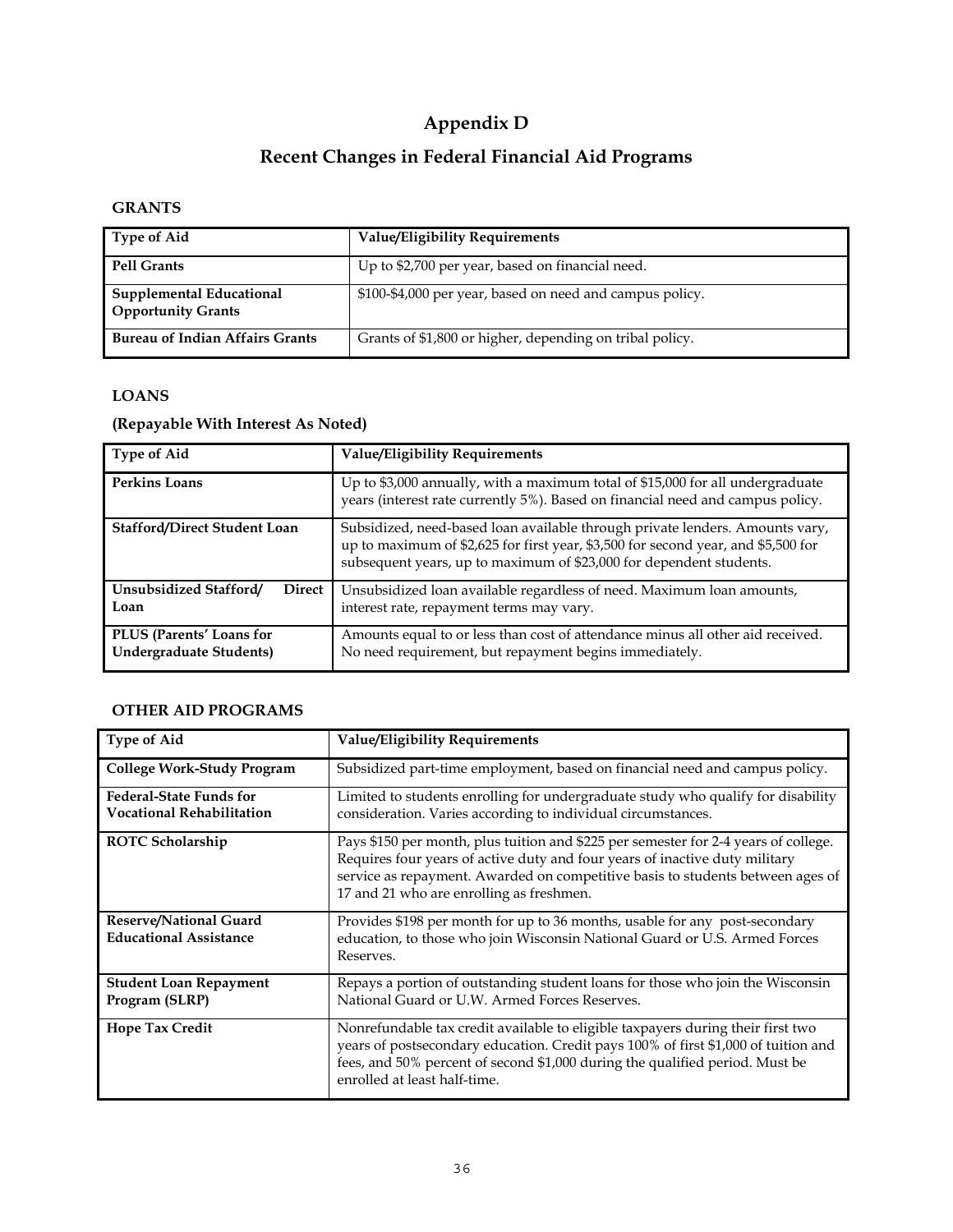# **Appendix E**

# **Successful National Diversity Programs**

| Program Name                              | Location                             | Description                                                                                        |
|-------------------------------------------|--------------------------------------|----------------------------------------------------------------------------------------------------|
| Peer Tutoring In Basic Courses            | <b>Brooklyn College</b>              | A retention program that proactively draws                                                         |
|                                           |                                      | freshmen into in-class and out-of class tutoring.                                                  |
| The Office of AHANA Student Programs      | <b>Boston College</b>                | Focuses on increasing recruitment and retention                                                    |
|                                           |                                      | rates of African American, Hispanic, Asian and                                                     |
|                                           |                                      | Native American students.                                                                          |
| Developmental Mathematics Program         | California State University-         | A highly structured yet flexible program that                                                      |
|                                           | Northridge                           | prepares students for passing the required                                                         |
|                                           |                                      | Mathematics courses.                                                                               |
| The Comprehensive Studies Program         | University of Michigan, Ann          | Academic Advising. Provides remedial                                                               |
|                                           | Arbor                                | instruction in Mathematics and English Language.                                                   |
| The Comprehensive Studies Program         | The Pennsylvania State<br>University | Same as above.                                                                                     |
| The Bridge                                | Georgia State University,            | A four week non-residential, summer enrichment                                                     |
|                                           | Atlanta                              | program established explicitly to retain African                                                   |
|                                           |                                      | American Students.                                                                                 |
| Undergraduate Research Opportunity        | University of Michigan, Ann          | Retention and financial aid. Provides                                                              |
| Program                                   | Arbor                                | undergraduate students with opportunities to                                                       |
|                                           |                                      | research and learn research methodology, hands                                                     |
|                                           |                                      | on.                                                                                                |
| Intergroup Relations Conflict & Community | University Of Michigan,              | Improving Campus climate. A series of                                                              |
| Program (IGRCC)                           | Ann Arbor                            | Coordinated seminars that teach about diversity,                                                   |
|                                           |                                      | intergroup relationship, intergroup conflict,                                                      |
|                                           |                                      | conflict resolution and community building.                                                        |
| Division of Developmental Studies         | University of Georgia                | Recruitment, retention of students of color who                                                    |
|                                           | System                               | have narrowly missed the admission criteria.                                                       |
|                                           |                                      | Provides them with an academic environment                                                         |
|                                           |                                      | that encourages learning and developing effective                                                  |
|                                           |                                      | study strategies necessary for continued academic                                                  |
|                                           |                                      | success.<br>Recruitment, retention and financial aid.                                              |
| Summer Incentive Program                  | Eastern Michigan University          |                                                                                                    |
|                                           |                                      | Provides graduating high school students of color<br>who have been denied university admission the |
|                                           |                                      | foundations necessary to complete the four years                                                   |
|                                           |                                      | of college work. Students work 20 hours a week                                                     |
|                                           |                                      | in an academic department or support services                                                      |
|                                           |                                      | office. They use the earnings to pay for tuition,                                                  |
|                                           |                                      | room and board for the summer.                                                                     |
| Comprehensive Freshman Retention          | Kean College                         | Retention of students of color who are at a high                                                   |
| Program                                   |                                      | risk of attrition.                                                                                 |
| Coordinated Studies Program               | Seattle Central Community            | Pedagogy.                                                                                          |
|                                           | College, Washington                  |                                                                                                    |
| Leadership Ladder Program                 | Texas A&I University                 | Promote achievement and retention of Hispanic                                                      |
|                                           |                                      | students. Uses "role model students" to assist in                                                  |
|                                           |                                      | the academic, curricular and extracurricular                                                       |
|                                           |                                      | development of freshmen through mentoring and                                                      |
|                                           |                                      | counseling.                                                                                        |
| <b>Suspension Waiver Program</b>          | Central Missouri State               | A retention program for probationary and                                                           |
|                                           | University                           | suspension students. Highly intrusive, closely                                                     |
|                                           |                                      | monitored plan for students who have been                                                          |
|                                           |                                      | suspended for low grades.                                                                          |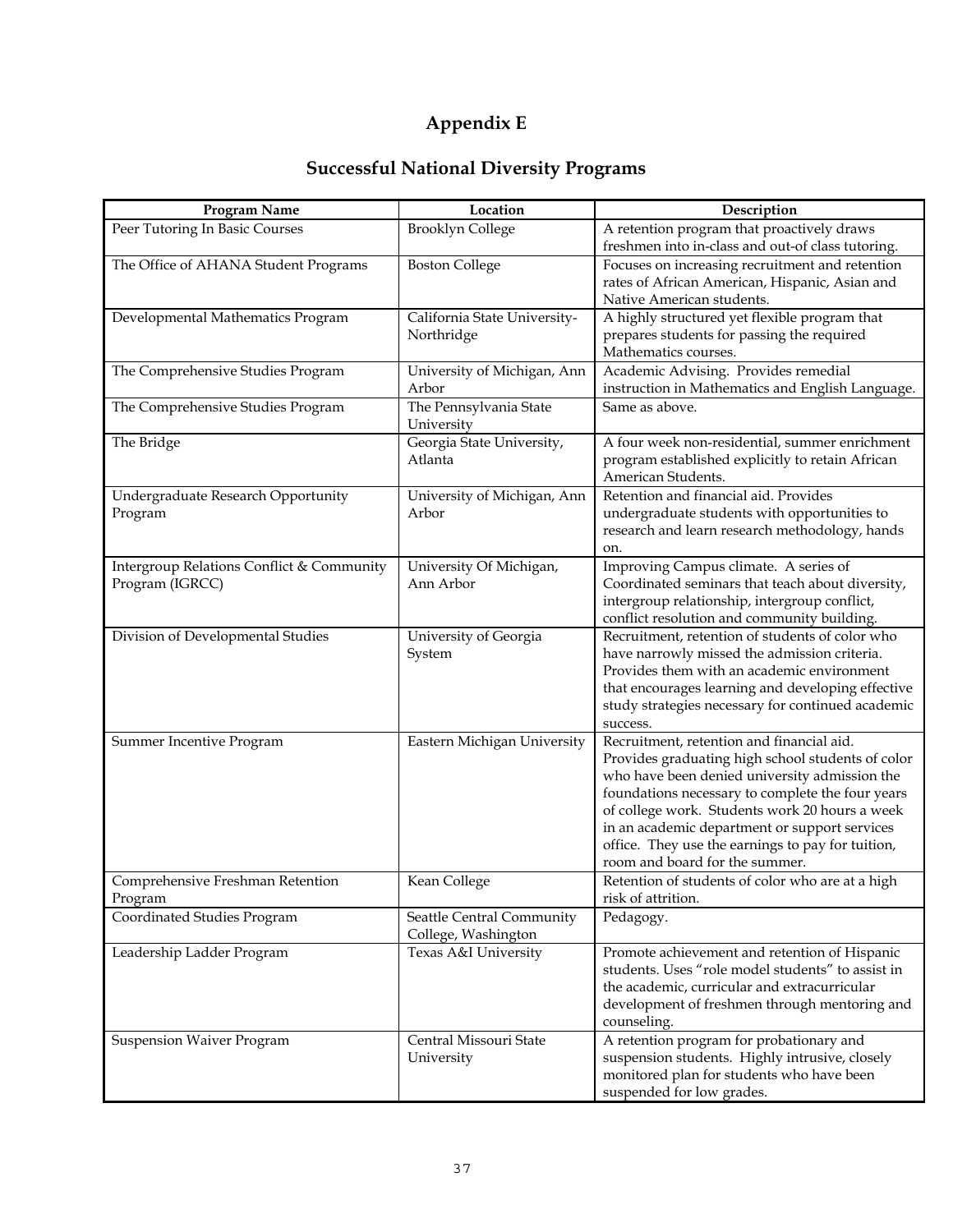| Promoting Persistence and Excellence in   | Rutgers-The State University    | Retention of Students of Color in the sciences,                |
|-------------------------------------------|---------------------------------|----------------------------------------------------------------|
| the Sciences: the Office of Minority      | of New Jersey                   | primarily African-American and Hispanic/Latino                 |
| Undergraduate Science Programs            |                                 | students.                                                      |
| Black/Hispanic Student Opportunity        | Miami-Dade Community            | Increase retention and graduation of African                   |
| Program                                   | College                         | American and Hispanic students from high school                |
|                                           |                                 | as well as college.                                            |
| Partnership in Learning for Utmost        | Saint Xavier University         | Increase retention, performance and graduation of              |
| Success (PLUS)                            |                                 | nurses.                                                        |
| Student Services, Catalyst for a          | Saint Xavier University         | Retention Program.                                             |
| Comprehensive College-Wide Retention      |                                 |                                                                |
| Program                                   |                                 |                                                                |
| Freshman Retention Program                | Xavier University               | Retention Program.                                             |
| Project Teach                             | Kean College, (Department of    | Expanding the pool of teachers of color by using               |
|                                           | <b>Education Funded)</b>        | paraprofessionals to create a diverse pool of                  |
|                                           |                                 | teachers.                                                      |
| Pathways                                  | Kean College, (Dewitt-          | Expanding the pool of teachers of color by using               |
|                                           | Wallace Reader's Digest         | paraprofessionals to create a diverse pool of                  |
|                                           | funded)                         | teachers.                                                      |
| Hispanic/Latino Teacher Project           | University of Southern          | Same as above. Aims to expand the pool of                      |
|                                           | California, California State    | bilingual teachers.                                            |
|                                           | University, Loyola              |                                                                |
|                                           | Marymount                       |                                                                |
| Urban Partnership Intern Program          | University of California,       | To help reduce the high attrition rate of new                  |
|                                           | Berkley                         | teachers in urban elementary schools through                   |
|                                           |                                 | training and support.                                          |
| 4-H After School Activity Program         | University of California        | Community outreach, preparing the pipeline.                    |
| (ASAP)                                    | Cooperative Extension           | Elementary school students get help with                       |
|                                           |                                 | homework, tutoring to help them develop a sense                |
|                                           |                                 | of mastery as it relates to academics and                      |
|                                           |                                 | strengthening critical thinking skills.                        |
| Faculty Awards Program                    | University of Michigan, Ann     | Offers grants, programs and advocacy for infusion              |
|                                           | Arbor                           | of multiculturalism into university life.                      |
| Multicultural Learning and Teaching       | University of Michigan, Ann     | Includes: Faculty development, curriculum                      |
|                                           | Arbor                           | transformation. initiatives fund, Center of Research           |
|                                           |                                 | on Learning and Teaching.                                      |
| Project BEAM - Being Excited About Me     | West Virginia University        | Recruitment, retention, graduation.                            |
| Patricia Roberts Harris Fellowship        | University of Georgia-Athens    | Secures Fellowships from U.S. Department of                    |
| Program                                   |                                 | Education for students of color who are pursuing               |
|                                           |                                 | masters and doctoral level study in academic fields            |
|                                           |                                 | where they are underrepresented.                               |
| Black Ombudsman Program (BOP)             | California State University at  | Retention and graduation of African American                   |
|                                           | Fullerton                       | student athletes.                                              |
| I'M READY Project (Increasing Minority    | Being Implemented at the        | A Recruitment and retention program aimed at                   |
| Representation through Educating And      | University of Illinois, Chicago | students from 7 <sup>th</sup> grade through the senior year of |
| Developing Youth)                         |                                 | the College of Nursing BSN Program.                            |
| The Graduate Scholars Program             | Indiana University Of           | Recruitment, retention and graduation of graduate              |
|                                           | Pennsylvania                    | students of color.                                             |
| Penn State's Center for Minority Graduate | Penn State University           | Retention of faculty of color as well as recruitment           |
| Opportunities and Faculty Development     |                                 | and retention of graduate students of color.                   |
| Director, Instructional Development and   | North Seattle Community         | To provide leadership for the development and                  |
| <b>Diversity Services</b>                 | College, Washington             | implementation of programs and services that                   |
|                                           |                                 | enhance teaching and learning. Serve as a                      |
|                                           |                                 | "bridge" between instruction and student services.             |

Source: Collected from publications, journals and world wide web college web sites, January 1998.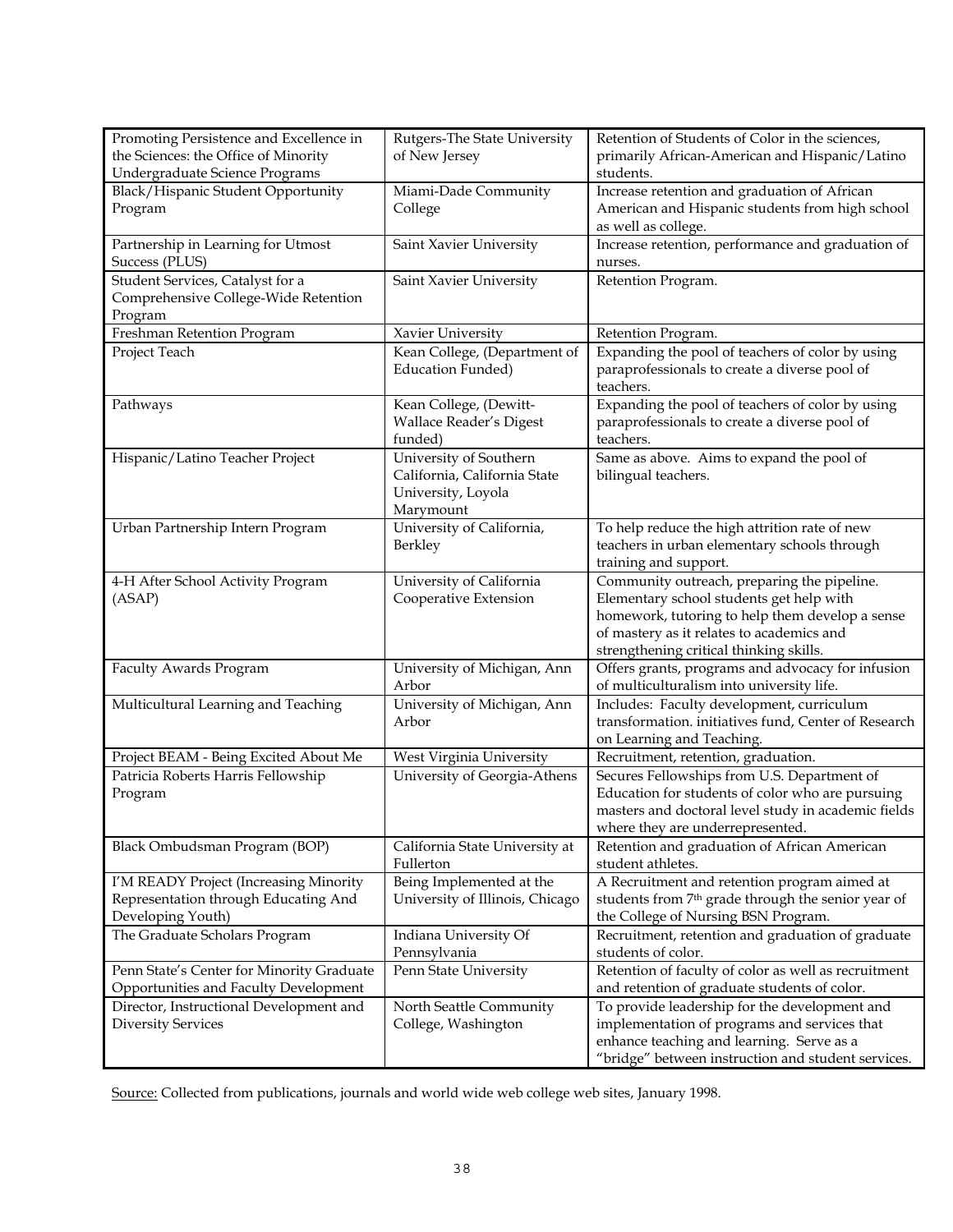# **Appendix F**

| UW System Undergraduate Majors by Race/Ethnicity: Fall 1997 |  |  |  |
|-------------------------------------------------------------|--|--|--|
|-------------------------------------------------------------|--|--|--|

|                           | Afr<br>Amer    |              | <b>Hisp/Lat</b> |                | Am Ind        |                | Asian<br>Amer |                | Internt'l     |                | White/<br>Other |                | <b>Total</b>  |
|---------------------------|----------------|--------------|-----------------|----------------|---------------|----------------|---------------|----------------|---------------|----------------|-----------------|----------------|---------------|
|                           | <b>Number</b>  | % of<br>Race | <b>Number</b>   | $%$ of<br>Race | <b>Number</b> | $%$ of<br>Race | <b>Number</b> | $%$ of<br>Race | <b>Number</b> | $%$ of<br>Race | <b>Number</b>   | $%$ of<br>Race | <b>Number</b> |
| <b>Business</b>           | 211            | 19.0%        | 150             | 15.2%          | 69            | 15.5%          | 271           | 18.7%          | 468           | 35.2%          | 13,426          | 20.5%          | 14,595        |
| Ed & Lib Sci              | 152            | 13.7%        | 117             | 11.9%          | 50            | 11.2%          | 150           | 10.4%          | 28            | 2.1%           | 9,553           | 14.6%          | 10,050        |
| Soc Sci                   | 206            | 18.6%        | 143             | 14.5%          | 83            | 18.7%          | 167           | 11.5%          | 151           | 11.4%          | 7,525           | 11.5%          | 8,275         |
| Comm                      | 116            | 10.5%        | 85              | 8.6%           | 38            | 8.5%           | 86            | 5.9%           | 69            | 5.2%           | 5,532           | 8.5%           | 5,926         |
| Eng & Tech                | 52             | 4.7%         | 51              | 5.2%           | 17            | 3.8%           | 161           | 11.1%          | 246           | 18.5%          | 4,293           | 6.6%           | 4,820         |
| <b>Phys/Math/Comp Sci</b> | 37             | 3.3%         | 50              | 5.1%           | 22            | 4.9%           | 107           | 7.4%           | 120           | 9.0%           | 3,785           | 5.8%           | 4,121         |
| <b>Biol/Life Std</b>      | 48             | 4.3%         | 69              | 7.0%           | 26            | 5.8%           | 156           | 10.8%          | 48            | 3.6%           | 3,682           | 5.6%           | 4,029         |
| Fine & App Arts           | 52             | 4.7%         | 56              | 5.7%           | 27            | 6.1%           | 73            | 5.0%           | 42            | 3.2%           | 3,682           | 5.6%           | 3,932         |
| <b>Health Sci</b>         | 46             | 4.1%         | 44              | 4.5%           | 21            | 4.7%           | 94            | 6.5%           | 36            | 2.7%           | 3,413           | 5.2%           | 3,654         |
| Agr & Nat Res             | 11             | 1.0%         | 20              | 2.0%           | 10            | 2.2%           | 17            | 1.2%           | 29            | 2.2%           | 3,282           | 5.0%           | 3,369         |
| <b>Public Aff</b>         | 89             | 8.0%         | 50              | 5.1%           | 42            | 9.4%           | 59            | 4.1%           | 10            | 0.8%           | 2,950           | 4.5%           | 3,200         |
| <b>Interdisc Sci</b>      | 34             | 3.1%         | 30              | 3.0%           | 29            | 6.5%           | 25            | 1.7%           | 12            | 0.9%           | 1,693           | 2.6%           | 1,823         |
| <b>Home Econ</b>          | 23             | 2.1%         | 21              | 2.1%           | 9             | 2.0%           | 47            | 3.2%           | 44            | 3.3%           | 1,374           | 2.1%           | 1,518         |
| For Lang                  | $\overline{7}$ | 0.6%         | 83              | 8.4%           | 1             | 0.2%           | 23            | 1.6%           | 12            | 0.9%           | 894             | 1.4%           | 1,020         |
| <b>Arch/Env Design</b>    | 3              | 0.3%         | 12              | 1.2%           |               | 0.0%           | 8             | 0.6%           | 9             | 0.7%           | 303             | 0.5%           | 335           |
| <b>Area/Ethnic Std</b>    | 23             | 2.1%         | 5               | 0.5%           |               | 0.2%           | 3             | 0.2%           | 4             | 0.3%           | 57              | 0.0%           | 93            |
| <b>Subtotal Declared</b>  | 1,110          | 100.0%       | 986             | 100.0%         | 445           | 100.0%         | 1,447         | 100.0%         | 1,328         | 100.0%         | 65,444          | 100.0%         | 70,763        |
| <b>Undeclared</b>         | 2,259          |              | 1,360           |                | 419           |                | 1,731         |                | 1,356         |                | 51,222          |                | 58,347        |
| <b>Total</b>              | 3,369          |              | 2,346           |                | 864           |                | 3,178         |                | 2,684         |                | 116,666         |                | 129,107       |

Source: Multicultural Student Statistics Book, Fall 1997. UWSA Office of Policy Analysis and Research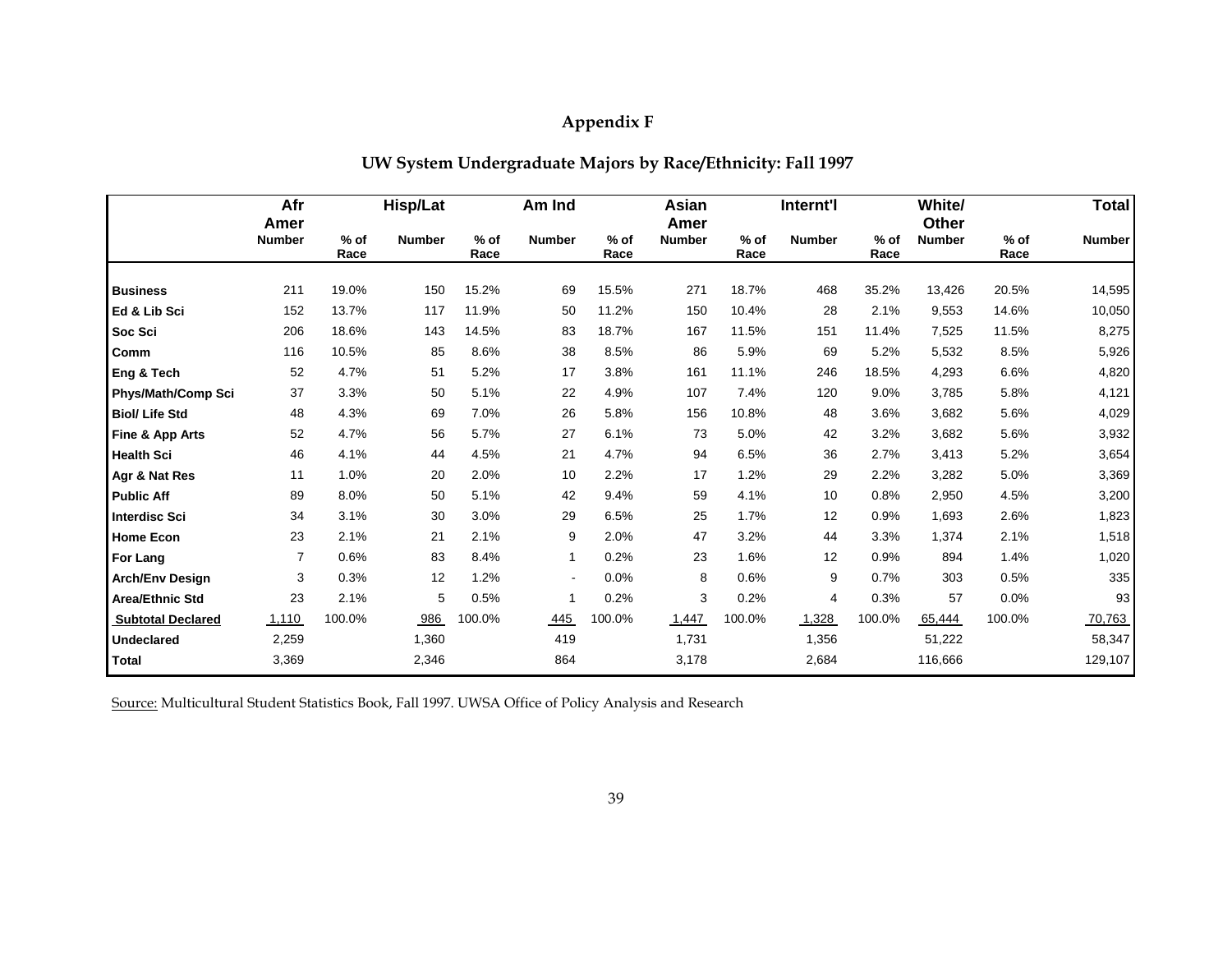# **Appendix G**

## **31 Wisconsin School Districts with High Concentrations of Students of Color, 1996-97\***

| Less Than 1,000 | 1,001-5,000              | 5,001-10,000                       | 10,001-20,000   | More than 20,000 |  |
|-----------------|--------------------------|------------------------------------|-----------------|------------------|--|
| Lakeland UHS    | Ashland                  | <b>Beloit</b>                      | Appleton Area   | Madison Metro    |  |
| Lac du Flambeau | <b>Black River Falls</b> | La Crosse                          | Eau Claire Area | Racine           |  |
| Bayfield        | <b>Brown Deer</b>        | Manitowoc                          | Green Bay Area  | Milwaukee        |  |
|                 | Delavan-Darian           | <b>Stevens Point</b><br>Janesville |                 |                  |  |
|                 | Hayward<br>Community     | Superior                           | Kenosha         |                  |  |
|                 | Menominee Indian         | Oshkosh<br>Wauwatosa               |                 |                  |  |
|                 | Nicolet                  | Wausau                             | Sheboygan       |                  |  |
|                 | Shawano-Gresham          | Waukesha<br><b>West Allis</b>      |                 |                  |  |
|                 | Shorewood                |                                    |                 |                  |  |
| Total:<br>3     | Total: 9                 | Total: 8                           | Total:<br>- 8   | Total: 3         |  |

## **Total School District Enrollment**

**\*At least 10% of total students are students of color.**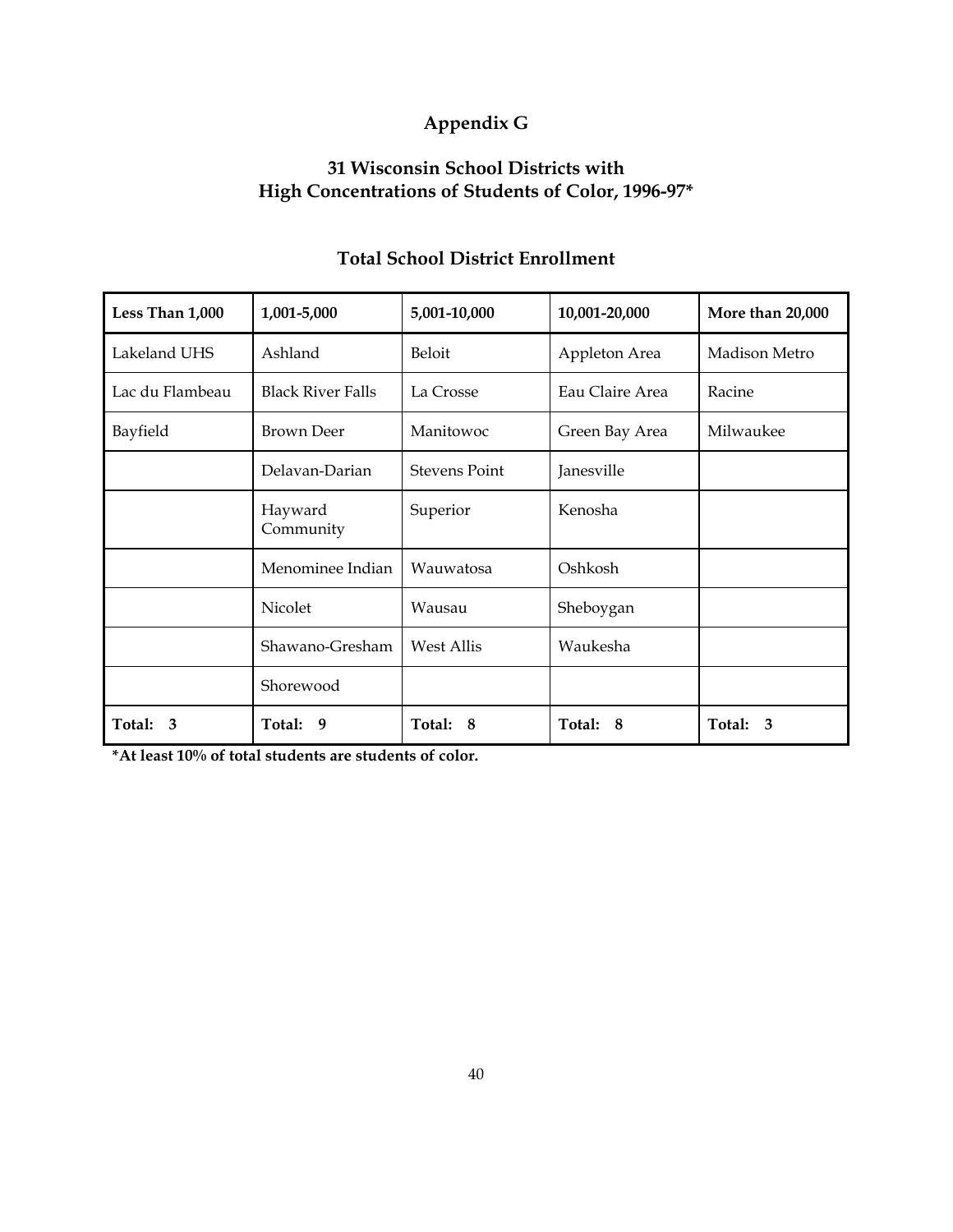# **Appendix H**

## **Certified Migrant K-12 Population by Wisconsin District Migrant Educational Program Recruitment Counts\* 1996-97**

| <b>Local Educational Area</b> | Number of Children<br>0-20 Years Old |  |  |  |  |
|-------------------------------|--------------------------------------|--|--|--|--|
| Wautoma                       | 310                                  |  |  |  |  |
| Wild Rose                     | 183                                  |  |  |  |  |
| Berlin                        | 162                                  |  |  |  |  |
| Cambria-Friesland             | 114                                  |  |  |  |  |
| Watertown                     | 105                                  |  |  |  |  |
| Tri County                    | 94                                   |  |  |  |  |
| Westfield                     | 92                                   |  |  |  |  |
| Madison                       | 90                                   |  |  |  |  |
| Green Bay                     | 83                                   |  |  |  |  |
|                               | 60                                   |  |  |  |  |
| Palmyra-Eagle<br>Beaver Dam   | 57                                   |  |  |  |  |
| Cedar Grove-Belgium           | 56                                   |  |  |  |  |
| Markesan                      | 54                                   |  |  |  |  |
| <b>Stevens Point</b>          | 46                                   |  |  |  |  |
|                               | 33                                   |  |  |  |  |
| Randolph<br>Waterloo          | 33                                   |  |  |  |  |
| Shiocton                      |                                      |  |  |  |  |
|                               | 28                                   |  |  |  |  |
| Mondovi                       | 27<br>27                             |  |  |  |  |
| Portage                       |                                      |  |  |  |  |
| Sun Prairie                   | 27                                   |  |  |  |  |
| Gibraltar                     | 26                                   |  |  |  |  |
| Clintonville                  | 23                                   |  |  |  |  |
| Montello<br>Marshall          | 23                                   |  |  |  |  |
|                               | 19                                   |  |  |  |  |
| Almond-Bancroft               | 18                                   |  |  |  |  |
| Horicon (add to Beaver Dam)   | 17                                   |  |  |  |  |
| Sauk Prairie                  | 12                                   |  |  |  |  |
| Kettle Moraine                | 11                                   |  |  |  |  |
| Manawa                        | 11                                   |  |  |  |  |
| <b>Union Grove</b>            | 11                                   |  |  |  |  |
| Milwaukee                     | 9                                    |  |  |  |  |
| Rosholt                       | 8                                    |  |  |  |  |
| <b>Wisconsin Rapids</b>       | 8                                    |  |  |  |  |
| Adams-Friendship              | 6                                    |  |  |  |  |
| Princeton                     | 6                                    |  |  |  |  |
| Nekoosa                       | 3                                    |  |  |  |  |
| Clinton                       | $\overline{c}$                       |  |  |  |  |
| Kenosha                       | $\overline{2}$                       |  |  |  |  |
| Burlington                    | $\mathbf{1}$                         |  |  |  |  |
| Manitowoc                     | $\mathbf{1}$                         |  |  |  |  |
| New London                    | $\mathbf{1}$                         |  |  |  |  |
| Rio                           | $\mathbf 1$                          |  |  |  |  |
| Waupun                        | $\mathbf 1$                          |  |  |  |  |
| <b>Total</b>                  | 1,901                                |  |  |  |  |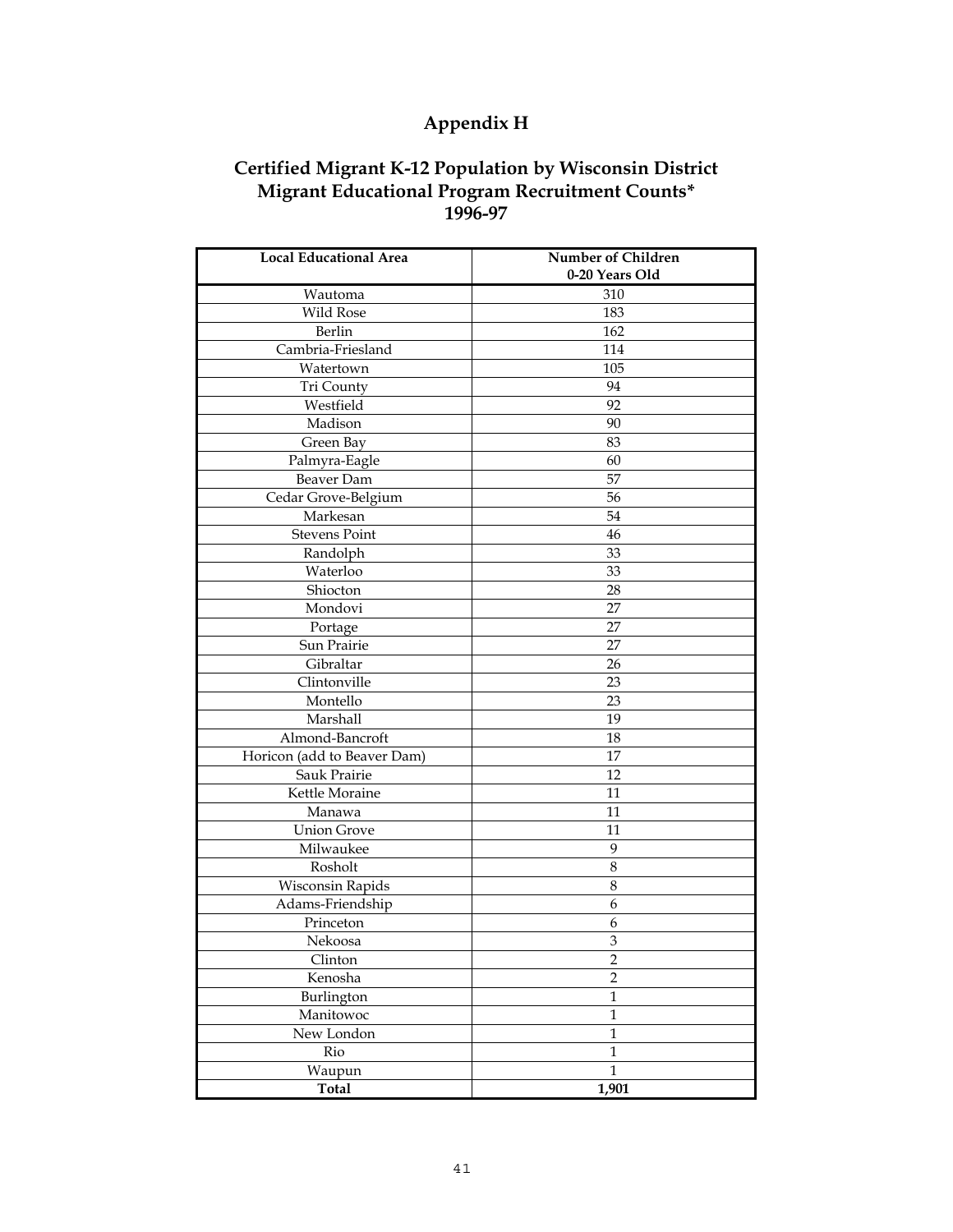\*Migrant as defined by Wisconsin Statute s.103.90(5)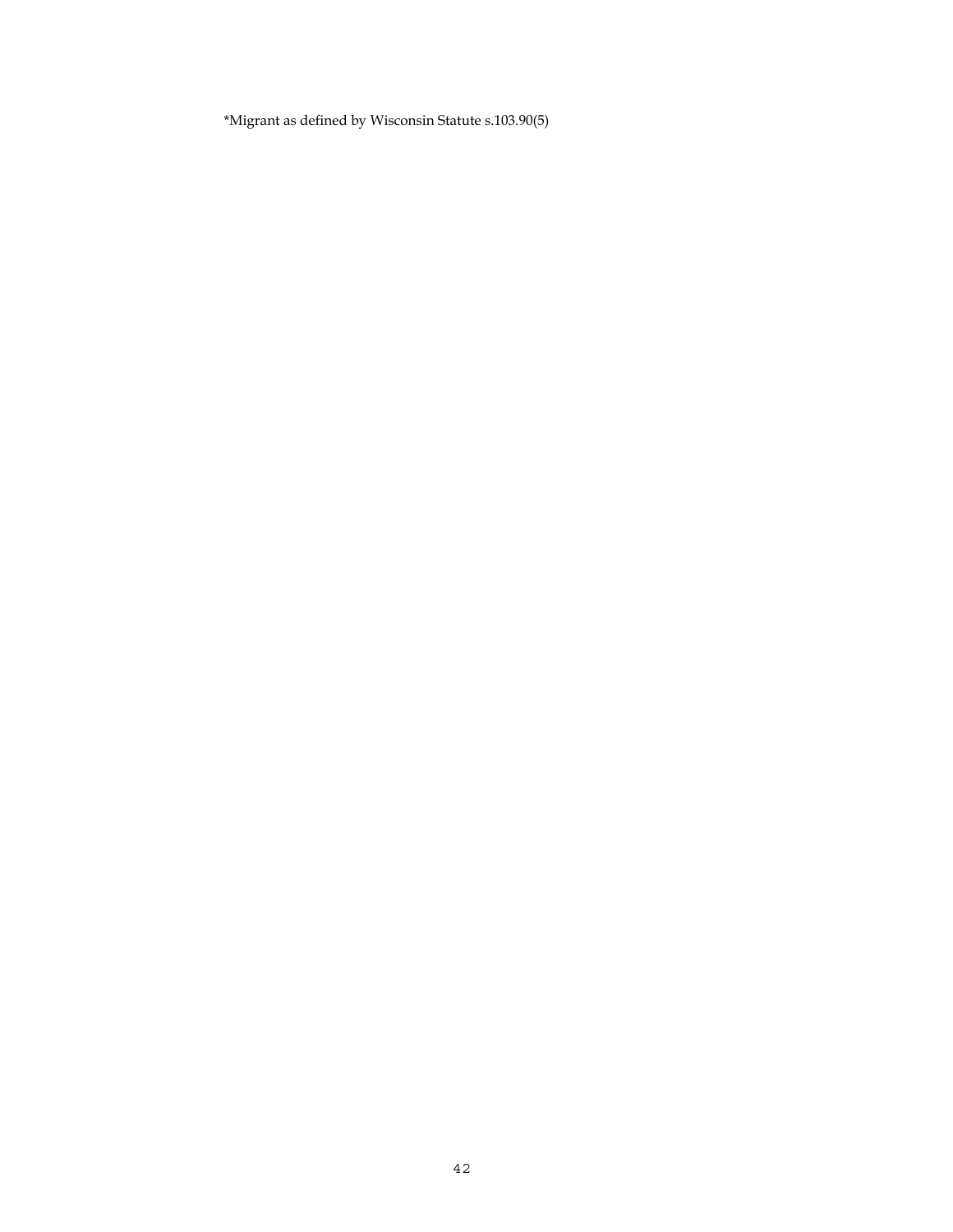## **Appendix I**

| Program                                           | Intent                                                                                                       | Funding<br>Source | 99-01               | $01 - 03$           | $03 - 05$           | 05-07               | 07-09        |
|---------------------------------------------------|--------------------------------------------------------------------------------------------------------------|-------------------|---------------------|---------------------|---------------------|---------------------|--------------|
| <b>Adult Recruitment</b><br>and Retention         | Develop program with<br>FTE and S & E<br>Recruitment and<br>retention of adult<br>students                   | <b>GPR</b>        | $\boldsymbol{\chi}$ |                     |                     |                     |              |
| Lawton                                            | Increase loan amount,<br>increase number of<br>student awarded dollars,<br>expand to include new<br>freshmen | ${\rm GPR}$       | $\mathbf{x}$        | X                   | $\boldsymbol{\chi}$ | $\mathbf{x}$        | X            |
| <b>AOP</b>                                        | Increase number of<br>students, increase award<br>amounts                                                    | ${\rm GPR}$       | $\pmb{\chi}$        | $\boldsymbol{\chi}$ | $\boldsymbol{\chi}$ | $\pmb{\chi}$        | X            |
| Precollege                                        | Add additional students,<br>expand to year round,<br>precollege follow-<br>through                           | ${\rm GPR}$       | $\boldsymbol{\chi}$ | $\boldsymbol{\chi}$ | $\boldsymbol{\chi}$ | $\boldsymbol{\chi}$ | $\mathsf{x}$ |
| <b>UW Business</b><br><b>Council on Diversity</b> | Create internships<br>with industry                                                                          | <b>GPR</b>        | $\pmb{\chi}$        |                     |                     |                     |              |
| Presidential<br>Scholarships                      | Develop scholarships for<br>high achieving students<br>of color                                              | private           | $\pmb{\chi}$        |                     |                     |                     |              |
| <b>Institute on Race</b><br>and Ethnicity         | Increase research and<br>curriculum grants                                                                   | ${\rm GPR}$       | $\pmb{\chi}$        |                     |                     |                     |              |
| Statewide database                                | Develop tracking system<br>for DPI, WTCS, UW-<br>System                                                      | Reallocation      | $\boldsymbol{\chi}$ |                     |                     |                     |              |
| Advising                                          | Improve proactive<br>academic advising                                                                       | ${\rm GPR}$       | $\boldsymbol{\chi}$ |                     |                     |                     |              |
| Libraries                                         | Increase ethnic studies<br>collections                                                                       | <b>GPR</b>        | $\boldsymbol{\chi}$ |                     |                     |                     |              |

## *Plan 2008* **Budget Initiatives and Funding Strategy Over the Next Five Biennia**

# **Appendix J**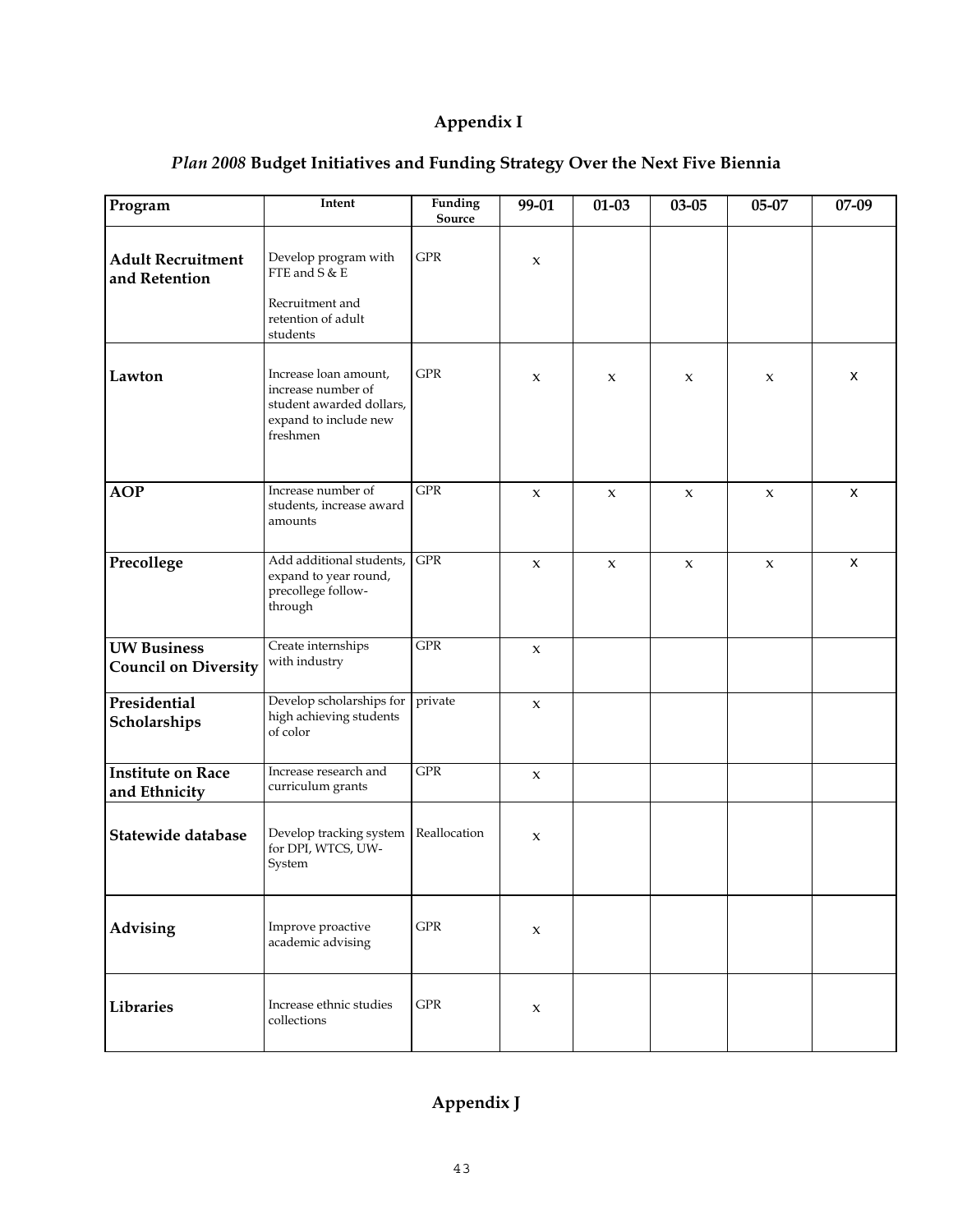## **Groups Contacted For Input On** *Plan 2008.*

## **UW Institutions**

Faculty, staff, and students at:

- UW-Eau Claire
- UW-Green Bay
- UW-La Crosse
- UW-Madison
- UW-Milwaukee
- UW-Oshkosh
- UW-Parkside
- UW-Platteville
- UW-River Falls
- UW-Stevens Point
- UW-Stout
- UW-Superior
- UW-Whitewater
- UW Colleges
- UW Extension

## **Other UW System Groups**

- Minority Disadvantage Coordinators
- Chief Student Affairs Officers
- Faculty Representatives
- Academic Staff Representatives
- Women's Studies Consortium
- Registrars
- Admissions Directors
- Affirmative Action Officers
- Financial Aid Officers
- Student Representatives (UW-Madison Student of Color Organization Leaders, United Council, Civil Rights Defense Coalition, Associated Students of Madison, Ten Percent Society)
- UW System Asian American Concerns Committee
- Wisconsin Indian Education Board
- Black Issues in Higher Education, UW-Madison
- University of Wisconsin System Administration/Native American Language Preservation
- Race Relations in Higher Education Satellite Video Conference
- 1996-97 American Multicultural Leadership Conference Participants
- TRIO Representatives
- UW-Madison Student Activist Breakfast Briefings
- UW-Madison University Committee
- Undergraduate Teaching Improvement Council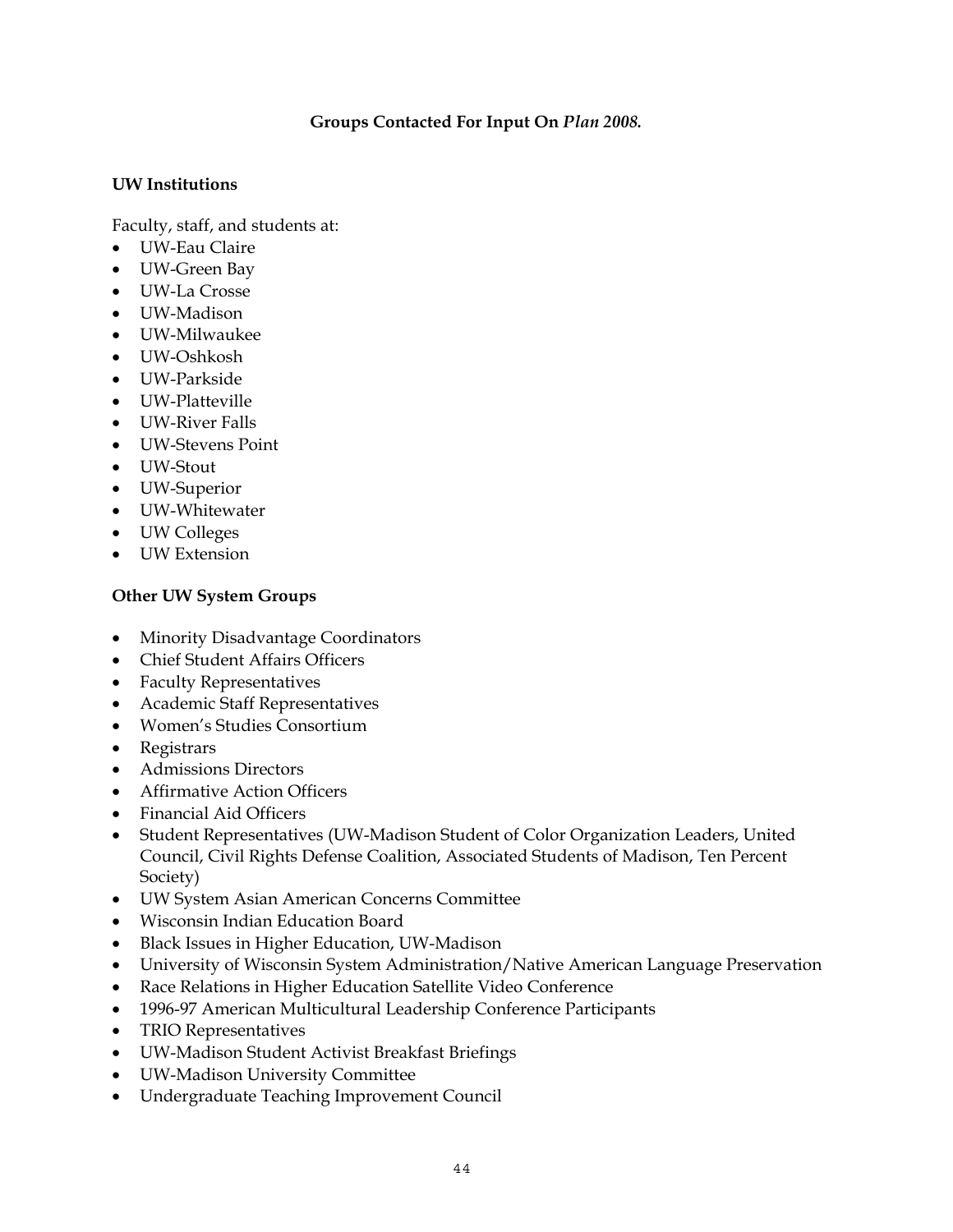## **The University Of Wisconsin Board Of Regents**

- Jonathan Barry
- John Benson
- Patrick Boyle
- JoAnne Brandes
- Bradley DeBraska
- Alfred DeSimone
- Michael Grebe
- Kathleen Hempel
- Ruth Marcene James
- Sheldon Lubar, Regent President
- Virginia MacNeil
- Toby Marcovich
- Frederic Mohs
- San Orr, Regent Vice President
- Gerard Randall
- Jay Smith
- Grant Staszak

## **Wisconsin State Groups/Legislatures**

- Paul Spraggins, Department of Public Instruction
- Jim Urness, Assistant State Director, and Fran Johnson, Wisconsin Technical College System
- 100 Black Men, Madison Chapter
- Metropolitan Milwaukee Area Black School Educators
- Wisconsin Latino Alumni Association
- Milwaukee School District Superintendent Allen Brown
- President's Community of Color Forum Participants
- Wisconsin Hispanic Council on Higher Education
- Wisconsin Hmong Association
- Wisconsin State Legislature